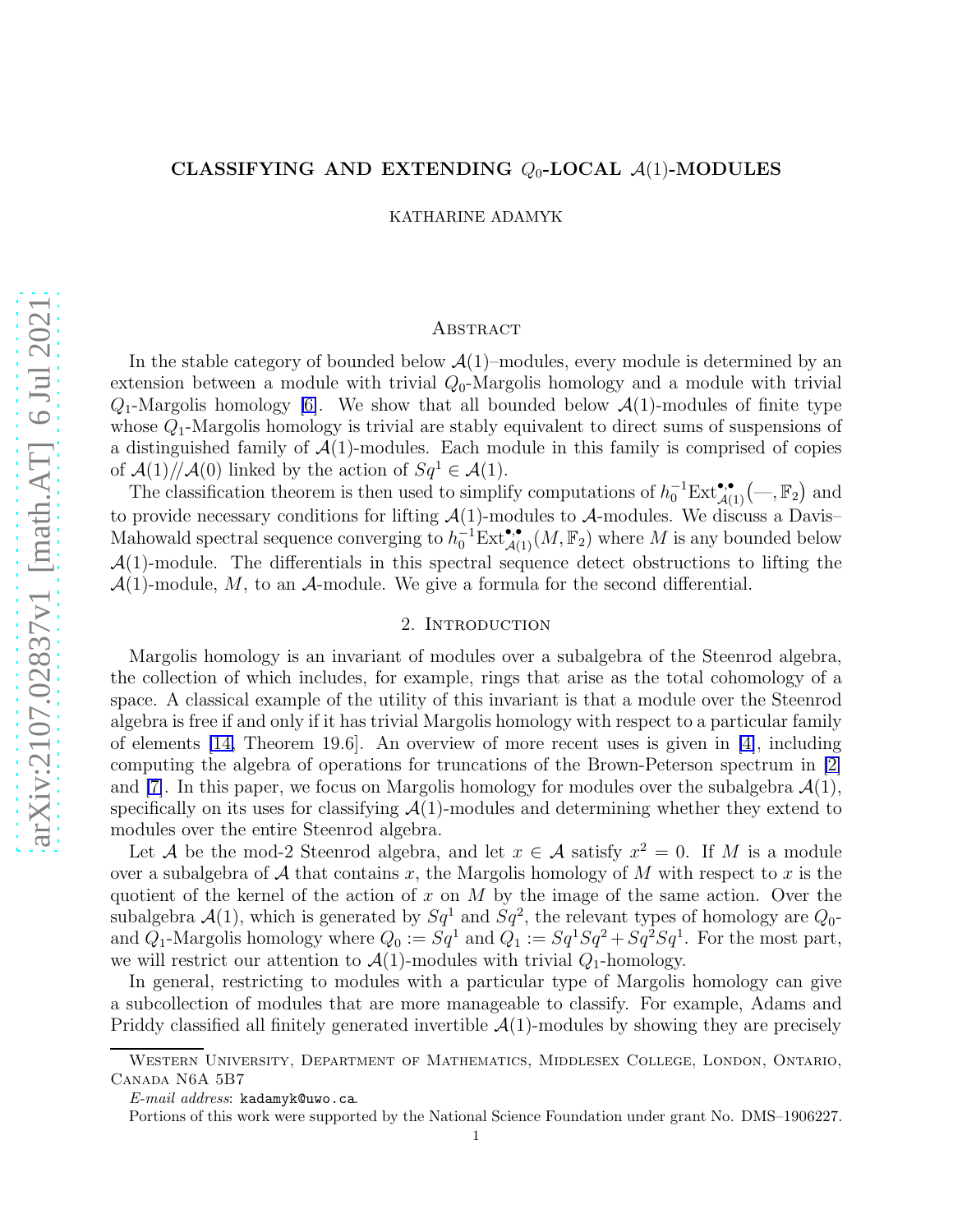the finitely generated  $\mathcal{A}(1)$ -modules whose  $Q_0$ - and  $Q_1$ -homology are both 1-dimensional [\[3\]](#page-35-4). In ongoing work, Fabian Hebestreit and Stephan Stolz have classified bounded  $A(1)$ -modules whose  $Q_0$ -homology is trivial and whose  $Q_1$ -homology is two dimensional. This last example concerns modules that are  $Q_1$ -local—that is, modules with trivial  $Q_0$ -homology. The modules we focus on in this paper are, in a sense, of an opposite type; they are  $Q_0$ -local, meaning they have trivial  $Q_1$ -homology. Each  $\mathcal{A}(1)$ -module satisfying appropriate finiteness conditions is determined by an extension between a  $Q_0$ -local module and a  $Q_1$ -local module in the stable category of  $\mathcal{A}(1)$ -modules [\[6\]](#page-35-0). Describing  $Q_i$ -local modules thus provides some insight into  $\mathcal{A}(1)$ -modules in general.

Here, we provide a classification of  $Q_0$ -local modules that are bounded below and of finite type. This does not require any restrictions on the  $Q_1$ -homology. To this end, we define a particular family of  $Q_0$ -local  $\mathcal{A}(1)$ -modules. The first module in this family is the 1-seagull,

$$
\mathcal{A}(1)/\!/\mathcal{A}(0):=\mathcal{A}(1)\otimes_{\mathcal{A}(0)}\mathbb{F}_2.
$$

An *n*-seagull,  $\Upsilon_n$ , is a chain of *n* linked copies of suspensions of  $\Upsilon_1$ , with  $0 < n \leq \infty$ . Section [3.2](#page-4-0) contains more detail in Definition [3.5](#page-4-1) and Figure [1.](#page-5-0) We refer to a direct sum of suspensions (i.e., shifts) of seagulls as a flock of seagulls. Any flock of seagulls is an example of a  $Q_0$ -local module and we show in the classification theorem they are the only examples, up to free summands.

One use for the classification theorem is to simplify calculations in the Adams spectral sequence. (The classification theorems of [\[3\]](#page-35-4) and Hebestreit–Stolz are both motivated by such calculations.) Consider the spectrum  $ko$ , the connective cover of real topological  $K$ theory. This spectrum has cohomology

$$
H^*(ko) \cong \mathcal{A}/\mathcal{A}(1) := \mathcal{A} \otimes_{\mathcal{A}(1)} \mathbb{F}_2,
$$

[\[2,](#page-35-2) Part III, Theorem 16.6]. The Adams spectral sequence converging to the 2-completed homotopy groups of ko therefore has the  $E_2$ -page,

$$
\mathrm{Ext}_{\mathcal{A}}^{\bullet,\bullet}(\mathcal{A}/\!/\mathcal{A}(1),\mathbb{F}_2) \cong \mathrm{Ext}_{\mathcal{A}(1)}^{\bullet,\bullet}(\mathbb{F}_2,\mathbb{F}_2).
$$

For any spectrum of the form  $ko \wedge X$ , we can likewise compute the  $E_2$ -page of the associated Adams spectral sequence via an equivalent computation over  $\mathcal{A}(1)$ . When M is a module over the entire Steenrod algebra,  $\mathcal{A}$ , the term  $h_0^{-1}Ext_{\mathcal{A}(1)}^{\bullet,\bullet}(M,\mathbb{F}_2)$  can be computed from the Margolis homology of  $M$ , as a consequence of a theorem of Davis [\[8\]](#page-35-5). However, it is not always possible to define an  $\mathcal{A}$ -module structure on an arbitrary  $\mathcal{A}(1)$ -module in a way that is compatible with the existing action of  $\mathcal{A}(1)$ . The first application we give of the classification theorem is a generalization of Davis' theorem for arbitrary  $\mathcal{A}(1)$ -modules, utilizing a Davis-Mahowald spectral sequence.

The 1-seagull is an example of an  $\mathcal{A}(1)$ -module that has no compatible  $\mathcal{A}$ -module structure as there is no action of  $Sq^4$  that is compatible with the relation  $Sq^1Sq^4 + Sq^4Sq^1 = Sq^2Sq^1Sq^2$ . One can show similarly that none of the finite seagulls lift to  $A$ -modules. We give a different proof of this in Section [4.2](#page-34-0) along with some more general results for lifting  $\mathcal{A}(1)$ -modules that are not necessarily  $Q_0$ -local.

2.1. Summary of Results. The main result of this paper is the classification theorem:

**Theorem [3.7.](#page-5-1)** If M is a bounded below,  $Q_0$ -local  $\mathcal{A}(1)$ -module of finite type, then M is stably equivalent to a flock of seagulls.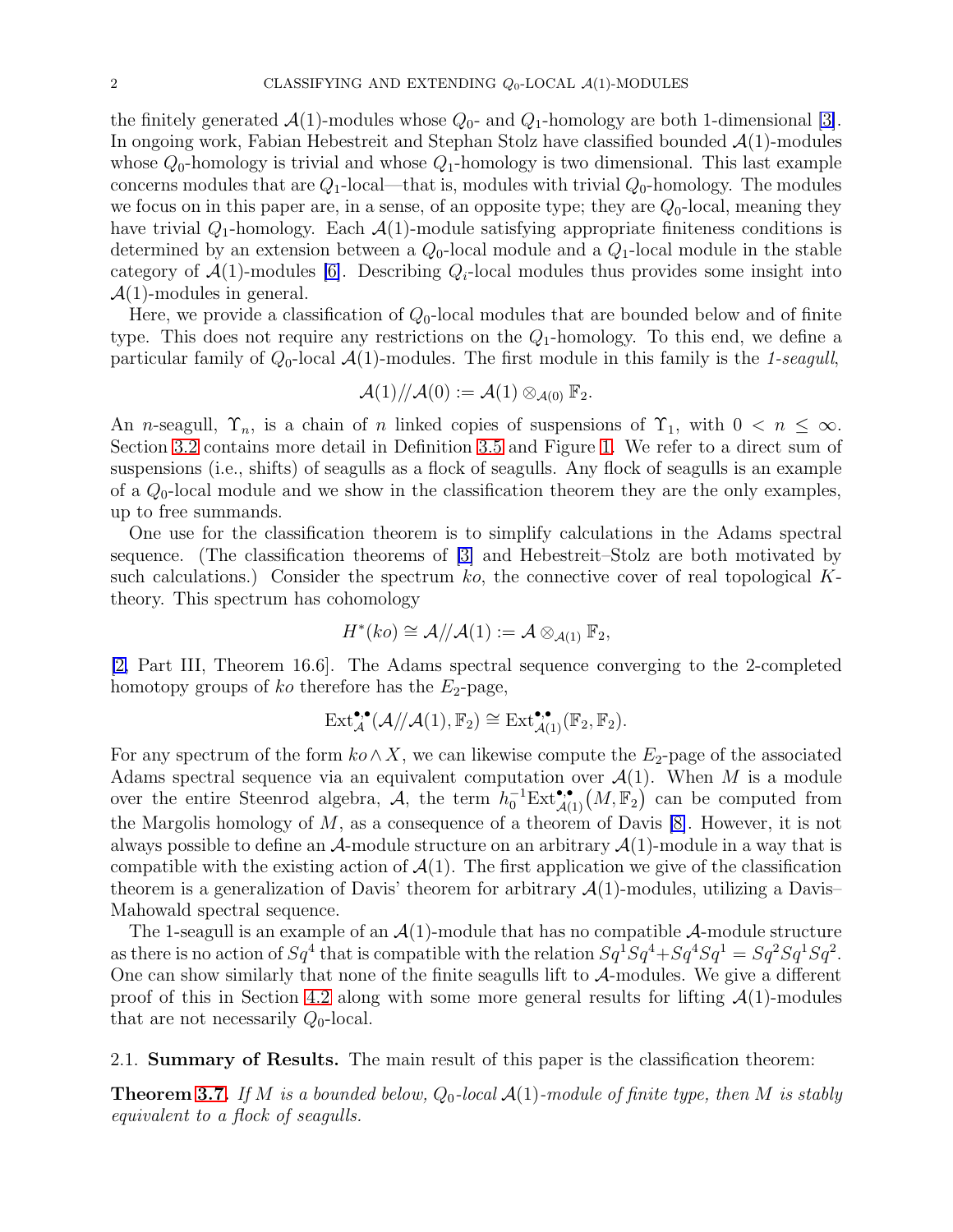By stably equivalent, we mean isomorphic in the stable category of  $\mathcal{A}(1)$ -modules (see Section [3.1\)](#page-3-0). Equivalently, every  $\mathcal{A}(1)$ -module meeting the conditions of Theorem 3.7 is isomorphic to the direct sum of a flock of seagulls and a free module.

The first application we give of this theorem is to computing localized Ext terms. Let M be a bounded below  $\mathcal{A}(1)$ -module of finite type and let  $M_*$  denote the dual of M as an  $\mathbb{F}_2$ -vector space, with the right  $\mathcal{A}(1)$ -module structure given by precomposition by the (left) action of  $\mathcal{A}(1)$  on M. There exists a spectral sequence, due to Davis and Mahowald [\[9\]](#page-35-6),

$$
E_1^{\sigma,s,t} = \text{Ext}^{s,t}_{\mathcal{A}(0)}(N_\sigma \otimes M, \mathbb{F}_2) \Rightarrow \text{Ext}^{s,t}_{\mathcal{A}(1)}(M, \mathbb{F}_2)
$$

where  $N_{\bullet} = \mathbb{F}_2[x_2, x_3]$ . We consider this spectral sequence when  $h_0 \in \text{Ext}^{1,1}_{\mathcal{A}(1)}(\mathbb{F}_2, \mathbb{F}_2)$  is inverted.

**Theorem [4.5.](#page-27-0)** The  $E_1$ -page of the  $h_0$ -localized Davis–Mahowald spectral sequence for an  $\mathcal{A}(1)$ -module, M, is isomorphic, as a trigraded  $\mathbb{F}_2$ -vector space, to

$$
H_{\bullet}(M_*, Q_0) \otimes \mathbb{F}_2[h_0^{\pm 1}, x_3^2].
$$

We then compute all differentials in the  $h_0$ -localized Davis–Mahowald spectral sequence associated to a seagull module,  $\Upsilon_n$  (Proposition [4.13\)](#page-32-0). For an arbitrary bounded below  $\mathcal{A}(1)$ module,  $M$ ,  $L_0M := \Upsilon_\infty \otimes M$  is  $Q_0$ -local [\[6\]](#page-35-0) and thus stably equivalent to a flock of seagulls. So, in theory, all differentials can be computed in a spectral sequence converging to

$$
h_0^{-1} \mathrm{Ext}_{\mathcal{A}(1)}^{\bullet,\bullet}(L_0M,\mathbb{F}_2) \cong h_0^{-1} \mathrm{Ext}_{\mathcal{A}(1)}^{\bullet,\bullet}(M,\mathbb{F}_2).
$$

However, this relies on computing the decomposition of  $\Upsilon_{\infty} \otimes M$  into seagull modules, which can be labor intensive. For the first nonzero differential,  $d_2$ , we are able to give a formula that does not depend on computing this decomposition.

## Theorem [4.9.](#page-30-0) The differential

$$
d_2: \mathbb{F}_2[h_0^{\pm 1}, x_3^2] \otimes H_{\bullet}(M_*; Q_0) \to \mathbb{F}_2[h_0^{\pm 1}, x_3^2] \otimes H_{\bullet}(M_*; Q_0)
$$

is given by

$$
d_2(h_0^s x_3^{\sigma}[b_*]) = h_0^{s-1} x_3^{\sigma+2} [b_* S q^2 S q^1 S q^2]
$$

for all even  $\sigma$ .

If M is an A-module, then the spectral sequence collapses at the  $E_1$ -page. So, we are able to use differentials in the spectral sequence to detect obstructions to lifting  $\mathcal{A}(1)$ -modules to A-modules. The differentials in the spectral sequences associated to the seagull modules lead to the following corollary.

**Corollary [4.19.](#page-35-7)** Let M be a bounded below  $\mathcal{A}(1)$ -module of finite type.

- (i) If  $L_0M$  is stably equivalent to a flock of seagulls that includes a finite seagull, then M does not lift to an A-module.
- (ii) If M is  $Q_0$ -local, then M lifts to an A-module if and only if M is stably equivalent to a flock of infinite seagulls (or zero).

Use of this corollary requires determining a decomposition of  $L_0M = \Upsilon_{\infty} \otimes M$  into seagull modules. However, if the differentials in the spectral sequence associated to  $M$  can be determined directly, they can detect obstructions to lifting without computing this decomposition. (See, for example Corollary [4.16.](#page-34-1))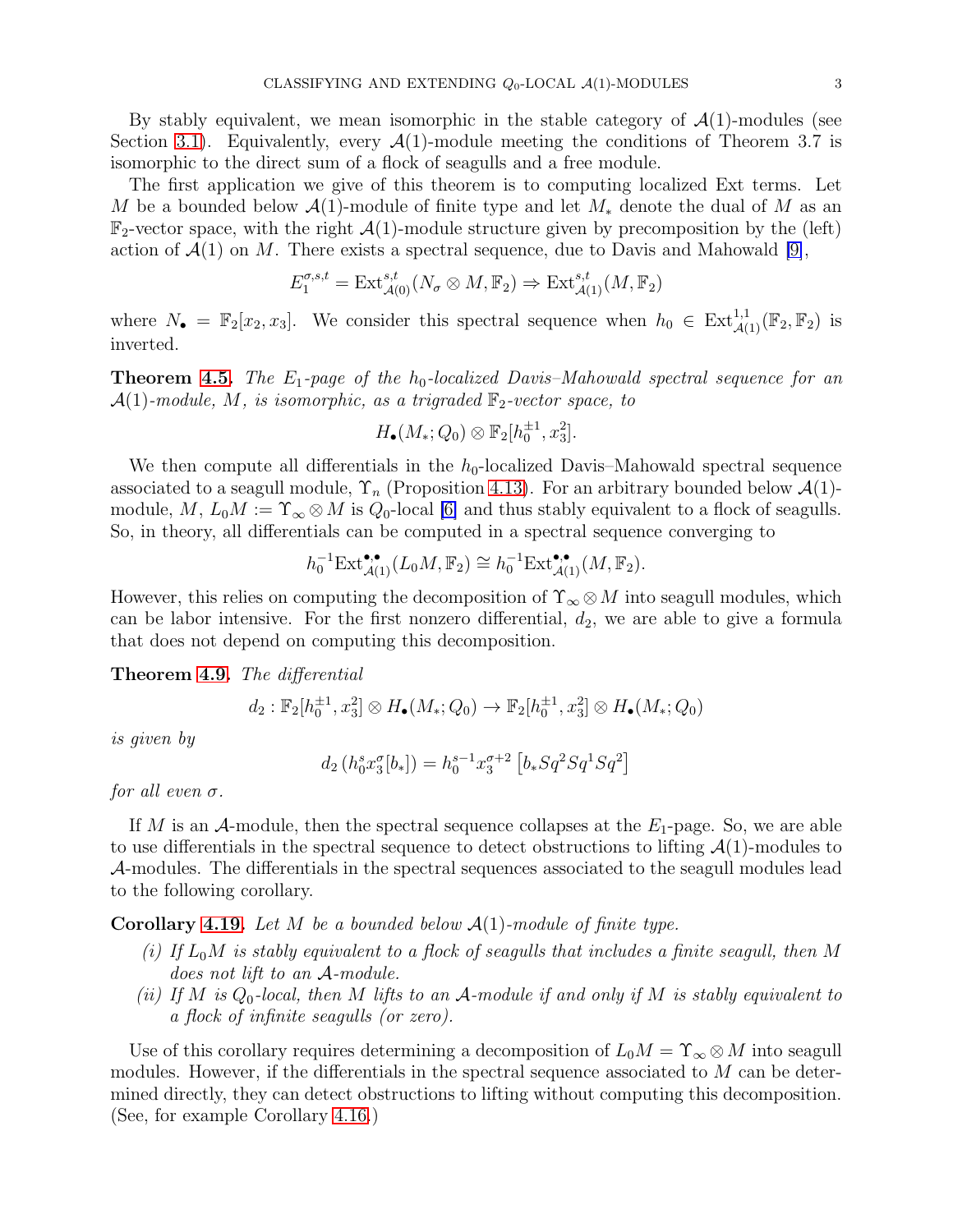2.2. Organization. Section [3.1](#page-3-0) gives a more thorough exposition of relevant background material, including the category of stable  $\mathcal{A}(1)$ -modules. Section [3.2](#page-4-0) defines the seagull modules and Section [3.3](#page-5-2) proves some helpful identities for working with  $Q_0$ -local modules. The proof of the classification theorem begins in Section [3.4](#page-7-0) with the proof that all finite,  $Q_0$ local  $\mathcal{A}(1)$ -modules are stably equivalent to sums of suspensions of seagulls. The techniques in this part of the proof do not generalize well to the case of bounded below modules of finite type that are not bounded above. Instead, we show in Section [3.5](#page-14-0) that any bounded below,  $Q_0$ -local  $\mathcal{A}(1)$ -module of finite type splits as a sum of finite summands, which have been classified, and a summand with no finite summands, which we then show is isomorphic to a sum of suspensions of  $\Upsilon_{\infty}$ .

Section [4,](#page-23-0) covers the computational applications of the classification theorem. The main application, discussed in Section [4.1,](#page-24-0) is to computations in a localized Davis–Mahowald spectral sequence. In Section [4.2,](#page-34-0) we describe the consequences of this spectral sequence for lifting  $\mathcal{A}(1)$ -modules to  $\mathcal{A}$ -modules.

Acknowledgements. I would like to thank Prasit Bhattacharya, Fabian Hebestreit, Peter May, Haynes Miller, John Palmieri, and Nicolas Ricka for helpful conversations and suggestions. Special thanks to Michael Hopkins, who suggested generalizing Davis' theorem to  $\mathcal{A}(1)$ -modules with no compatible  $\mathcal{A}$ -module structure and to Bob Bruner and John Rognes who shared their forthcoming work on the Davis–Mahowald spectral sequence and gave helpful suggestions. Finally, I am especially grateful to Agnès Beaudry, who supervised this work as my Ph.D. thesis.

#### 3. The Classification Theorem

<span id="page-3-1"></span>In this section, we prove a theorem classifying all bounded below,  $Q_0$ -local modules of finite type in the stable category of  $\mathcal{A}(1)$ -modules. We begin with some background on the stable category in Section [3.1.](#page-3-0) In Section [3.2,](#page-4-0) we define a family of  $Q_0$ -local modules, named the seagull modules. After proving some identities in Section [3.3,](#page-5-2) we show in Section [3.4](#page-7-0) that every finite  $Q_0$ -local module is a direct sum of suspensions of seagull modules. For  $Q_0$ -local modules that are merely bounded below and finite type, we resolve a few remaining technicalities in Section [3.5.](#page-14-0)

<span id="page-3-0"></span>3.1. The Stable Category of  $\mathcal{A}(1)$ -Modules. Unless otherwise specified, all modules are left modules. In general, we will consider only  $\mathcal{A}(1)$ -modules that satisfy certain finiteness conditions, up to a free summand.

**Notation 3.1.** For any graded module, M, we write  $M_k$  for the subgroup of M made up of the homogeneous elements of  $M$  of degree  $k$ .

We will often restrict our attention to  $\mathcal{A}(1)$ -modules satisfying one or both of the following finiteness conditions.

**Definition 3.2.** An  $\mathcal{A}(1)$ -module is bounded below if there exists some n such that  $M_k = 0$ for all  $k \leq n$ . An  $\mathcal{A}(1)$ -module is of finite type if  $M_k$  is a finite  $\mathbb{F}_2$ -vector space for all k.

The benefit of considering appropriately finite  $\mathcal{A}(1)$ -modules, up to a free summand, is that it allows us to work over the stable category of (bounded below)  $\mathcal{A}(1)$ -modules, which has nice properties with respect to Margolis homology.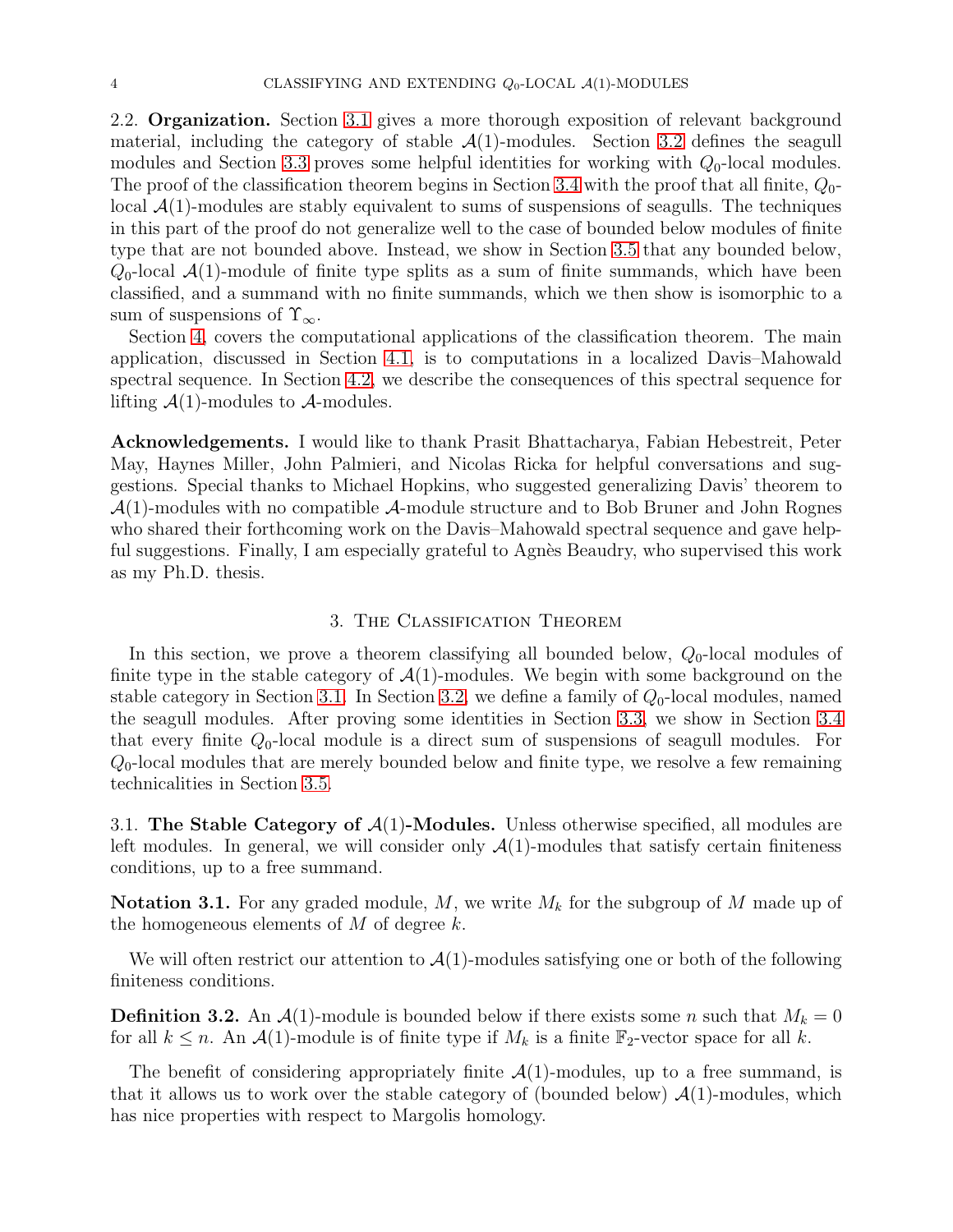**Definition 3.3.** The stable category of  $\mathcal{A}(1)$ -modules, Stab $(\mathcal{A}(1))$ , be the category with all  $\mathcal{A}(1)$ -modules as objects and morphisms  $[M, N] = \text{Hom}_{\mathcal{A}(1)}(M, N) / \sim$  where  $f \sim g$  if  $f - g$ factors through a free  $\mathcal{A}(1)$ -module.

We say two  $\mathcal{A}(1)$ -modules are stably equivalent if they are isomorphic in Stab $(\mathcal{A}(1))$ . Over  $\mathcal{A}(1)$  (or, in fact, any  $\mathcal{A}(n)$ ), a module is free if and only if it is projective [\[14,](#page-36-0) Proposition 12.2.8]. So, this is equivalent to the usual definition of a stable module category, where maps are identified if their difference factors through a projective module (see for example, Chapter 2.2 of [\[12\]](#page-35-8)).

Let  $\text{Stab}(\mathcal{A}(1))^b$  be the full subcategory of  $\text{Stab}(\mathcal{A}(1))$  whose objects are bounded below  $\mathcal{A}(1)$ -modules. Every module in Stab $(\mathcal{A}(1))$ <sup>b</sup> splits as a direct sum of a free module and a module with no free summands [\[14\]](#page-36-0).

**Definition 3.4.** Let  $M = M_{red} \oplus M_{free}$  where  $M_{free}$  is free and  $M_{red}$  has no free summands. The module  $M_{red}$  is called the reduced part of M, and M is reduced if  $M_{red} \cong M$ .

Two bounded below  $\mathcal{A}(1)$ -modules are stably equivalent if and only if their reduced parts are isomorphic in  $\mathcal{A}(1)$ –Mod [\[14\]](#page-36-0).

Let  $Q_0 = Sq^1$  and  $Q_1 = Sq^2Sq^1 + Sq^1Sq^2$ . Since  $Q_i^2 = 0$ ,  $Q_i$ -Margolis homology can be defined as

$$
H_k(M; Q_i) = \frac{\ker(Q_i)_k}{\operatorname{im}(Q_i)_k}
$$

for any  $\mathcal{A}(1)$ -module, M. Any module that is free over  $\mathcal{A}(1)$  has trivial  $Q_0$ - and  $Q_1$ -homology, so if M and N are stably equivalent  $\mathcal{A}(1)$ -modules, they have the same  $Q_i$ -homology. The stable category of  $\mathcal{A}(1)$ -modules is triangulated, and every  $M \in \text{Stab}(\mathcal{A}(1))^{b}$  sits in a unique triangle,

$$
L_0 M \to M \to L_1 M \to L_0 M[1],
$$

where  $L_iM$  is  $Q_i$ -local [\[6\]](#page-35-0). The module  $L_iM$  is called the  $Q_i$ -localization of M. To understand  $\mathcal{A}(1)$ -modules more broadly, it would therefore be helpful to know more about  $Q_i$ -local modules.

<span id="page-4-0"></span>3.2. The Seagull Modules. In this section, we define the seagull modules, which are depicted in Figure [1.](#page-5-0) The first seagull module is

$$
\Upsilon_1 := \mathcal{A}(1)/\!/\mathcal{A}(0) = \mathcal{A}(1) \otimes_{\mathcal{A}(0)} \mathbb{F}_2.
$$

Note that  $\mathcal{A}(1) \otimes_{\mathcal{A}(0)} \mathbb{F}_2$  has the  $\mathcal{A}(1)$ -module structure given by acting on the left factor. (This is in contrast to the  $\mathcal{A}(1)$ -module structure on a tensor product over  $\mathbb{F}_2$  of  $\mathcal{A}(1)$ -modules which is given by the diagonal action.) An n-seagull,  $\Upsilon_n$ , is a chain of n linked copies of suspensions of  $\Upsilon_1$ .

<span id="page-4-1"></span>**Definition 3.5.** The n-seagull,  $\Upsilon_n$ , is generated as an  $\mathcal{A}(1)$ -module by  $\{y_{4j}\}_{0\leq j\leq n-1}$  with  $|y_{4j}| = 4j$  where  $Sq^2Sq^1Sq^2y_{4j} \neq 0$  for all j and

$$
Sq^1 y_{4j} = \begin{cases} 0 & j = 0\\ Sq^2 Sq^1 Sq^2 y_{4(j-1)} & j > 0. \end{cases}
$$

We call a direct sum of suspensions of seagulls of various lengths,

$$
\bigoplus_{i\in I} \Sigma^{\alpha_i} \Upsilon_{n_i},
$$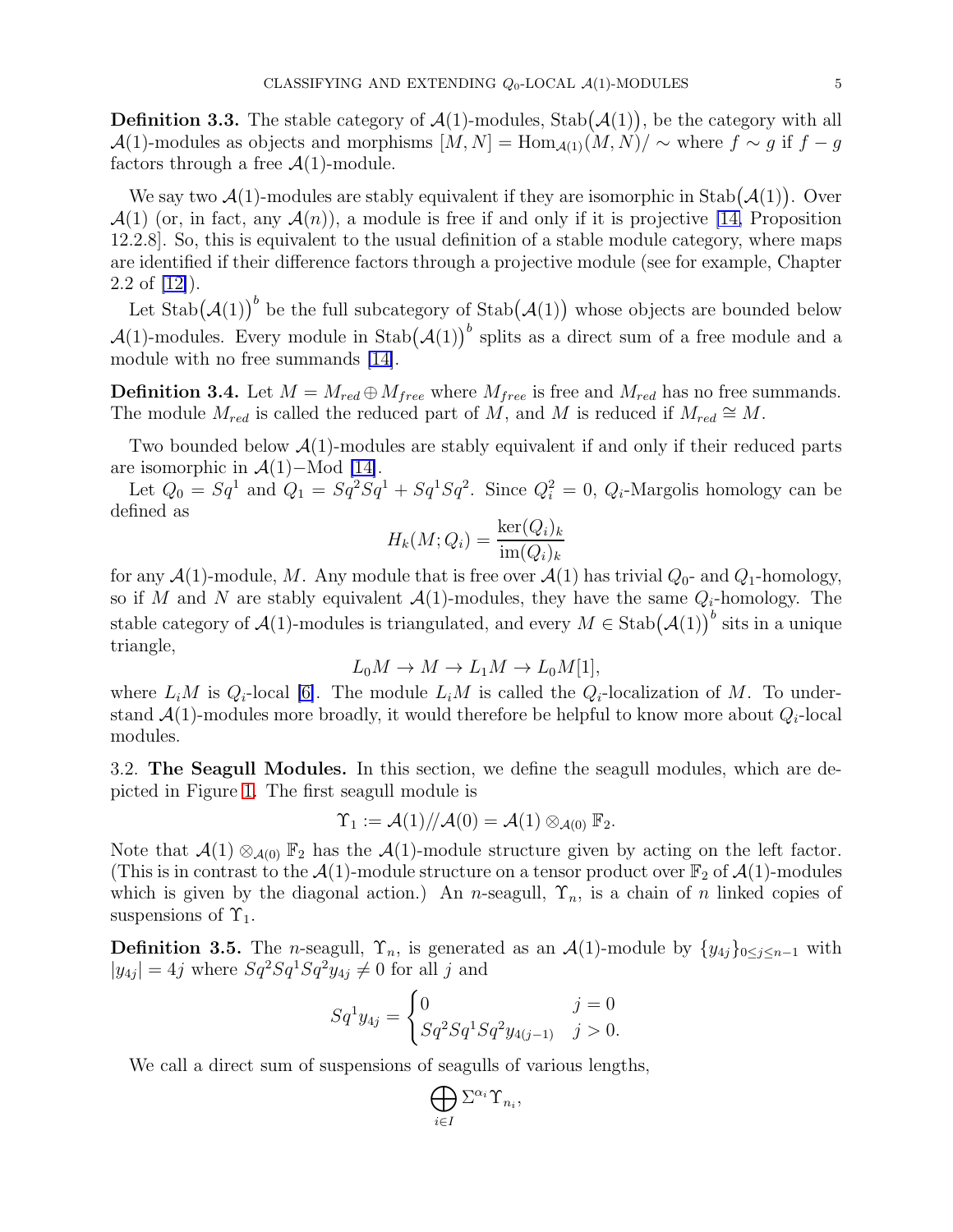FIGURE 1. The modules  $\Upsilon_n$ . The bottom class of each module is in degree zero.

<span id="page-5-0"></span>

a flock of seagulls. We sometimes refer to any suspension of an *n*-seagull as an *n*-seagull, but  $\Sigma^k \Upsilon_n$  will always mean the  $k^{\text{th}}$  suspension of the *n*-seagull whose first generator is in degree zero.

Notation 3.6. When working in categories of modules over a subalgebra of A we always use "suspension" and the character  $\Sigma$  to mean a shift in the grading of the module. In particular, we do not use  $\Sigma$  for the translation functor  $M \mapsto M[1]$  in the triangulated category Stab<sup>b</sup> $(\mathcal{A}(1))$ .

For all n, the Margolis homology of  $\Upsilon_n$  is given by

$$
H_{\bullet}(\Upsilon_n; Q_0) = \begin{cases} \mathbb{F}_2 \oplus \Sigma^{4n+1} \mathbb{F}_2 & n < \infty \\ \mathbb{F}_2 & n = \infty \end{cases}
$$

$$
H_{\bullet}(\Upsilon_n; Q_1) = 0.
$$

So the *n*-seagulls are  $Q_0$ -local. Furthermore, taking the tensor product of a bounded below  $\mathcal{A}(1)$ -module, M, and the infinite seagull,  $\Upsilon_{\infty}$ , results in the  $Q_0$ -localization of M [\[6\]](#page-35-0). Note that  $\Upsilon_{\infty} \otimes M$  is an  $\mathcal{A}(1)$ -module via the diagonal action.

The seagull modules are not only examples of  $Q_0$ -local modules, they are essentially the only examples.

<span id="page-5-1"></span>**Theorem 3.7.** If M is a bounded below,  $Q_0$ -local  $\mathcal{A}(1)$ -module of finite type, then M is stably equivalent to a flock of seagulls.

The remainder of Section [3](#page-3-1) concerns the proof of this theorem.

<span id="page-5-2"></span>3.3. Properties of  $Q_0$ -local  $\mathcal{A}(1)$ -modules. This section provides several properties of reduced, bounded below,  $Q_0$ -local  $\mathcal{A}(1)$ -modules that will be needed in proving the classification theorem. In the rest of this section, M will always denote a reduced, bounded below,  $Q_0$ -local  $\mathcal{A}(1)$ -module. After possibly shifting M, we assume  $M_k$  is nonzero for  $k = 0$  and zero for all  $k < 0$  (such a module will be referred to as connective).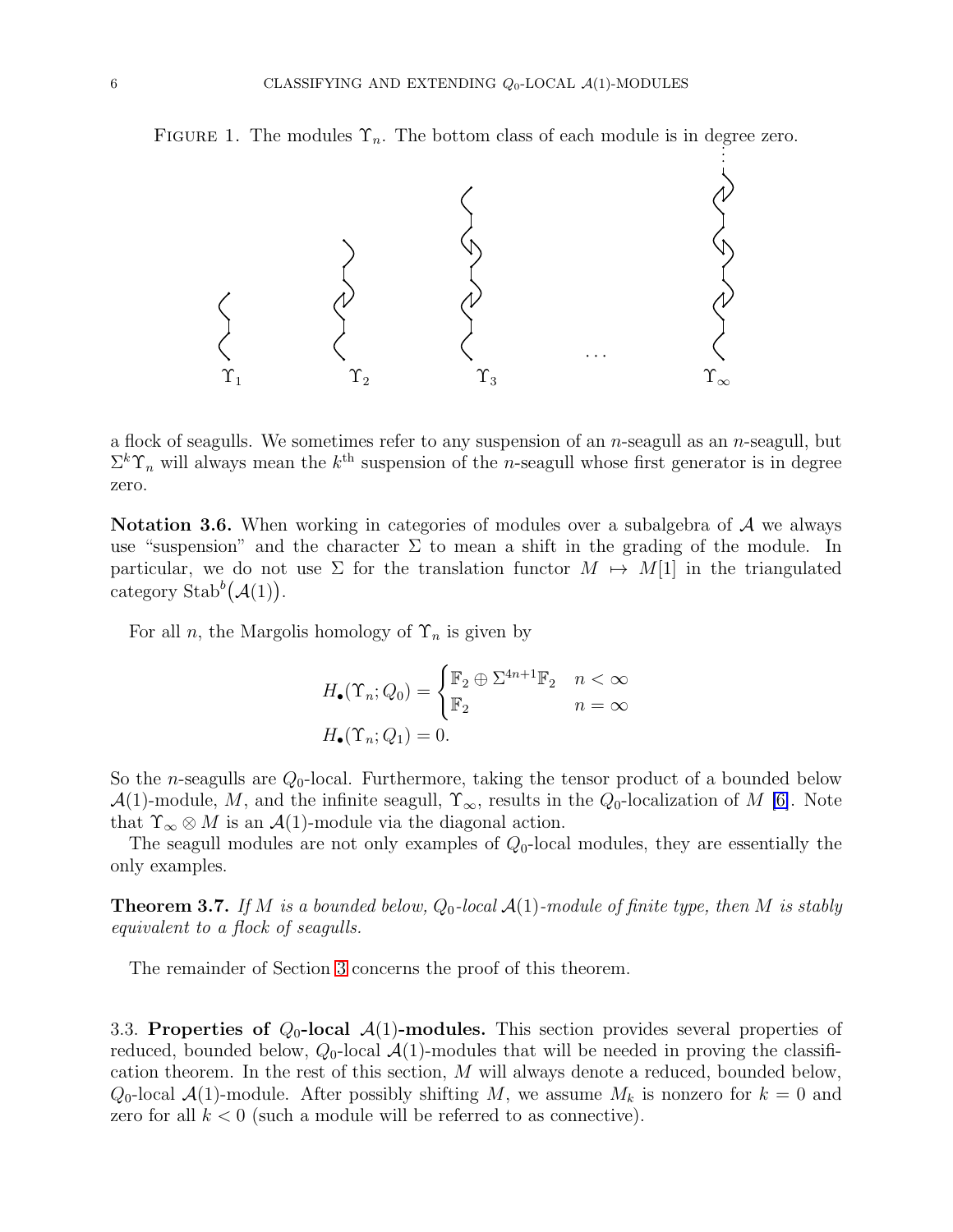In this section, we will frequently need the following relations that hold in  $\mathcal{A}(1)$ :

$$
(1) \t Sq1Sq1 = 0
$$

$$
(2) \qquad \qquad Sq^2Sq^2 = Sq^1Sq^2Sq^1
$$

<span id="page-6-0"></span>(3) 
$$
Sq^{1}Sq^{2}Sq^{2} = Sq^{2}Sq^{2}Sq^{1} = 0
$$

(4) 
$$
Sq^{1}Sq^{2}Sq^{1}Sq^{2} = Sq^{2}Sq^{1}Sq^{2}Sq^{1}.
$$

The relations (3) and (4) are generated by (1) and (2) (as are all relations in  $\mathcal{A}(1)$ ). We will also repeatedly use the fact that  $\ker(Q_1) \cap M_k$  is zero for all  $k \leq 2$ . To see this, note that  $H_{\bullet}(M; Q_1) = 0$  and that  $\text{im}(Q_1) \cap M_k = 0$  in degrees  $k \leq 2$ .

<span id="page-6-1"></span>**Lemma 3.8.** Let M be a reduced, connective,  $Q_0$ -local  $\mathcal{A}(1)$ -module and let x be any nonzero element of  $M_0$ . Then,

i.)  $Sq^2Sq^1Sq^2x \neq 0$ , and ii.)  $Sq^1 Sq^2 Sq^1 Sq^2x = Sq^2 Sq^1 Sq^2Sq^1x = 0.$ 

*Proof.* We assume  $M_k = 0$  for all  $k < 0$  and  $M_k \neq 0$ . Let  $x \in M_0$  be nonzero. Then  $Q_1 x \neq 0$ , since ker  $Q_1 = 0$  in degree zero. If  $Sq^1x \neq 0$ , then

$$
Q_1(Sq^1x) = Sq^2Sq^1Sq^1x + Sq^1Sq^2Sq^1x = Sq^1Sq^2Sq^1x = Sq^2Sq^2x
$$

must also be nonzero. So,  $Sq^2x \neq 0$  when  $Sq^1x \neq 0$ . If  $Sq^1x = 0$ , then  $Q_1x = Sq^1Sq^2x$  is nonzero, so we can conclude  $Sq^2x \neq 0$  in this case as well.

By virtue of degree,  $Sq^2x \notin \text{ker } Q_1$ . So,

$$
Q_1(Sq^2x) = Sq^2Sq^1Sq^2x + Sq^1Sq^2Sq^2x = Sq^2Sq^1Sq^2x \neq 0
$$

where the second equality follows from Equation [3.](#page-6-0) This proves (i). If  $Sq^1Sq^2Sq^1Sq^2x \neq 0$ , then x supports a free submodule of M. Since free  $\mathcal{A}(1)$ -modules are injective over  $\mathcal{A}(1)$  [\[14,](#page-36-0) Proposition 12.2.8, this implies x supports a free direct summand of  $M$ . So, (ii) follows from the fact that M is reduced.  $\square$ 

<span id="page-6-3"></span>**Lemma 3.9.** Let M be a reduced, connective,  $Q_0$ -local  $\mathcal{A}(1)$ -module and let x be any element of  $M_0$ . Then  $Sq^1x = 0$ .

<span id="page-6-2"></span>*Proof.* Suppose 
$$
Sq^1x \neq 0
$$
. Then  $Sq^1x \notin \text{ker}(Q_1)$ , since  $|Sq^1x| = 1$ . So,  
(5)  $0 \neq Q_1(Sq^1x) = Sq^2Sq^1(Sq^1x) + Sq^1Sq^2(Sq^1x) = Sq^1Sq^2Sq^1x$ 

and thus  $Sq^2Sq^1x$  is nonzero. Using Lemma [3.8](#page-6-1) and Equation [3,](#page-6-0) we see

$$
Q_1(Sq^2Sq^1x) = Sq^1Sq^2Sq^2Sq^1x + Sq^2Sq^1Sq^2Sq^1x = Sq^2Sq^1Sq^2Sq^1x = 0.
$$

Since  $H_{\bullet}(M; Q_1) = 0$ ,  $Sq^2Sq^1x$  must be in im $(Q_1)$ . Let  $z \in M_0$  be such that  $Q_1z = Sq^2Sq^1x$ . Since  $|z|=0$ , Lemma [3.8](#page-6-1) implies that  $Sq^2z \neq 0$ . In the remainder of this proof, we will show  $Q_1(Sq^2z) = 0$ . This is a contradiction, as  $Sq^2z$  is in degree two and therefore not in the image of  $Q_1$ .

Assuming  $Q_1z = Sq^2Sq^1x$ ,

$$
Sq^2Sq^1z + Sq^1Sq^2z = Sq^2Sq^1x.
$$

Applying  $Sq^1$  to this equation, it follows that  $Sq^1Sq^2Sq^1z = Sq^1Sq^2Sq^1x$ . So, using Equation  $(5)$ ,

$$
Sq^1 Sq^2 Sq^1 z \neq 0.
$$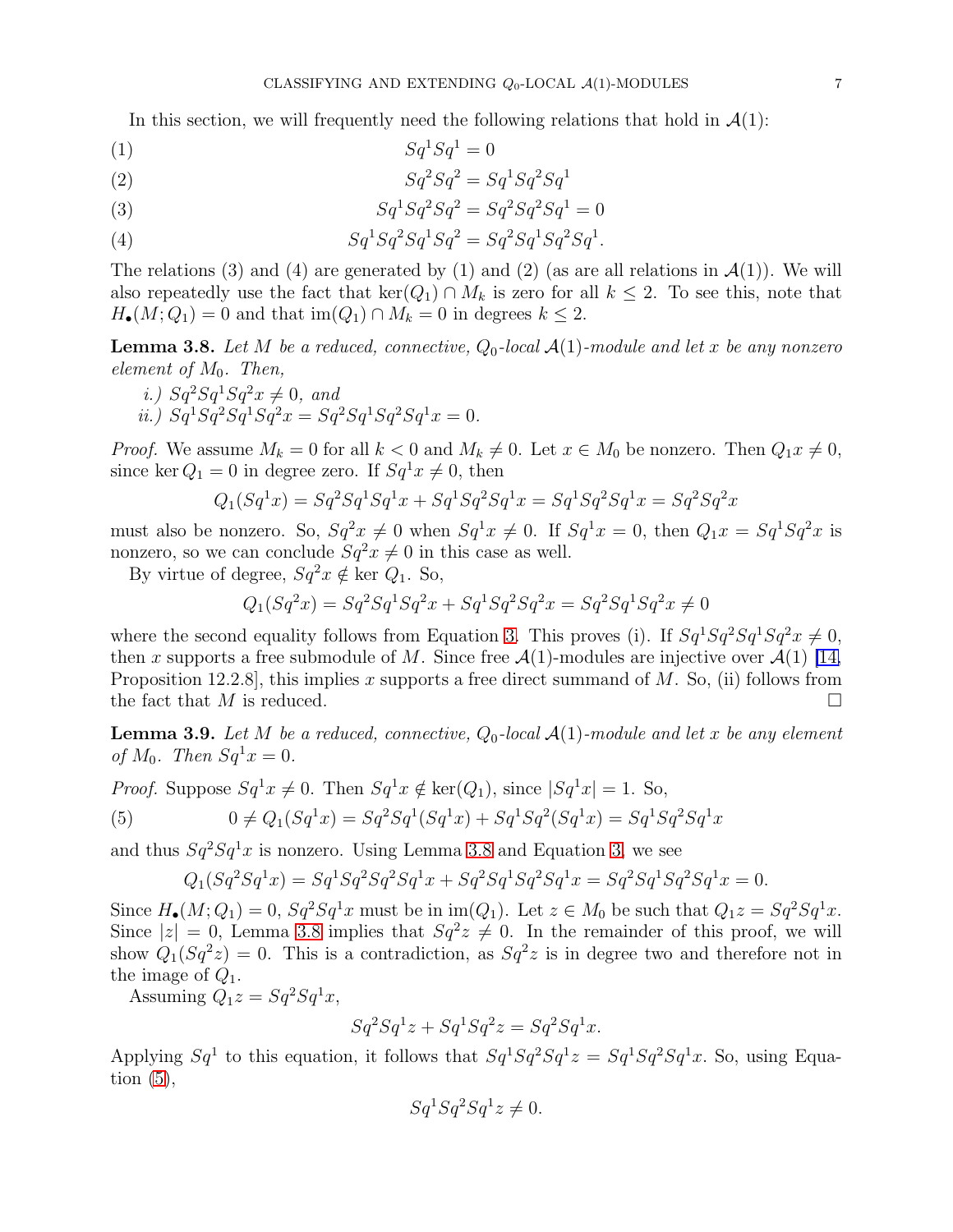Then  $Sq^1z \neq 0$  and  $Sq^2z \neq 0$ , since  $Sq^2Sq^2z = Sq^1Sq^2Sq^1z$ . Next, note that  $Q_1(Sq^1x + Sq^1z) = Sq^1Sq^2Sq^1x + Sq^1Sq^2Sq^1z = 0.$ 

Since  $\ker(Q_1) \cap M_1$  is zero,  $Sq^1x = Sq^1z$ . Then,

$$
Sq^2Sq^1x = Q_1z = Sq^2Sq^1z + Sq^1Sq^2z = Sq^2Sq^1x + Sq^1Sq^2z.
$$

Thus,  $Sq^1 Sq^2 z = 0$ . But then,

$$
Q_1(Sq^2z) = Sq^2Sq^1Sq^2z + Sq^1Sq^2Sq^2z = 0,
$$

where we again use Equation [3.](#page-6-0) So, we have reached the desired contradiction.  $\Box$ 

The final lemma we will need applies specifically to the seagull modules.

<span id="page-7-2"></span>**Lemma 3.10.** If N is a flock of seagulls,

$$
\text{im}\left(Sq^2\right) \cap \text{ker}\left(Sq^1\right) = \text{im}\left(Sq^2Sq^1Sq^2\right)
$$

in N.

Proof. Let

$$
N=\bigoplus_{i\in I}\Sigma^{\alpha_i}\Upsilon_{n_i}
$$

where  $\Sigma^{\alpha_i} \Upsilon_{n_i}$  is generated by  $y_{\alpha_i}, y_{\alpha_i+4}, \ldots, y_{\alpha_i+4(n_i-1)}$ . For any  $x \in \mathcal{A}(1)$ , let

$$
N(x) := \bigoplus_{\substack{i \in I \\ j \in J_i}} \mathbb{F}_2\{x(y_{i,j})\}
$$

where  $J_i = \{ \alpha_i + 4s | 0 \leq s \leq n_i - 1 \}.$ 

As an  $\mathbb{F}_2$ -vector space,

$$
N \cong N(1) \oplus N(Sq^2) \oplus N(Sq^1Sq^2) \oplus N(Sq^2Sq^1Sq^2).
$$

So,

$$
\ker(Sq^1) \cong N(1) \oplus N(Sq^1Sq^2) \oplus N(Sq^2Sq^1Sq^2),
$$

and,

$$
\operatorname{im}(Sq^2) \cong N(Sq^2) \oplus N(Sq^2Sq^1Sq^2).
$$

<span id="page-7-0"></span>Examining the intersection, the result follows.

3.4. Classification of Finite Modules. Having proven some basic properties of reduced,  $Q_0$ -local  $\mathcal{A}(1)$ -modules, we proceed to the proof of the main theorem in the case where M is finite. The goal of this section is to prove the following result.

<span id="page-7-1"></span>**Proposition 3.11.** If M is a reduced, finite,  $Q_0$ -local  $\mathcal{A}(1)$ -module, then M is isomorphic to a flock of seagulls.

Note that finite is equivalent to bounded and finite type, so this differs from Theorem [3.7](#page-5-1) in that we also require  $M$  to be bounded above.

Notation 3.12. For any graded module, M, we use  $M^k$  to denote the smallest submodule of  $M$  containing all homogeneous elements with degree no more than  $k$ .

This is in contrast to  $M_k$ , which continues to represent the elements of M in degree exactly k. We will prove Proposition [3.11](#page-7-1) via induction on  $M^k$ .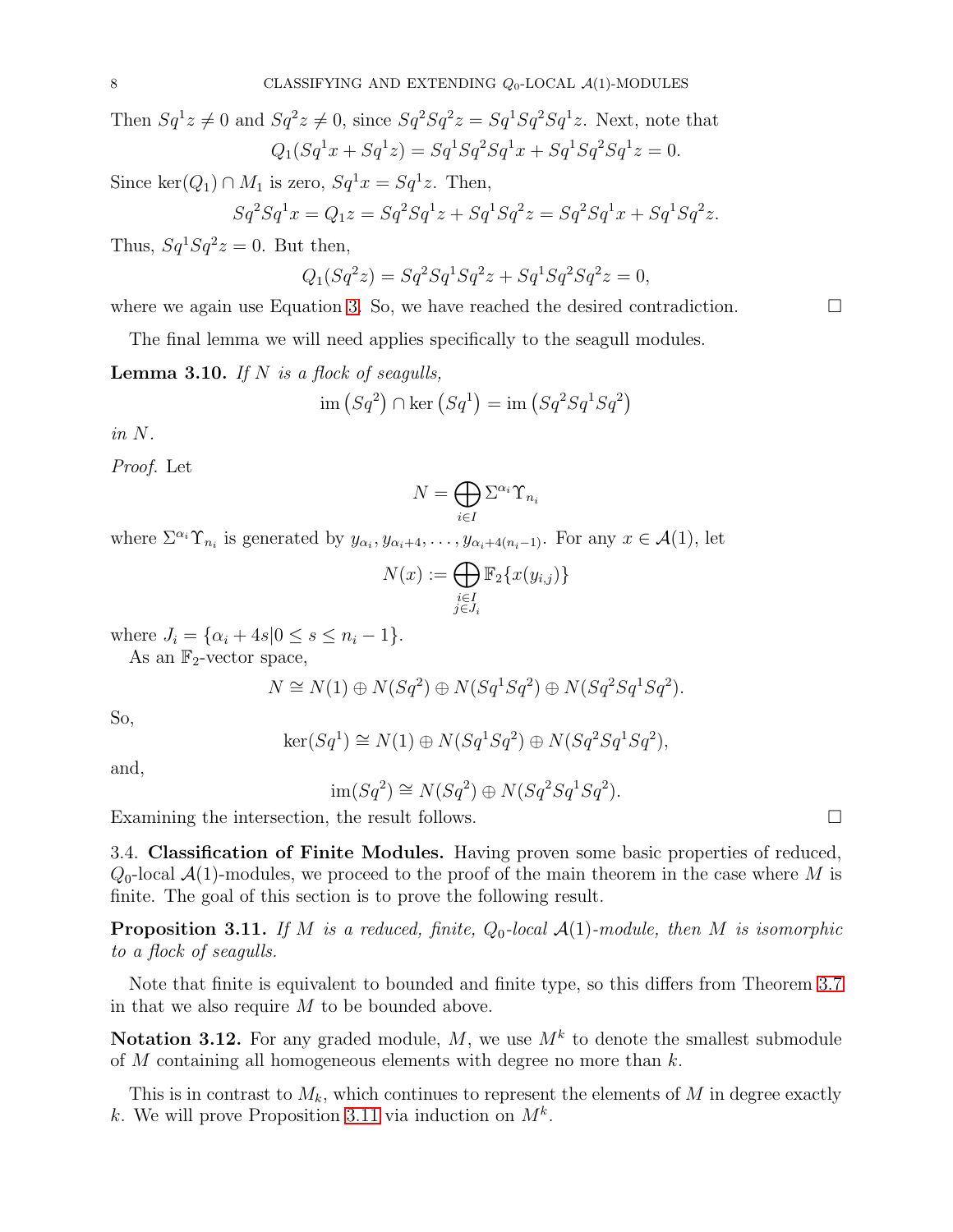<span id="page-8-1"></span>**Lemma 3.13.** If M is a reduced, finite,  $Q_0$ -local  $\mathcal{A}(1)$ -module, then  $M^0$  is isomorphic to a flock of 1-seagulls.

*Proof.* Let B be an  $\mathbb{F}_2$  basis for  $M_0$ . Then B is a minimal  $\mathcal{A}(1)$  generating set for  $M^0$ . We use the notation  $Sq^R = Sq^{r_1}Sq^{r_2} \cdots$  for any sequence  $R = (r_1, r_2, \ldots)$ . For each  $b \in \mathcal{B}$ , the map  $f_b: \Upsilon_1\{y_b\} \to M$  given by  $Sq^R y_b \mapsto Sq^R b$  is an  $\mathcal{A}(1)$ -map because  $Sq^1 b = 0$  by Lemma [3.9.](#page-6-3) Appealing to Lemma [3.8,](#page-6-1) we see this map is also an injection. We claim the direct sum of the  $f_b$ 's,

$$
f:\bigoplus_{b\in\mathcal{B}}\Upsilon_1\{y_b\}\to M
$$

is an isomorphism.

Since f surjects onto an  $\mathcal{A}(1)$  generating set of  $M^0$  and is an  $\mathcal{A}(1)$ -module map, f surjects onto  $M^0$ . Restricting to degree zero, f is an isomorphism between the  $\mathbb{F}_2$  vector spaces  $\mathbb{F}_2\{y_b | b \in \mathcal{B}\}\$  and  $\mathbb{F}_2\{b | b \in \mathcal{B}\}\$ . Let y be a homogenous element of  $\bigoplus_{b \in \mathcal{B}} \Upsilon_1\{y_b\}$  in any degree. Then  $y = Sq^Rz$  where z is a linear combination of the  $y_b$ 's and  $R \in \{ (0), (2), (1, 2), (2, 1, 2) \}$ . If  $y \in \text{ker}(f)$ , then  $0 = f(y) = Sq<sup>R</sup> f(z)$ . No matter what R is, this implies  $Sq<sup>2</sup> Sq<sup>1</sup> Sq<sup>2</sup> f(z) = 0$ . By Lemma [3.8,](#page-6-1)  $f(z) = 0$ . Since f is an isomorphism of  $\mathbb{F}_2$  vector spaces in degree zero,  $z = 0$ . Thus,  $y = Sq^Rz = 0$  and f is injective.

The rest of this section will prove that if  $M^{k-1}$  is isomorphic to a flock of seagulls, then  $M^k$  is also isomorphic to a flock of seagulls. We will show in Lemma [3.14](#page-8-0) that  $M^k/M^{k-1}$  is a flock of 1-seagulls. So, identifying  $\overrightarrow{M}^k$  amounts to solving an extension problem between flocks of seagulls.

Letting

$$
M^{k-1}\cong \bigoplus_{i\in I} \Sigma^{\alpha_i} \Upsilon_{n_i},
$$

we will use the notation that  $\Sigma^{\alpha_i} \Upsilon_{n_i}$  is generated by  $y_{i,\alpha_i}, y_{i,\alpha_i+4}, \ldots, y_{i,\alpha_i+4(n_i-1)},$  so  $y_{i,j}$  is in the  $i<sup>th</sup>$  seagull and has degree j. Note that for all i, the degree of the top generator in the  $i<sup>th</sup>$ -seagull,  $\alpha_i + 4(n_i - 1)$ , is no more than  $k - 1$ .

<span id="page-8-0"></span>**Lemma 3.14.** If M is a reduced, bounded below,  $Q_0$ -local  $\mathcal{A}(1)$ -module and  $M^{k-1}$  is isomorphic to a flock of seagulls, then  $M^k/M^{k-1}$  is isomorphic to a sum of 1-seagulls.

*Proof.* By assumption,  $M^{k-1}$  is reduced and  $Q_0$ -local. Since M is also reduced, the quotient  $M/M^{k-1}$  is reduced. The short exact sequence

$$
0 \to M^{k-1} \to M \to M/M^{k-1} \to 0
$$

induces a long exact sequence in  $Q_1$ -homology, so  $M/M^{k-1}$  is  $Q_0$ -local. Then, we can apply Lemma [3.13](#page-8-1) to  $\Sigma^{-k}(M/M^{k-1})$ . Thus  $(M/M^{k-1})^k = M^k/M^{k-1}$  is isomorphic to a sum of 1-seagulls, each generated by a class in degree k.  $\square$ 

In order to describe the extension,

$$
0 \to M^{k-1} \to M^k \to M^k/M^{k-1} \to 0
$$

it will be useful to fix an  $\mathbb{F}_2$  basis for  $M_k$ .

<span id="page-8-2"></span>**Definition 3.15.** Let  $\mathcal{B}$  be an  $\mathbb{F}_2$ -basis for  $(M^{k-1})_k$  and let  $K$  be the kernel of the  $Sq^1$ action on M. Then  $(M^{k-1})_k$  is a subspace of  $(M^{k-1} + K)_k$  and B can be completed to a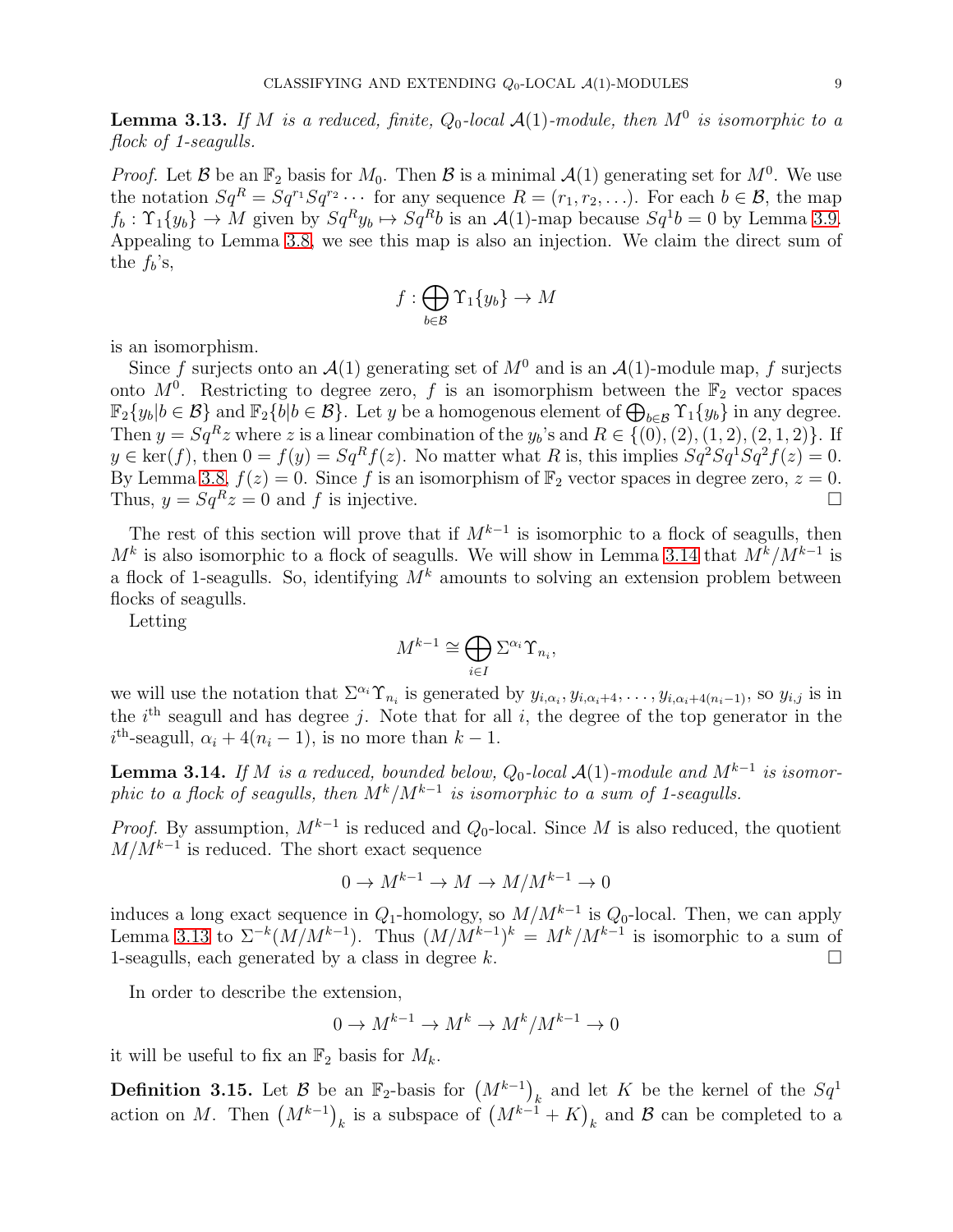basis for  $(M^{k-1} + K)_k$  given by  $\mathcal{B} \cup \{b_1, \ldots, b_\ell\}$  for some  $b_i \in M^k$ . Complete this basis for  $(M^{k-1} + K)_k \subseteq M_k$  to obtain a basis for  $M_k = (M^k)_{k}$  given by  $\mathcal{B} \cup \{b_1, \ldots, b_{\ell}, b_{\ell+1}, \ldots, b_d\}.$ 

Let  $[b_i]$  be the class containing  $b_i \in M^k$  in the quotient  $M^k/M^{k-1}$ . Note that  $\{[b_1], \ldots, [b_\ell]\}$ is a basis for  $(K/(K\cap M^{k-1}))_k$  and  $\{[b_1], \ldots, [b_d]\}$  is a basis for  $(M^k/M^{k-1})_k$ . Since  $M^k/M^{k-1}$ is a flock of 1-seagulls, each  $b_i$  satisfies  $Sq^2Sq^1Sq^2b_i \neq 0$  and  $Sq^1b_i \in M^{k-1}$ .

<span id="page-9-2"></span>Remark 3.16. It follows that

$$
M^k/M^{k-1} \cong \bigoplus_{1 \le i \le d} \Sigma^k \Upsilon_1\{[b_i]\}.
$$

<span id="page-9-0"></span>**Lemma 3.17.** The submodule of M generated by  $M^{k-1}$  and  $\{b_1, \ldots, b_\ell\}$  is isomorphic to

$$
M^{k-1} \oplus \left( \bigoplus_{1 \leq i \leq \ell} \Sigma^k \Upsilon_1 \{w_i\} \right).
$$

*Proof.* Let Z be the submodule of M generated by  $M^{k-1}$  and  $\{b_1, \ldots, b_\ell\}$ , let

$$
Y = M^{k-1} \oplus \left( \bigoplus_{1 \le i \le \ell} \Sigma^k \Upsilon_1 \{w_i\} \right),
$$

and let

$$
\Psi: M^{k-1} \oplus \left( \bigoplus_{1 \le i \le \ell} \Sigma^k \Upsilon_1 \{w_i\} \right) \to M^k
$$

be the  $\mathcal{A}(1)$ -map determined by inclusion on the left summand and mapping  $w_i$  in the right summand to  $b_i$ . On the right summand, we use the fact that  $Sq^1b_i = 0$  for all  $1 \leq i \leq \ell$  to conclude that there is such an  $\mathcal{A}(1)$ -map.

So, we have the diagram of  $\mathcal{A}(1)$ -modules,

$$
0 \longrightarrow M^{k-1} \longrightarrow Y \longrightarrow \bigoplus_{1 \leq i \leq \ell} \Sigma^k \Upsilon_1 \{w_i\} \longrightarrow 0
$$
  

$$
\downarrow^{\mathbb{R}} \qquad \qquad \downarrow^{\Psi} \qquad \qquad \downarrow^{\mathbb{R}}
$$
  

$$
0 \longrightarrow M^{k-1} \longrightarrow Z \longrightarrow \bigoplus_{1 \leq i \leq \ell} \Sigma^k \Upsilon_1 \{b_i\} \longrightarrow 0.
$$

The rows are exact, the map from  $M^{k-1}$  to itself is the identity, and the righthand map takes  $w_i$  to  $b_i$ . The construction of  $\Psi$  guarantees this diagram commutes. By the 5-lemma,  $\Psi$  is thus an isomorphism.  $\square$ 

Now we have to consider the rest of the new generators. We will start by showing we can pick the new generators in a way that will make solving the extension problem simpler.

<span id="page-9-1"></span>**Lemma 3.18.** The generators  $\{b_{\ell+1},...,b_d\}$  can be chosen so that  $Sq^1b_i \in \text{im}(Sq^2Sq^1Sq^2)$ for all  $\ell + 1 \leq i \leq d$ .

*Proof.* Since  $[Sq^1b_i] = 0$  in  $M^k/M^{k-1}$ ,  $Sq^1b_i \in (M^{k-1})_{k+1}$ . All generators of  $M^{k-1}$  are in degree no more than  $k-1$ , so

$$
Sq^1b_i = Sq^1a_i + Sq^2c_i
$$

for some  $a_i, c_i \in M^{k-1}$ . While  $Sq^1a_i$  may be zero,  $Sq^2c_i$  is nonzero since otherwise  $a_i + b_i$ would be in  $K_k \subseteq \text{span} \{ \mathcal{B} \cup \{b_1, \ldots, b_\ell\} \}.$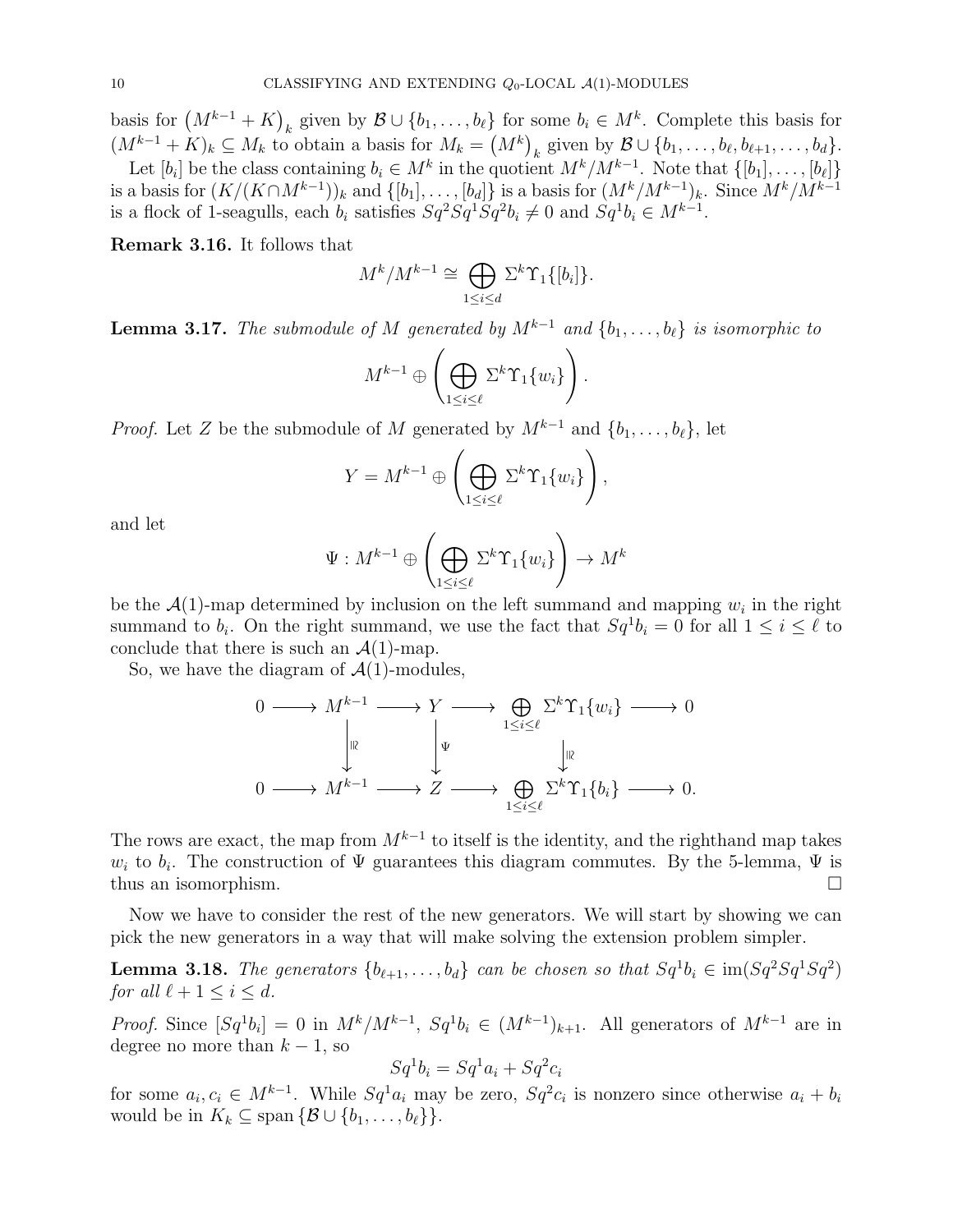Note that

$$
Sq^{1}(Sq^{2}c_{i}) = Sq^{1}(Sq^{1}b_{i} + Sq^{1}a_{i}) = 0.
$$

Since  $M^{k-1}$  is a flock of seagulls, Lemma [3.10](#page-7-2) says

$$
\ker(Sq^1) \cap \operatorname{im}(Sq^2) = \operatorname{im}(Sq^2Sq^1Sq^2)
$$

in  $M^{k-1}$ .

So,  $Sq^{2}c_{i} \in \text{im}(Sq^{2}Sq^{1}Sq^{2})$ . Let  $b_{i} = b_{i} + a_{i}$ . Then  $Sq^{1}b_{i} = Sq^{2}c_{i} \in \text{im}(Sq^{2}Sq^{1}Sq^{2})$  and  ${b_{\ell+1}, \ldots, b_{i-1}, b_i, b_{i+1}, \ldots, b_d}$  satisfies:

- $\mathcal{B} \cup \{b_1, \ldots, b_{i-1}, b_i, b_{i+1}, \ldots, b_d\}$  is a basis for  $M_k$  since  $a_i \in \text{span}\{\mathcal{B}\},$
- $\mathcal{B} \cup \{b_1, \ldots, b_\ell\}$  is a basis for  $(M^{k-1} + K)_k$  since  $b_i$  has not been changed for  $i \leq \ell$ , and
- $\{[b_{\ell+1}], \ldots, [b_{i-1}], [\hat{b}_i], [b_{i+1}], \ldots, [b_d]\}\$ is a basis for  $(M^k/M^{k-1})_k$  since  $[b_i] = [\hat{b}_i]$  $\Box$

For any  $\ell \leq \lambda \leq d$ , let  $M(\lambda)$  be the submodule of M generated by  $M^{k-1}$  and  $\{b_1, \ldots, b_{\lambda}\}.$ In Lemma [3.17](#page-9-0)  $M(\ell)$ , we showed  $M(\ell)$  is isomorphic to a flock of seagulls. Suppose  $M(\lambda-1)$ is isomorphic to a sum of seagulls,  $\bigoplus \Sigma^{\alpha_i} \Upsilon_{n_i}$ . We'll label the generators of  $\Sigma^{\alpha_i} \Upsilon_{n_i}$  as  $i \in I_{\lambda-1}$ 

 $y_{i,\alpha_i}, y_{i,\alpha_i+4}, \ldots, y_{i,\alpha_i+4(n_i-1)}$ . Note that  $M(\lambda-1) \subseteq M^k$ , so  $\alpha_i + 4(n_i-1)$ , the degree of the top generator in the  $i^{th}$  seagull, is no more than k.

We will be interested not just in the fact that  $M(\lambda)$  is a flock of seagulls, but in how the flock of seagulls has changed from  $M(\lambda - 1)$ . At each stage, we identify each seagull in the flock  $M(\lambda - 1)$  as one of the following types, depicted in Figure [2](#page-11-0)

- A lengthened seagull has a generator in degree k and a generator in degree  $k 4$ . This type of seagull is the result of a new 1-seagull being attached to a sum of seagulls in  $M^{k-1}$  in a previous step. The lengthened seagulls in  $M(\lambda - 1)$  will be indexed by  $L_{\lambda-1}$ .
- An available seagull has a generator in degree  $k 4$ , but no generator in degree k. So, an available seagull has a top class in degree  $k+1$  that is not in the image of  $Sq<sup>1</sup>$ acting on  $M(\lambda - 1)$ . The available seagulls in  $M(\lambda - 1)$  will be indexed by  $A_{\lambda-1}$ .
- An unavailable seagull does not have a generator in degree  $k-4$ . This includes all the 1-seagulls with generators in degree k that were included in  $M(\ell)$ . The unavailable seagulls in  $M(\lambda)$  will be indexed by  $U_{\lambda}$ .

We make this precise in the following definition.

# <span id="page-10-0"></span>Definition 3.19. Let

$$
L_{\lambda-1} := \{ i \in I_{\lambda-1} | \alpha_i + 4(n_i - 1) = k, n_i > 1 \}
$$
  

$$
A_{\lambda-1} := \{ i \in I_{\lambda-1} | \alpha_i + 4(n_i - 1) = k - 4 \}
$$
  

$$
U_{\lambda-1} := I_{\lambda-1} \setminus (L_{\lambda-1} \cup A_{\lambda-1}).
$$

The general idea of the rest of this section is that each time we move from  $M(\lambda - 1)$  to  $M(\lambda)$ , we would like to attach a 1-seagull to the top of an available seagull, creating a new lengthened seagull. However, the actual process is a little more complicated than this, as we may have to change the basis for  $M(\lambda-1)$  so that  $Sq^1$  on the new generator hits the top of a single available seagull. We will start by showing that the new generator,  $b_{\lambda}$ , can be chosen so that  $Sq^1b_\lambda$  is a sum of classes in available seagulls.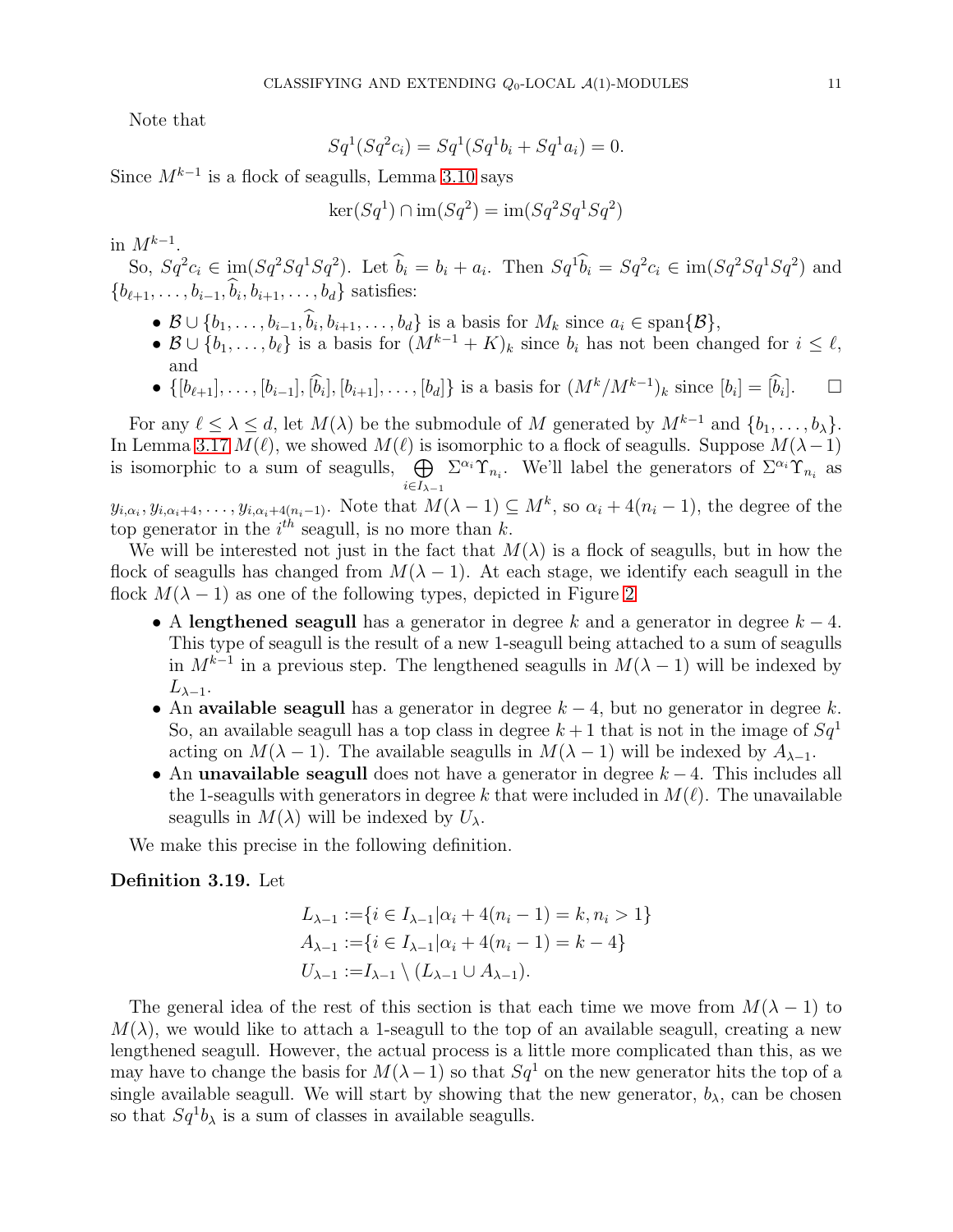FIGURE 2. The decomposition of  $M(\lambda - 1)$  into available, lengthened, and unavailable seagulls.

<span id="page-11-0"></span>

Available

<span id="page-11-1"></span>**Lemma 3.20.** The generator  $b_{\lambda}$  can be chosen so that

$$
Sq^1b_\lambda = Sq^2Sq^1Sq^2 \sum_{p \in P} y_{p,k-4}
$$

where  $P \subseteq A_{\lambda-1}$ .

*Proof.* We chose the  $b_i$ 's so that  $Sq^1b_i \in im(Sq^2Sq^1Sq^2)_{k+1}$  for all  $i \geq \ell$  (Lemma [3.18\)](#page-9-1). This means we can express  $Sq^1b_\lambda$  as a sum,

$$
Sq^1b_\lambda = Sq^2Sq^1Sq^2 \sum_{i \in I'} y_{i,k-4},
$$

where  $I' \subseteq I_{\lambda-1}$ . Unavailable seagulls do not have a nonzero class in the image of  $Sq^2Sq^1Sq^2$ in degree  $k + 1$ , so  $I' \subseteq A_{\lambda-1} \cup L_{\lambda-1}$ .

Let  $I'' = I' \cap A_{\lambda-1}$  (that is, I'' indexes the available seagulls whose top class is hit by  $Sq^1b_\lambda$ ). We claim I'' is nonempty. If not, then all seagulls indexed by I' are lengthened, so they each have a generator,  $y_{i,k-4}$ . This generator is linked to the generator in degree k by the relation,  $Sq^2 Sq^1 Sq^2 y_{i,k-4} = Sq^1 y_{i,k}$ , and thus

$$
Sq^{1}b_{\lambda} = \sum_{i \in I'} Sq^{2}Sq^{1}Sq^{2}y_{i,k-4} = \sum_{i \in I'} Sq^{1}y_{i,k}.
$$

In this case,  $b_{\lambda} + \sum$  $\sum_{i\in I'} y_{i,k}$  is in K, the kernel of the  $Sq^1$  action on M. Then  $\sum_{i\in I'}$  $\sum_{i\in I'} y_{i,k}$  and  $b_{\lambda} + \sum$  $\sum_{i\in I'} y_{i,k}$  are both in  $(M^{k-1} + K)_k$ , the  $\mathbb{F}_2$  subspace of  $(M^k)_k$  generated by  $(M^{k-1})_k$  and  $b_1, \ldots, b_\ell$ . However, their sum,  $b_\lambda$ , is not in  $(M^{k-1} + K)_k$  by construction. So, I'' must be nonempty.

If we replace  $b_{\lambda}$  in the basis for  $(M^k)_k$  with

$$
\widehat{b}_{\lambda} = b_{\lambda} + \sum_{i \in I' \setminus I''} y_{i,k},
$$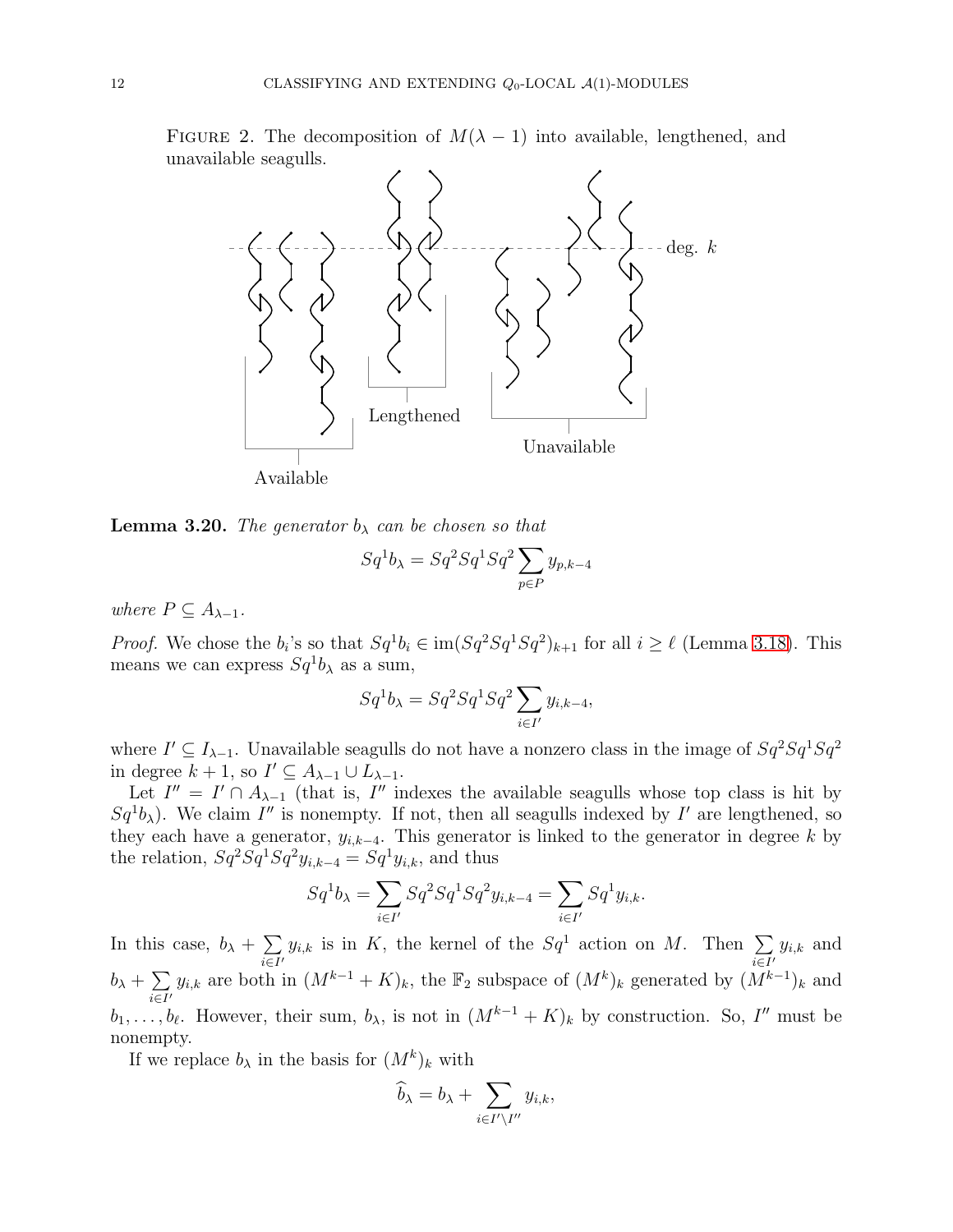then

$$
Sq^1\widehat{b}_\lambda = Sq^2Sq^1Sq^2 \sum_{i \in I''} y_{i,k-4}
$$

and the following properties are preserved:

- $\mathcal{B} \cup \{b_1,\ldots,b_{\lambda-1},\widehat{b}_\lambda,b_{\lambda+1},\ldots,b_d\}$  is a basis for  $M_k$  since  $b_\lambda + \widehat{b}_\lambda$  is in  $(M(\lambda-1))_k$ which is spanned by  $\mathcal{B} \cup \{b_1, \ldots, b_{\lambda-1}\},$
- $\mathcal{B} \cup \{b_1, \ldots, b_\ell\}$  is a basis for  $(M^{k-1} + K)_k$  since  $b_i$  is unchanged for  $i \leq \ell$ , and
- $\{[b_{\ell+1}], \ldots, [b_{\lambda-1}], [\dot{b}_{\lambda}], [b_{\lambda+1}], \ldots, [b_d]\}$  is a basis for  $(M^k/M^{k-1})_k$  since  $[b_{\lambda}] + [\dot{b}_{\lambda}]$  is in  $M(\lambda - 1)/M^{k-1}$  which is spanned by  $\mathcal{B} \cup \{[b_1], \ldots, [b_{\lambda-1}]\}.$

Now that we've shown we can assume  $Sq^1b_\lambda$  only hits the top classes of available seagulls in  $M(\lambda - 1)$ , we can exhibit an isomorphism between  $M(\lambda)$  and a flock of seagulls.

<span id="page-12-0"></span>**Lemma 3.21.** If, for some  $\lambda \geq \ell + 1$ ,  $M(\lambda - 1)$  is isomorphic to a flock of seagulls, then  $M(\lambda)$  is isomorphic to a flock of seagulls.

Proof. Recall from Remark [3.16](#page-9-2) that

$$
M^k/M^{k-1} \cong \bigoplus_{1 \le i \le d} \Sigma^k \Upsilon_1\{[b_i]\}.
$$

So, for all  $1 \leq j \leq d$ ,

$$
M(j)/M^{k-1} \cong \bigoplus_{1 \leq i \leq j} \Sigma^k \Upsilon_1\{[b_i]\},
$$

and therefore,

$$
M(\lambda)/M(\lambda-1) \cong (M(\lambda)/M^{k-1})/(M(\lambda-1)/M^{k-1}) = \Sigma^k \Upsilon_1\{[b_{\lambda}]\}.
$$

We have from Lemma [3.20](#page-11-1) that

$$
Sq^1b_\lambda = Sq^2Sq^1Sq^2 \sum_{p \in P} y_{p,k-4}
$$

for some  $P \subseteq A_{\lambda-1}$ . Let  $p_{\lambda} \in P$  be such that  $\alpha_{p_{\lambda}}$  is minimal in  $\{\alpha_p : p \in P\}$ . (That is, no seagull whose top class is hit by  $Sq^1b_\lambda$  starts below the  $p_\lambda^{\text{th}}$  seagull.) This selects the longest seagull indexed by P (or perhaps one of multiple longest seagulls).

Let

$$
X = \left(\bigoplus_{\substack{i \in I_{\lambda-1} \\ i \neq p_{\lambda}}} \Sigma^{\alpha_i} \Upsilon_{n_i}\right) \oplus \Sigma^{\alpha_{p_{\lambda}}} \Upsilon_{n_{p_{\lambda}}+1}.
$$

I.e., X is obtained from  $M(\lambda-1)$  by attaching a 1-seagull to the top of the  $p_{\lambda}^{\text{th}}$  seagull. Since the left summand of X is a submodule of  $M(\lambda - 1)$ , we will keep the notation that  $\Sigma^{\alpha_i} \Upsilon_{n_i}$ in this summand is generated by  $y_{i,\alpha_i}, y_{i,\alpha_i+4}, \ldots, y_{i,\alpha_i+4(n_i-1)}$ . The generators of  $\Sigma^{\alpha_{p_\lambda}} \Upsilon_{n_{p_\lambda}+1}$ will be named

$$
x_{\alpha_{p_{\lambda}}}, x_{\alpha_{p_{\lambda}}+4}, \ldots, x_k.
$$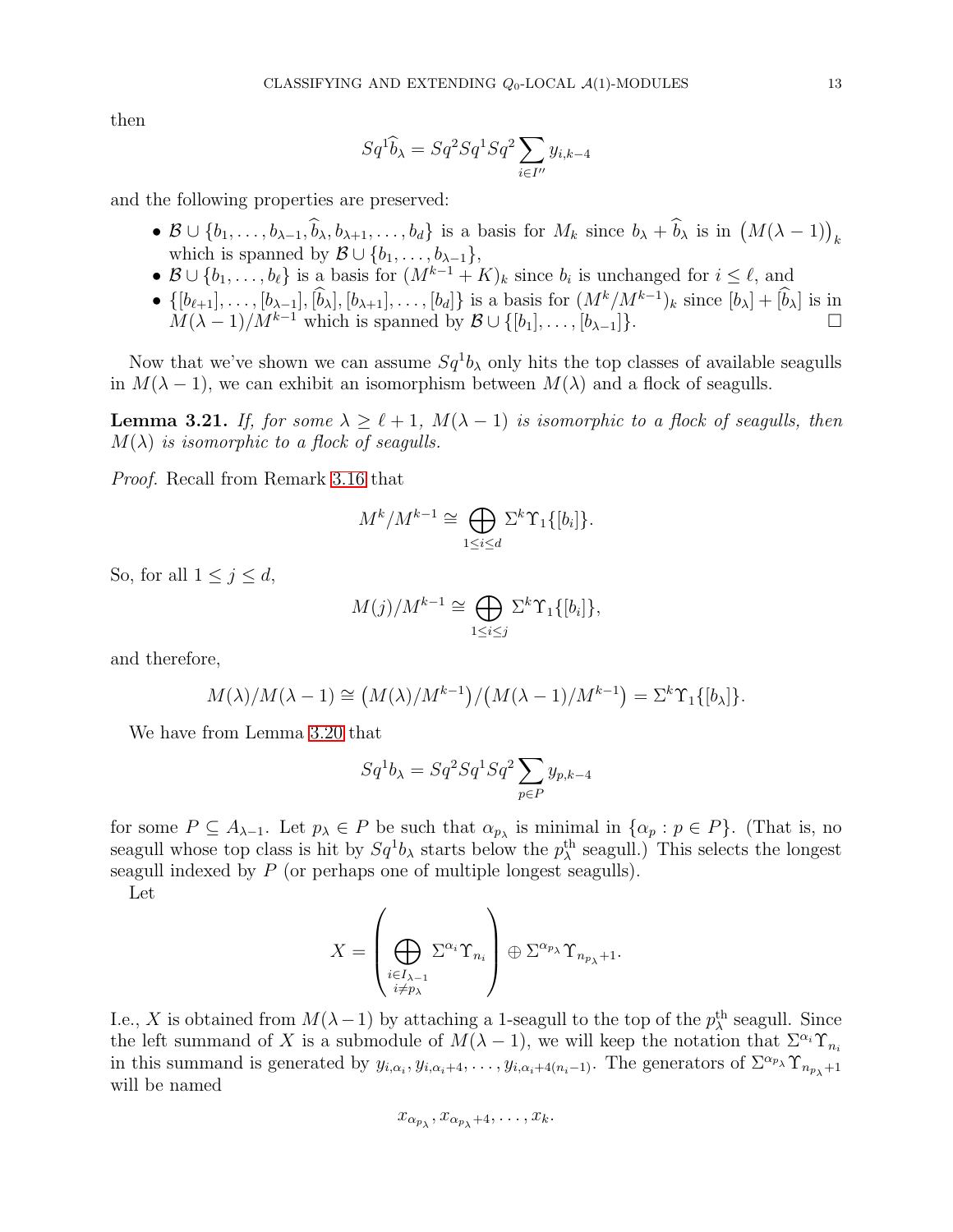Let  $\Phi: X \to M(\lambda)$  be the  $\mathcal{A}(1)$ -module map determined by:

$$
\Phi(y_{i,j}) = y_{i,j}
$$
  

$$
\Phi(x_j) = \begin{cases} \sum_{p \in P} y_{p,j} & j < k \\ b_{\lambda} & j = k. \end{cases}
$$

If the generator  $y_{p,j}$  does not exist for some  $p \in P$ , omit the term from the sum for  $\Phi(x_j)$ . On the left summand of X, it is clear that there is a well defined  $\mathcal{A}(1)$ -map determined by this mapping of the generators. For the right summand, we need to make sure

$$
\Phi(Sq^1x_j) = \begin{cases} \Phi(Sq^2Sq^1Sq^2x_{j-4}) & j > \alpha_{p_\lambda} \\ 0 & j = \alpha_{p_\lambda}.\end{cases}
$$

In the case that  $j = k$ ,

$$
\Phi(Sq^1x_k) = Sq^1b_{\lambda} = Sq^2Sq^1Sq^2 \sum_{p \in P} y_{p,k-4} = \Phi(Sq^2Sq^1Sq^2 x_{k-4}).
$$

If  $j < k$ ,

$$
\Phi(Sq^1x_j) = Sq^1 \sum_{p \in P} y_{p,j} = Sq^2Sq^1Sq^2 \sum_{p \in P} y_{p,j-4}
$$

again, omitting any  $y_{p,j-4}$  that does not exist. If  $j > \alpha_{p_\lambda}$ , then this is equal to  $\Phi(Sq^2Sq^1Sq^2x_{j-4})$ . If  $j = \alpha_{p_{\lambda}}$  then, since  $\alpha_{p_{\lambda}} \leq \alpha_p$  for all  $p \in P$ ,  $Sq^1y_{p,\alpha_{p_{\lambda}}} = 0$  for all  $p \in P$  such that  $y_{p,\alpha_{p_{\lambda}}}$ exists. Thus,  $\Phi(Sq^1x_{\alpha_{p_\lambda}})=0$ .

Then we have the following commutative diagram of  $\mathcal{A}(1)$  modules:

$$
\begin{array}{ccc}\n0 & \longrightarrow & \bigoplus_{i \in I_{\lambda-1}} \Sigma^{\alpha_i} \Upsilon_{n_i} & \longrightarrow & X & \longrightarrow & \Sigma^k \Upsilon_1 \{x_k\} & \longrightarrow & 0 \\
& & \downarrow^{\mathbb{R}} & & \downarrow^{\mathbb{R}} & & \downarrow^{\mathbb{R}} \\
0 & \longrightarrow & M(\lambda - 1) & \longrightarrow & M(\lambda) & \longrightarrow & \Sigma^k \Upsilon_1 \{b_\lambda\} & \longrightarrow & 0\n\end{array}
$$

The rows are exact so, by the 5-lemma,  $\Phi$  is an isomorphism.

Proposition [3.11](#page-7-1) follows by induction. In the following section, we will need not just the fact that  $M^k$  is a flock of seagulls, but also the following more specific facts about the structure of  $M^k$ .

<span id="page-13-0"></span>Notation 3.22. Since  $M^k = M(d)$ ,

$$
M^k \cong \left(\bigoplus_{i\in L_d} \Sigma^{\alpha_i} \Upsilon_{n_i}\right) \oplus \left(\bigoplus_{i\in A_d} \Sigma^{\alpha_i} \Upsilon_{n_i}\right) \oplus \left(\bigoplus_{i\in U_d} \Sigma^{\alpha_i} \Upsilon_{n_i}\right).
$$

Recall from Definition [3.19](#page-10-0) that the lengthened seagulls (indexed by  $L_d$ ) have generators in degrees  $k-4$  and k, the available seagulls (indexed by  $A_d$ ) have a generator in degree  $k-4$ but no generator in degree k, and the unavailable seagulls (indexed by  $U_d$ ) do not have a generator in degree  $k - 4$ . We will use the notation  $L := L_d$ ,  $A := A_d$ , and  $U := U_d$ .

<span id="page-13-1"></span>Corollary 3.23. There are  $d - \ell$  lengthened seagulls in  $M^k$ .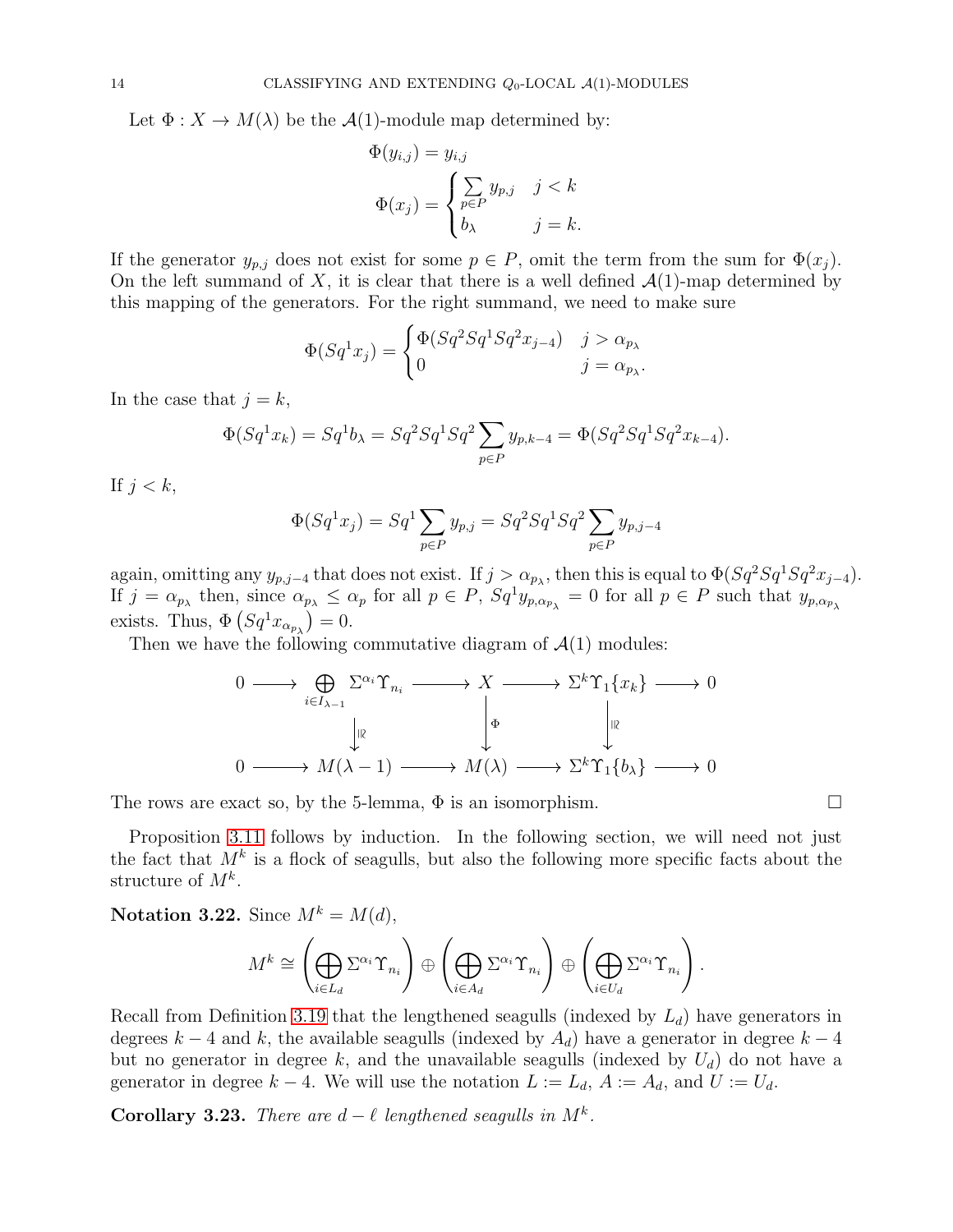Proof. Since

$$
M(\ell) \cong M^{k-1} \oplus \bigoplus_{1 \le i \le \ell} \Sigma^k \Upsilon_1,
$$

the only seagulls in  $M(\ell)$  with the top class in degree  $k+5$  are of length one. So,  $|L_{\ell}| = 0$ . In the proof of Lemma [3.21,](#page-12-0) we showed

$$
M(\lambda) \cong \left(\bigoplus_{\substack{i \in I_{\lambda-1} \\ i \neq p_{\lambda}}} \Sigma^{\alpha_i} \Upsilon_{n_i}\right) \oplus \Sigma^{\alpha_{p_{\lambda}}} \Upsilon_{n_{p_{\lambda}}+1}
$$

for some special  $p_{\lambda} \in A_{\lambda-1}$ . So, for all  $\lambda$ ,

$$
|L_{\lambda}| = |L_{\lambda - 1}| + 1
$$
  

$$
|A_{\lambda}| = |A_{\lambda - 1}| - 1
$$
  

$$
U_{\lambda} = U_{\lambda - 1},
$$

<span id="page-14-0"></span>Then  $|L_d| = d - \ell$ .

3.5. Classification of Bounded Below Modules. In classifying  $Q_0$ -local modules that are bounded below and of finite type, but possibly infinite, our strategy is to decompose the module into a sum of finite modules and a summand with no finite summands. The sum of finite modules is then already shown to be a flock of seagulls, and we only need to consider the term with no finite summands. We begin by showing this type of decomposition exists. In the following lemmas,  $\beta$  is any finite subalgebra of the Steenrod algebra.

<span id="page-14-1"></span>**Lemma 3.24.** For any bounded below  $\mathcal{B}\text{-module}, K$ , of finite type, and any integer n, there is a decomposition  $K \cong N[n] \oplus K(n)$ , such that  $N[n] \subseteq K^n$  and  $K(n)$  has no direct summands that are submodules of  $K<sup>n</sup>$ .

*Proof.* If no nonzero submodule of  $K^n$  splits off of K, let  $N[n] = 0$  and  $K(n) = K$ .

Otherwise, let  $N^{(1)}$  be any nonzero submodule (possibly zero) of  $(K^n)^{(1)} := K^n$  that splits off of  $K$ . Given a decomposition of  $K$ ,

$$
K \cong N^{(1)} \oplus N^{(2)} \oplus \cdots \oplus N^{(k-1)} \oplus K',
$$

where each  $N^{(i)}$  is a submodule of  $K^n$ , let  $N[n] = N^{(1)} \oplus N^{(2)} \oplus \cdots \oplus N^{(k-1)}$  and  $K(n) = K'$ if  $K' \cap K^n$  has no nonzero submodule that splits off of K. Otherwise, let  $N^{(k)}$  be any nonzero submodule of  $K' \cap K^n$  that splits off of K. Since  $K^n$  is finite, iteration of this process will conclude with the selection of an  $N[n]$  and  $K(n)$ .

Lemma 3.25. Any bounded below B-module, M, of finite type, splits as a direct sum,

$$
M(\infty) \oplus N(\infty),
$$

where  $N(\infty)$  is a (possibly infinite) direct sum of finite modules and  $M(\infty)$  has no finite summands.

*Proof.* After possibly shifting M, we may assume  $M_k = 0$  for all  $k \leq 0$ . Applying Lemma [3.24](#page-14-1) to  $K = M$  with  $n = 0$ , we obtain  $N[0]$  and  $M(0)$  such that  $M \cong N[0] \oplus M(0)$ ,  $N[0] \subseteq M^0$ , and  $M(0)$  has no direct summands contained in  $M<sup>0</sup>$ . Given

$$
M \cong N[0] \oplus \cdots \oplus N[n-1] \oplus M(n-1)
$$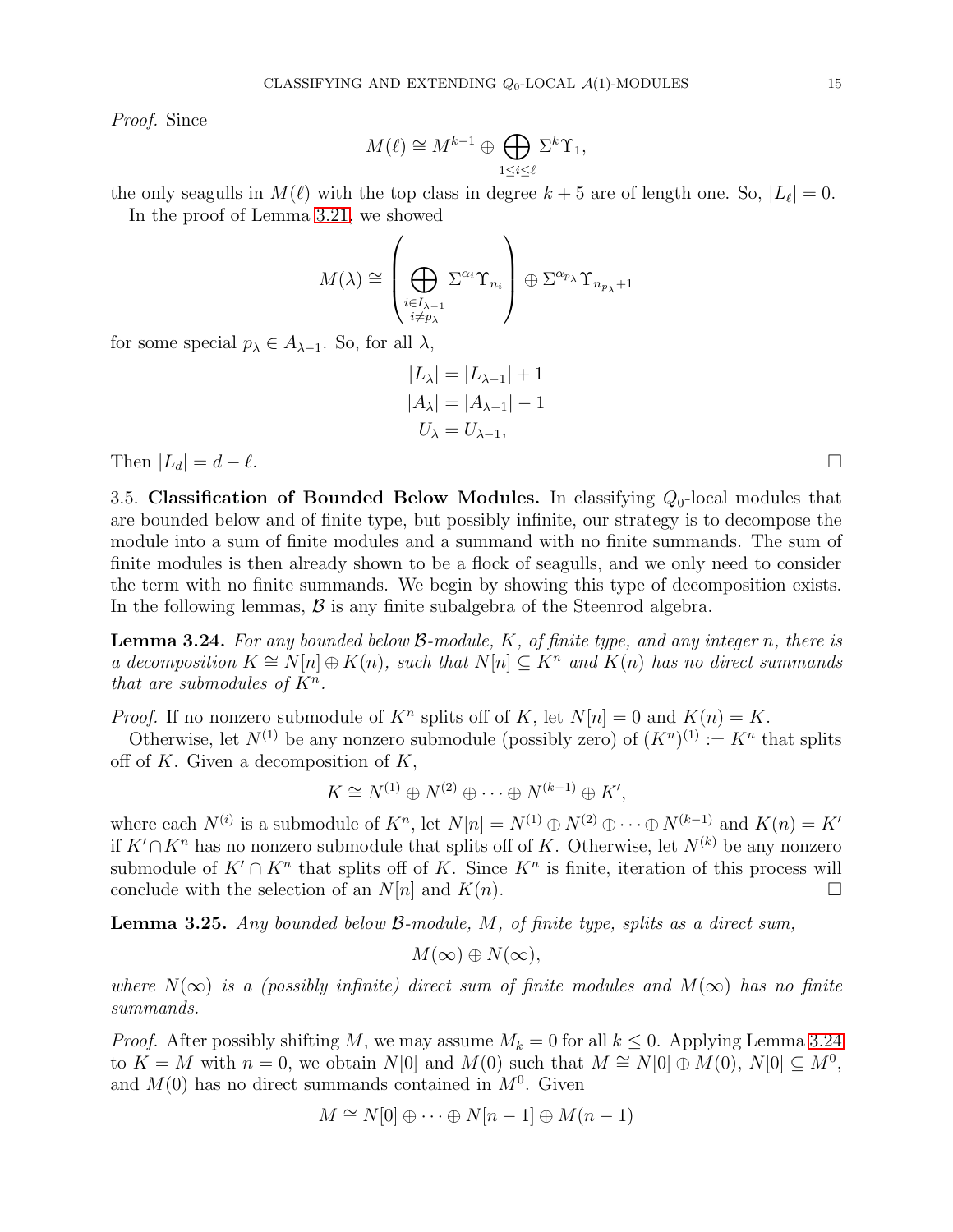where  $N[k] \subseteq M^k$  for all k and  $M(n-1)$  has no direct summands contained in  $M^{n-1}$ , we apply Lemma [3.24](#page-14-1) to  $K = M(n-1)$  and obtain modules  $N[n]$  and  $M(n)$  such that

$$
M(n-1) \cong N[n] \oplus M(n),
$$

 $N[n] \subseteq M(n-1)^n \subseteq M^n$ , and  $M(n)$  has no direct summands contained in  $M(n-1)^n$  (and thus no direct summands contained in  $M^n$ ).

We take  $N(\infty)$  to be  $\left(\bigoplus$  $n \geq 0$  $N[n]$  $\lambda$ . Each  $N[n]$  is finite, as it is a submodule of the finite module  $M^n$ , so this satisfies the description of  $N(\infty)$  as a direct sum of finite modules. The intersection of the  $M(n)$ 's has no finite summand, since any finite summand would split off of some  $M^n$  and thus would not be contained in  $M(n)$ . So, we can take  $M(\infty)$  to be  $(n)$  $n \geq 0$  $M(n)$  $\lambda$ .<br>1990 - Paul Barbara, politikar eta aldera eta aldera eta aldera eta aldera eta aldera eta aldera eta aldera<br>1990 - Paul Barbara, profesioa eta aldera eta aldera eta aldera eta aldera eta aldera eta aldera eta aldera

So, in order to prove Theorem [3.7,](#page-5-1) it remains to classify reduced, bounded below  $Q_0$ -local  $\mathcal{A}(1)$ -modules of finite type that have no finite summands. We will use the following lemma to help in identifying finite summands.

<span id="page-15-0"></span>**Lemma 3.26.** Let M be a bounded below  $\mathcal{A}(1)$ -module. If N is a direct summand of  $M^k$ and all elements of N have degree no more than  $k+1$ , then N splits off as a direct summand of M.

*Proof.* The inclusion of N into  $M^k$  is split by the projection  $\pi : M^k \to N$ . Let  $p : M \to N$ be the map of  $\mathbb{F}_2$ -vector spaces given by

$$
p(x) = \begin{cases} \pi(x) & x \in M^k \\ 0 & \text{otherwise.} \end{cases}
$$

For any  $x \in M^k$  and any  $R$ ,  $Sq^R x \in M^k$ , so

$$
p(Sq^{R}x) = \pi(Sq^{R}x) = Sq^{R}\pi(x) = Sq^{R}p(x).
$$

If  $x \notin M^k$ , then  $|x| \geq k+1$ . So, for any  $R \neq (0)$ ,  $|Sq^R x| \geq k+2$ . So, if  $Sq^R x \in M^k$  then  $p(Sq^Rx) = \pi(Sq^Rx)$  is zero, as the top class of N is in degree  $k+1$ . If  $Sq^Rx \notin M^k$  then  $p(Sq^Rx)$  is defined to be zero. Hence, for any  $x \notin M^k$ ,

$$
p(SqRx) = 0 = SqR(0) = SqRp(x).
$$

So,  $p$  is an  $\mathcal{A}(1)$ -map.

Let  $i: N \to M$  be the inclusion. The image of i is contained in  $M^k$ , so for all  $x \in N$ ,

$$
p \circ i(x) = \pi(i(x)) = x.
$$

This exhibits a splitting of N off of M as a direct summand.  $\square$ 

**Definition 3.27.** For any reduced, bounded below,  $Q_0$ -local  $\mathcal{A}(1)$ -module of finite type, M, and any  $k \geq 0$ , let

$$
V_k = \mathbb{F}_2\{b_{\ell+1},\ldots,b_d\},\
$$

where the  $b_i$  are chosen from  $M^k$  as described in Definition [3.15](#page-8-2) and Lemma [3.18.](#page-9-1) Also, let

$$
W_k = \operatorname{im}(Sq^2 Sq^1 Sq^2)_{k+1}
$$

in M.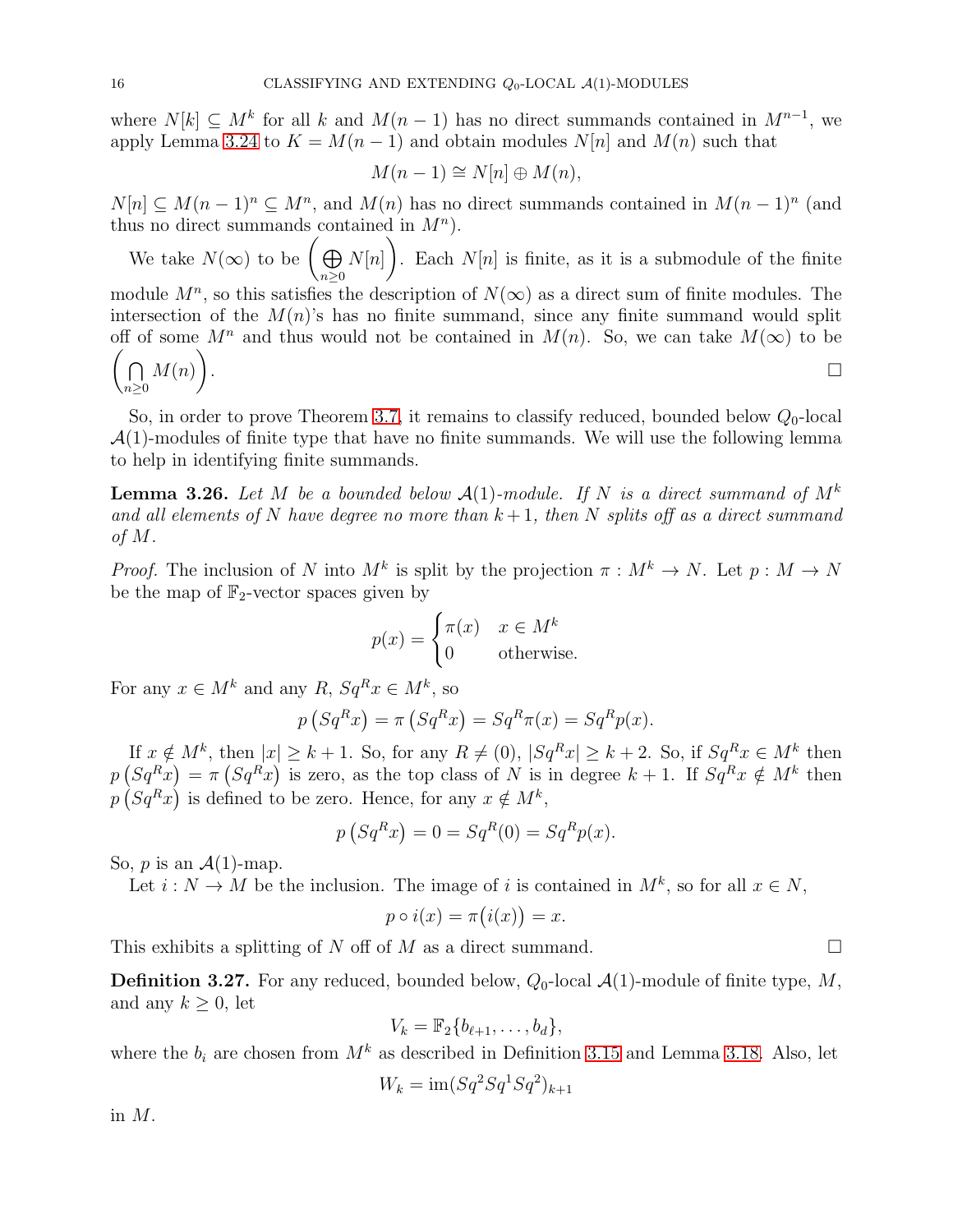For any nonzero class  $Sq^2Sq^1Sq^2x \in W_k$ , the degree of x is  $k-4$ , so  $x \in M^{k-1}$  and  $Sq^2 Sq^1 Sq^2 x \in M^{k-1}$ . We also note that, by construction of the  $b_i$ 's,

$$
\dim(V_k) = \dim\left(\left(M^k/M^{k-1}\right)_k\right) - \dim\left(\left(K/M^{k-1}\right)_k\right)
$$

where K is the kernel of the  $Sq^1$  action.

<span id="page-16-0"></span>**Lemma 3.28.** If M is a reduced, bounded below,  $Q_0$ -local  $\mathcal{A}(1)$ -module of finite type and there exists some k such that  $\dim(W_k) \neq \dim(V_k)$ , then M has a direct summand  $\Sigma^{\alpha} \Upsilon_n$  for some finite n and some  $\alpha$ .

*Proof.* As in Notation [3.22,](#page-13-0) we take the decomposition of  $M^k$ ,

$$
M^k \cong \left(\bigoplus_{i \in U} \Sigma^{\alpha_i} \Upsilon_{n_i} \right) \oplus \left(\bigoplus_{i \in A} \Sigma^{\alpha_i} \Upsilon_{n_i} \right) \oplus \left(\bigoplus_{i \in L} \Sigma^{\alpha_i} \Upsilon_{n_i} \right)
$$

recalling that  $A \cup L$  indexes all seagulls in  $M^k$  with a generator in degree  $k-4$ . In Corol-lary [3.23,](#page-13-1) we showed  $|L| = d - \ell$ . Note that  $d - \ell$  is also equal to the dimension of  $V_k$ .

Since  $M^{k-1}$  is a flock of seagulls, the map

$$
Sq^2Sq^1Sq^2 : \mathbb{F}_2\{y_{i,k-4} \in (M^{k-1})_{k-4}\} \to \text{im}(Sq^2Sq^1Sq^2)_{k+1} = W_k
$$

is an isomorphism of  $\mathbb{F}_2$ -vector spaces. Thus,

$$
\dim(W_k) = \dim\left(\mathbb{F}_2\left\{y_{i,k-4} \in \left(M^{k-1}\right)_{k-4}\right\}\right) = |L| + |A| = (d - \ell) + |A| = \dim(V_k) + |A|.
$$

So, if dim  $(W_k) \neq \dim(V_k)$ , then  $|A| > 0$ . Fixing some  $r \in A$  gives a direct summand of  $M^k$ ,  $\Sigma^{\alpha_r}\Upsilon_{n_r}$ , whose top class is in degree  $k+1$ . By Lemma [3.26,](#page-15-0) this finite seagull splits off as a direct summand of  $M$ .

**Lemma 3.29.** If M is a reduced, bounded below,  $Q_0$ -local  $\mathcal{A}(1)$ -module of finite type with no finite summands, then there exists a family of isomorphisms,

$$
\Phi^k: \bigoplus_{i\in I_j} \Sigma^{\beta_i} \Upsilon_{m_i^j} \to M^j
$$

satisfying the following conditions:

- i.) Inclusion: Every seagull in  $M^{j-1}$  corresponds to a seagull in  $M^j$  and any new seagull in M<sup>j</sup> is a 1-seagull starting in degree j. I.e.  $I_{j-1} \subseteq I_j$ , and for any  $i \in I_j \setminus I_{j-1}$ ,  $\beta_i = j \text{ and } m_i^j = 1,$
- ii.) Maximum length: A seagull in  $M^j$  corresponding to a i<sup>th</sup>-seagull in  $M^{j-1}$  has an additional 1-seagull attached to the top whenever allowed by the degree of the seagull's top class. I.e., for all  $i \in I_{j-1}$ ,  $m_i^j =$  $\int m_i^{j-1} + 1 \quad \beta_i \equiv j \pmod{4}$  $m_i^{j-1}$  $i^{j-1}$  otherwise, and consequently

$$
m_i^j = \left\lfloor \frac{j-\beta_i}{4} \right\rfloor
$$

.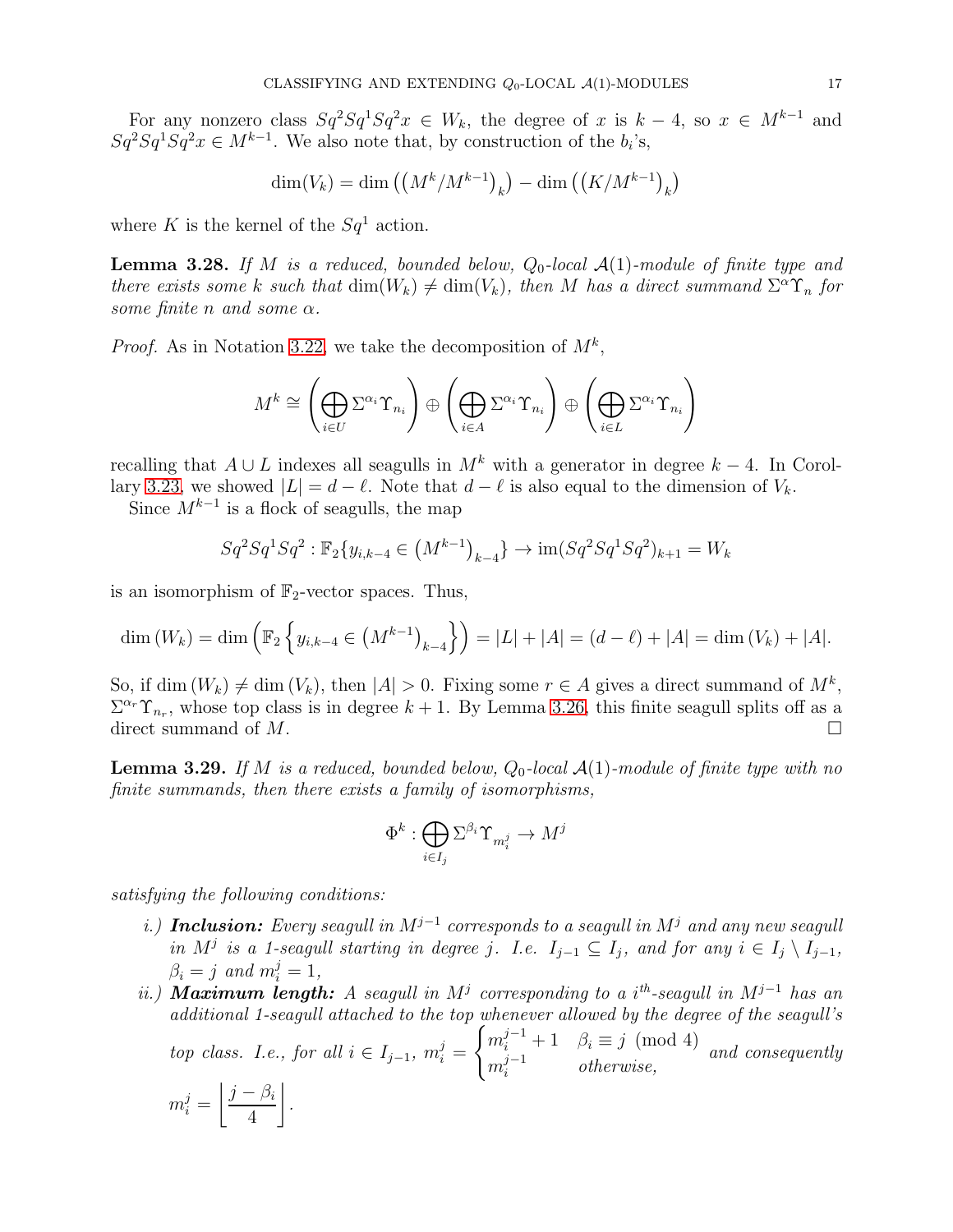iii.) **Decomposition:** The isomorphisms respect the direct sums. I.e., for each  $j \geq 1$ , the following diagram commutes.



where  $f^j$  and  $\iota^j$  are the obvious inclusions. In particular,  $f^j$  maps  $\Sigma^{\beta_i} \Upsilon_{m_i^{j-1}}$  into  $\Sigma^{\beta_i}\Upsilon_{m_i^j}$  .

FIGURE 3. An example of a family of seagulls indexed by sets satisfying inclusion and maximum length.



*Proof.* We assume that  $M_k = 0$  for all  $k < 0$ , after a possible shift. For all k,  $M^k$  is finite and thus isomorphic to a flock of seagulls (Proposition [3.11\)](#page-7-1). In the case where  $k = 0$ , we fix any isomorphism

$$
\Phi^0:\bigoplus_{i\in I_0}\Sigma^0\Upsilon_1\to M^0.
$$

Now suppose that for each  $j \leq k-1$ , there is a flock of seagulls,  $\bigoplus$  $i \in I_j$  $\Sigma^{\beta_i} \Upsilon_{m_i^j}$ , mapping into  $M^j$  via a fixed isomorphism  $\Phi^j$  such that  $\{\Phi^j\}_{j\leq k-1}$  satisfies the three desired conditions. We will then produce an isomorphism  $\Phi^k$  so that the family  $\{\Phi^j\}_{j\leq k}$  satisfies those conditions as well.

We have the decomposition of  $M^k$  into unavailable, available, and lengthened seagulls,

$$
M^k \cong \left(\bigoplus_{i\in U} \Sigma^{\alpha_i} \Upsilon_{n_i}\right) \oplus \left(\bigoplus_{i\in A} \Sigma^{\alpha_i} \Upsilon_{n_i}\right) \oplus \left(\bigoplus_{i\in L} \Sigma^{\alpha_i} \Upsilon_{n_i}\right),
$$

where  $L \cup A$  indexes all seagulls in  $M^k$  with a generator in degree  $k - 4$ .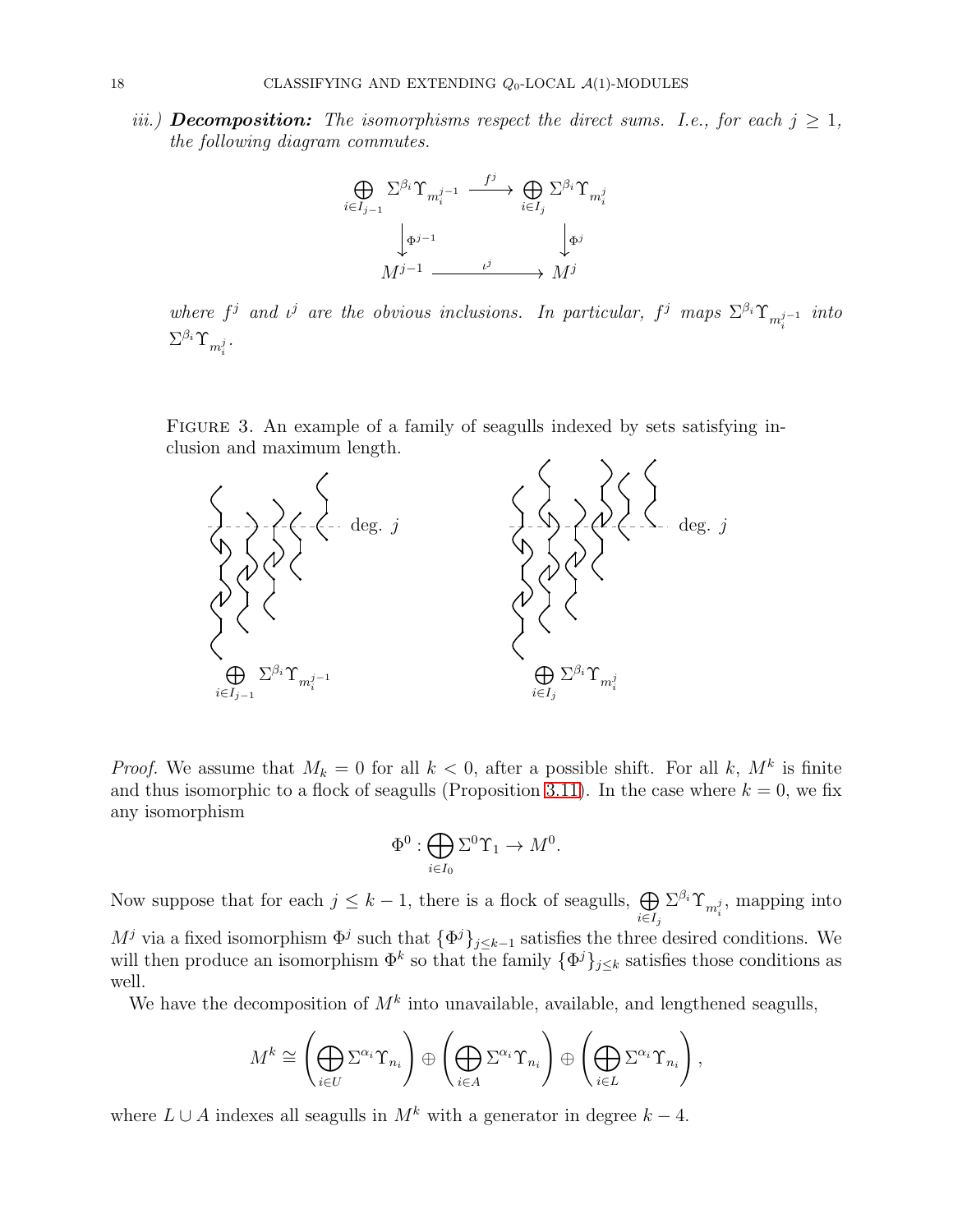In Lemma [3.28,](#page-16-0) we showed that in the case where M has no finite summands,  $\dim(W_k) = \dim(V_k)$  and so  $|A| = 0$ . So, in this case,

$$
M^k \cong \left(\bigoplus_{i\in U} \Sigma^{\alpha_i} \Upsilon_{n_i}\right) \oplus \left(\bigoplus_{i\in L} \Sigma^{\alpha_i} \Upsilon_{n_i+1}\right).
$$



Unavailable, no generator in degree  $k$ 

Suppose  $i \in U$  with  $\alpha_i \equiv k \pmod{4}$ . By Lemma [3.26,](#page-15-0) the top generator of  $\Sigma^{\alpha_i} \Upsilon_{n_i}$  must be in degree at least  $k-3$ . Otherwise, this finite seagull would split off as a summand of M, which we have assumed has no finite summands. The degree of the top generator is also no more than k and equivalent to k modulo 4, so the top generator is in degree k. Since this seagull is not lengthened, the generator in degree k is the only generator. Thus,  $\alpha_i = k$  and  $n_i = 1$ . Thus,

$$
M^k \cong \left(\bigoplus_{\substack{i \in U \\ \alpha_i = k}} \Sigma^{\alpha_i} \Upsilon_1\right) \oplus \left(\bigoplus_{\substack{i \in U \\ \alpha_i \not\equiv k \ (4)}} \Sigma^{\alpha_i} \Upsilon_{n_i}\right) \oplus \left(\bigoplus_{i \in L} \Sigma^{\alpha_i} \Upsilon_{n_i}\right).
$$

For any  $i \in U$  with  $\alpha_i \neq k \pmod{4}$ ,  $\Sigma^{\alpha_i} \Upsilon_{n_i}$  cannot have a generator in degree k. (All generators of a seagull have equivalent degrees modulo 4.) Since  $\Sigma^{\alpha_i} \Upsilon_{n_i} \subseteq M^k$ , this means all generators of this seagull have degree no more than  $k - 1$ . So,

$$
M^{k}/M^{k-1} \cong \left(\bigoplus_{\substack{i \in U \\ \alpha_{i}=k}} \Sigma^{k} \Upsilon_{1}\right) \oplus \left(\bigoplus_{i \in L} \Sigma^{k} \Upsilon_{1}\right).
$$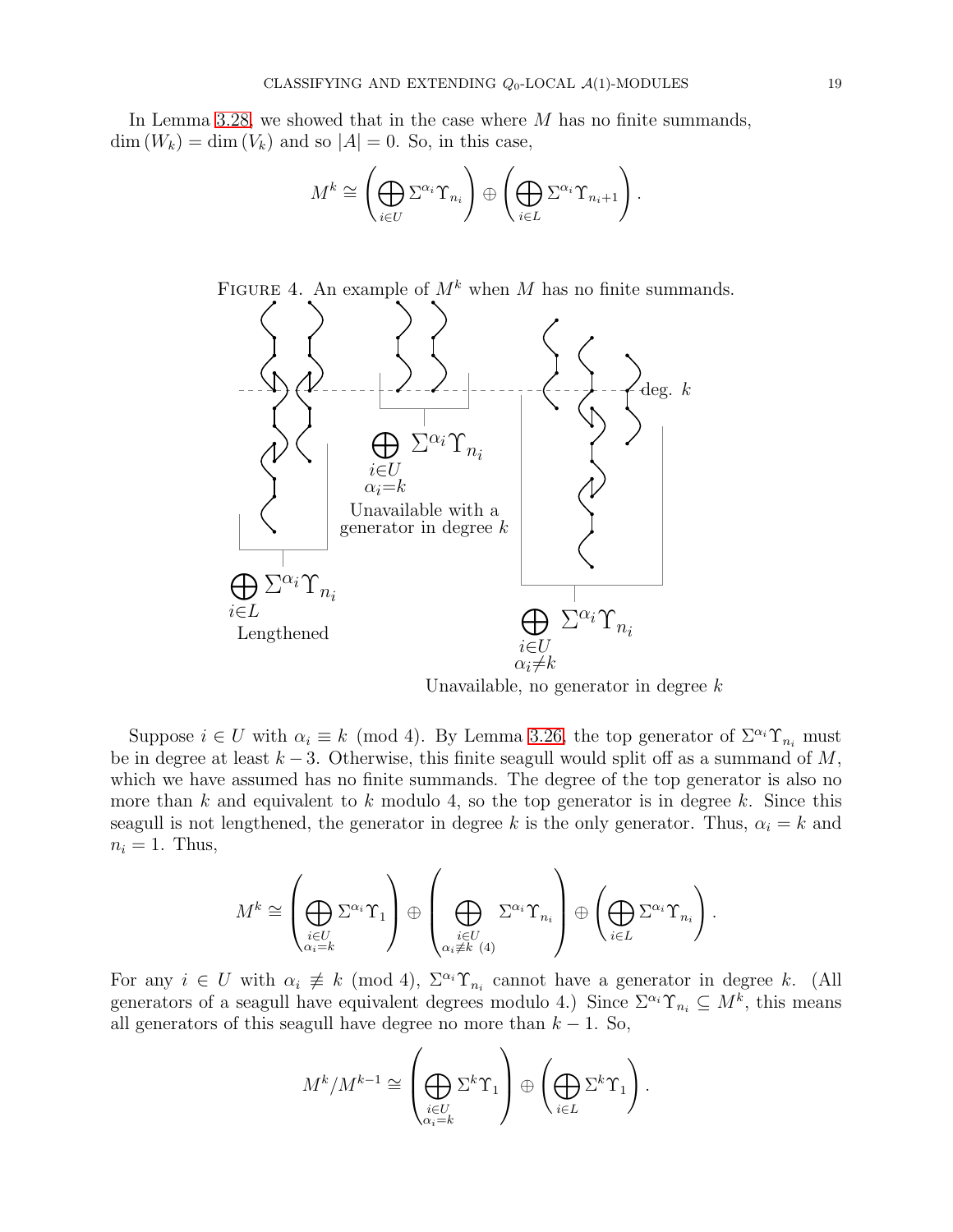We wish to construct

$$
\bigoplus_{i\in I_k}\Sigma^{\beta_i}\Upsilon_{m_i^k}
$$

which will be isomorphic to  $M^k$ . To do so, we will lengthen some seagulls in

$$
\bigoplus_{i\in I_{k-1}}\Sigma^{\beta_i}\Upsilon_{m^{k-1}_i}
$$

and introduce some new 1-seagulls. Let  $I_k = I_{k-1} \sqcup \{i \in U | \alpha_i = k\}$ , setting  $\beta_i = k$  for all  $i \in U$  such that  $\alpha_i = k$ , and leaving  $\beta_i$  unchanged for all  $i \in I_{k-1}$ . Then, for all  $i \in I_k$ , let

$$
m_i^k = \begin{cases} m_i^{k-1} & i \in I_{k-1}, \ \beta_i \not\equiv k \pmod{4} \\ m_i^{k-1} + 1 & i \in I_{k-1}, \ \beta_i \equiv k \pmod{4} \\ 1 & i \in \{q \in U | \alpha_q = k \}. \end{cases}
$$

Then the inclusion and maximum length properties are satisfied by  $\{I_j\}_{j\leq k}$ . Consider the decomposition

<span id="page-19-0"></span>
$$
(6) \qquad \bigoplus_{i\in I_k} \Sigma^{\beta_i} \Upsilon_{m_i^k} \cong \left(\bigoplus_{\substack{i\in I_{k-1} \\ \beta_i \neq k\ (4)}} \Sigma^{\beta_i} \Upsilon_{m_i^{k-1}}\right) \oplus \left(\bigoplus_{\substack{i\in I_{k-1} \\ \beta_i \equiv k\ (4)}} \Sigma^{\beta_i} \Upsilon_{m_i^{k-1}+1}\right) \oplus \left(\bigoplus_{i\in I_k \setminus I_{k-1}} \Sigma^k \Upsilon_1\right).
$$

We will construct a map,

$$
\Phi^k: \bigoplus_{i \in I_k} \Sigma^{\beta_i} \Upsilon_{m_i^k} \to M^k,
$$

by defining  $\Phi^k$  on each summand of [\(6\)](#page-19-0).

The leftmost summand is contained in  $\bigoplus$  $i \in I_{k-1}$  $\Sigma^{\beta_i} \Upsilon_{m_i^{k-1}}$ , so we define  $\Phi^k$  on this summand

to be the composition,

$$
\bigoplus_{\substack{i \in I_{k-1} \\ \beta_i \neq k \ (4)}} \Sigma^{\beta_i} \Upsilon_{m_i^{k-1}} \xrightarrow{\Phi^{k-1}} M^{k-1} \xrightarrow{\iota^k} M^k.
$$

By the definition of  $I_k$ , we have

$$
\bigoplus_{i\in I_k\setminus I_{k-1}}\Sigma^k\Upsilon_1=\bigoplus_{\substack{i\in U\\ \alpha_i=k}}\Sigma^k\Upsilon_1\subseteq M^k,
$$

so we define  $\Phi^k$  on the rightmost summand of [\(6\)](#page-19-0) to be the inclusion into  $M^k$ . Defining the map on the center summand is more complicated. Recall from Lemma [3.18](#page-9-1) that

$$
Sq^1b_i \in Sq^2Sq^1Sq^2 \left( \left(M^{k-1}\right)_{k-4} \right) = W_k
$$
  

$$
U := \mathbb{E} \left[ S_{\alpha}^{-1}b \mid \ell+1 \leq i \leq d \right] \subset W
$$

for all  $\ell + 1 \leq i \leq d$ . So,  $U_k := \mathbb{F}_2 \{Sq^1b_i | \ell + 1 \leq i \leq d\} \subseteq W_k$ . However,  $Sq^1: V_k \to U_k$ 

is a vector space isomorphism, since no combination of the  $b_i$ 's are in the kernel of  $Sq^1$ . By Lemma [3.28,](#page-16-0) dim  $(U_k) = \dim(V_k) = \dim(W_k)$ . So,  $U_k = W_k$ .

Let  $\Sigma^{\beta_i} \Upsilon_{m_i^k} = \Sigma^{\beta_i} \Upsilon_{m_i^{k-1}+1}$  in the center summand of [\(6\)](#page-19-0) have generators

$$
z_{i,\beta_i}, z_{i,\beta_i+4}, \ldots, z_{i,k}.
$$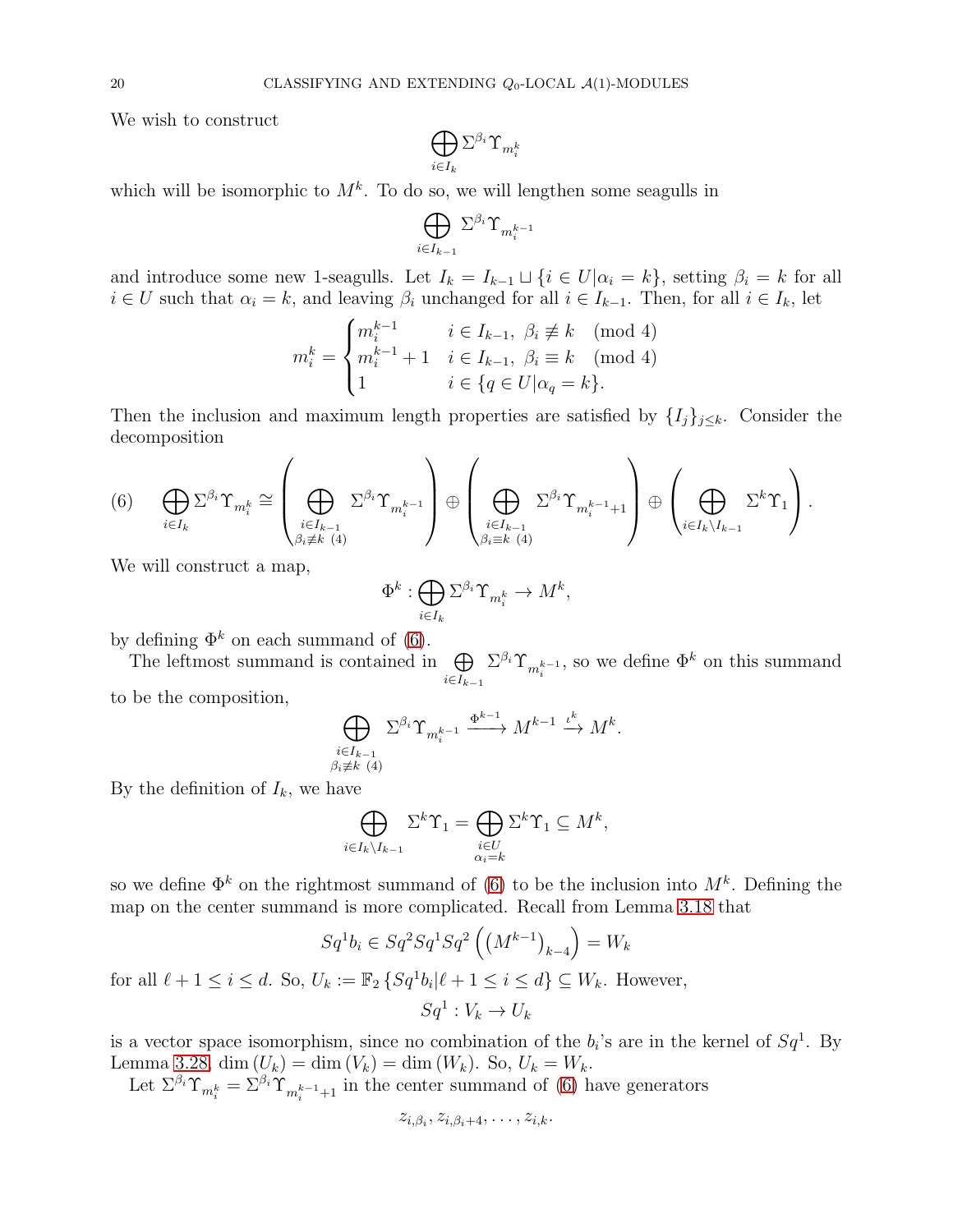For any  $z_{i,j}$  with  $j < k$ ,  $z_{i,j}$  is in  $M^{k-1}$ , so  $\Phi^{k-1}(z_{i,j})$  is defined. When  $j = k - 4$ ,

$$
\Phi^{k-1}\left(Sq^2Sq^1Sq^2z_{i,k-4}\right) \in Sq^2Sq^1Sq^2\left(\left(M^{k-1}\right)_{k-4}\right) = W_k = U_k.
$$

So,  $\Phi^{k-1} (Sq^2 Sq^1 Sq^2 z_{i,k-4}) = \sum$  $\ell+1 \leq q \leq d$  $Sq^1c_i^q$  ${}_{i}^{q}b_{q}$ , where  $c_{i}^{q} \in \mathbb{F}_{2}$  for all i and q. Define  $\Phi^{k}$  on this summand to be the  $A(1)$ -map determined by

$$
\Phi^k(z_{i,j}) = \begin{cases} \n\iota^k \circ \Phi^{k-1}(z_{i,j}) & j < k \\ \n\sum_{\ell+1 \le q \le d} c_i^q b_q & j = k. \n\end{cases}
$$

To see such a map is well defined, we need to check

$$
\Phi^k \left( Sq^2 Sq^1 Sq^2 z_{i,k-4} \right) = \Phi^k \left( Sq^1 z_{i,k-4} \right)
$$

for all i, but  $\Phi^k$  was constructed so that this relation holds. Furthermore, the diagram



commutes by the construction of  $\Phi^k$ , so the family  $\{\Phi^j\}_{j\leq k}$  satisfies the decomposability property.

To show  $\Phi^k$  is a isomorphism, we will apply the five lemma to the diagram,

$$
\begin{array}{ccccccc}\n0 & \longrightarrow & \bigoplus\limits_{i \in I_{k-1}} \Sigma^{\beta_i} \Upsilon_{m_i^{k-1}} & \xrightarrow{f^k} & \bigoplus\limits_{i \in I_k} \Sigma^{\beta_i} \Upsilon_{m_i^k} & \xrightarrow{i \in I_{k-1}} \Sigma^k \Upsilon_1 \{[z_{i,k}]\} \oplus \bigoplus\limits_{i \in U} \Sigma^k \Upsilon_1 & \longrightarrow & 0 \\
& & & \downarrow & & \downarrow & \\
& & & & \downarrow & & \\
0 & \xrightarrow{\hspace{2cm}} & M^{k-1} & \xrightarrow{\hspace{2cm}} & M^k & \xrightarrow{q} & \bigoplus\limits_{i \in L} \Sigma^k \Upsilon_1 \oplus \bigoplus\limits_{\substack{i \in U \\ \alpha_i = k}} \Sigma^k \Upsilon_1 & \longrightarrow & 0\n\end{array}
$$

where  $\Lambda$  takes  $[z_{i,k}]$  to  $\sum$  $\ell+1 \leq q \leq d$  $c_i^q$  $\binom{q}{i}[b_q]$  and is the identity on the right summand. We have already seen that the left square commutes by the definition of  $\Phi^k$ . To see that the right square commutes, we consider the decomposition given in [\(6\)](#page-19-0). On the summand contained in  $\oplus$  $i \in I_{k-1}$  $\Sigma^{\beta_i}\Upsilon_{m^{k-1}_i},$ 

$$
q \circ \Phi^k = 0 = \Lambda \circ \hat{q}.
$$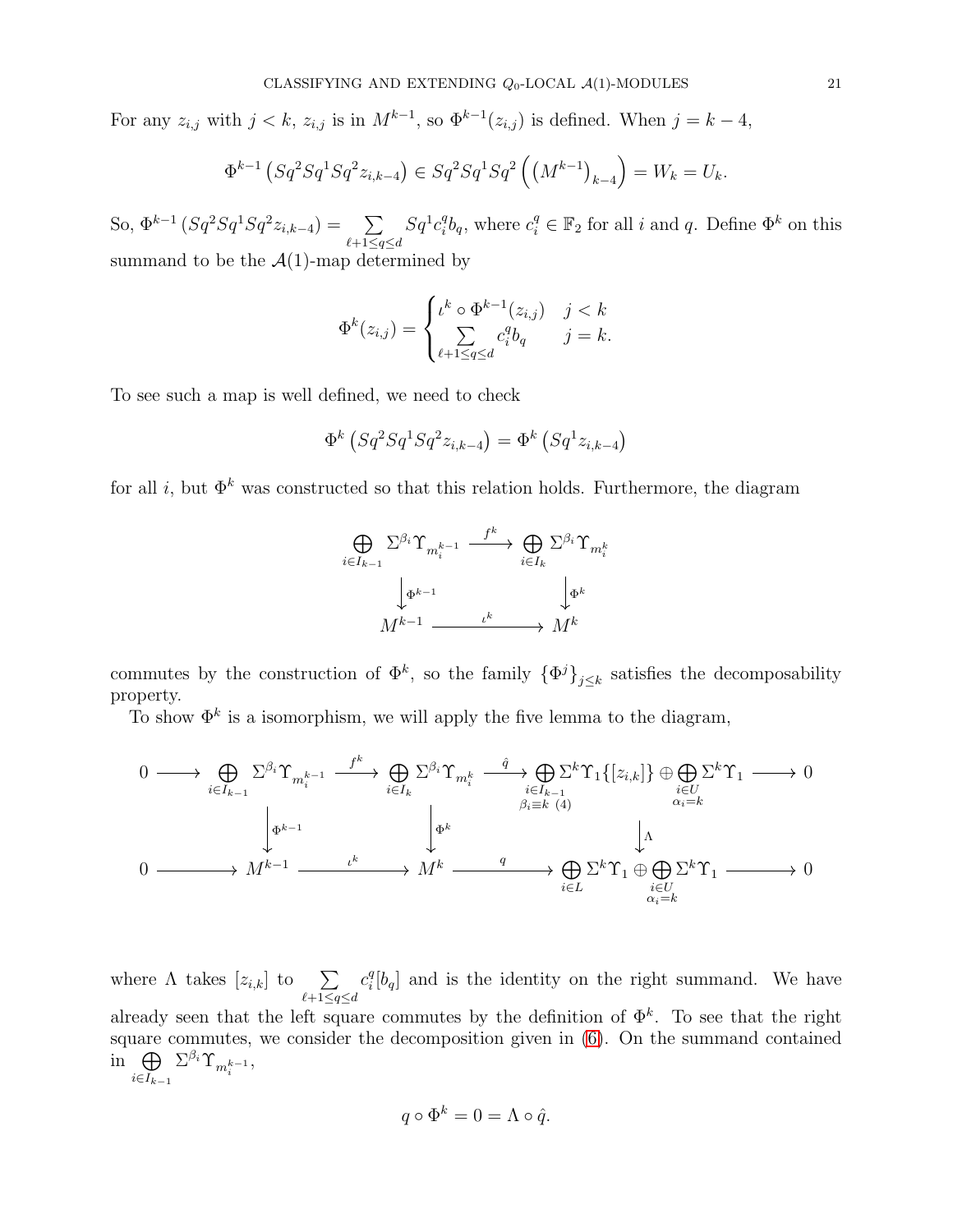On the summand isomorphic to  $\bigoplus$  $\substack{i \in U \\ \alpha_i = k}$  $\Sigma^k \Upsilon_1$ , both compositions are the identity. On the remaining summand,

> $q \circ \Phi^k(z_{i,j}) =$  $\sqrt{ }$  $\int$  $\overline{a}$  $\sqrt{ }$  $\sum$  $\ell+1 \leq q \leq d$  $c_i^q$  ${}^q_i b_q$ 1  $j = k$ 0 otherwise =  $\int \Lambda([z_{i,k}])$   $j = k$  $\Lambda(0)$  otherwise  $=\Lambda \circ \hat{q}(z_{i,j})$

Finally, we show  $\Lambda$  is an isomorphism, completing the proof. Certainly, the restriction of  $Λ$  to the summand  $\bigoplus \Sigma^k \Upsilon_1$  is an isomorphism. By the definition of  $Λ$ , the image of this  $i \in U$ <br> $\alpha_i \equiv k \ (4)$ 

summand under  $\Lambda$  is contained in  $\bigoplus$ i∈L  $\Sigma^k \Upsilon_1$ . To show the restriction of  $\Lambda$  to the summand  $\bigoplus \Sigma^k \Upsilon_1\{[z_{i,k}]\}\$ is an isomorphism, we show

$$
i \in I_{k-1}
$$
  

$$
\beta_i \equiv k \ (4)
$$

$$
\left(\begin{array}{c}\n\text{S. } \\
\text{S. } \\
\text{S. } \\
\text{S. } \\
\text{S. } \\
\text{S. } \\
\text{S. } \\
\text{S. } \\
\text{S. } \\
\text{S. } \\
\text{S. } \\
\text{S. } \\
\text{S. } \\
\text{S. } \\
\text{S. } \\
\text{S. } \\
\text{S. } \\
\text{S. } \\
\text{S. } \\
\text{S. } \\
\text{S. } \\
\text{S. } \\
\text{S. } \\
\text{S. } \\
\text{S. } \\
\text{S. } \\
\text{S. } \\
\text{S. } \\
\text{S. } \\
\text{S. } \\
\text{S. } \\
\text{S. } \\
\text{S. } \\
\text{S. } \\
\text{S. } \\
\text{S. } \\
\text{S. } \\
\text{S. } \\
\text{S. } \\
\text{S. } \\
\text{S. } \\
\text{S. } \\
\text{S. } \\
\text{S. } \\
\text{S. } \\
\text{S. } \\
\text{S. } \\
\text{S. } \\
\text{S. } \\
\text{S. } \\
\text{S. } \\
\text{S. } \\
\text{S. } \\
\text{S. } \\
\text{S. } \\
\text{S. } \\
\text{S. } \\
\text{S. } \\
\text{S. } \\
\text{S. } \\
\text{S. } \\
\text{S. } \\
\text{S. } \\
\text{S. } \\
\text{S. } \\
\text{S. } \\
\text{S. } \\
\text{S. } \\
\text{S. } \\
\text{S. } \\
\text{S. } \\
\text{S. } \\
\text{S. } \\
\text{S. } \\
\text{S. } \\
\text{S. } \\
\text{S. } \\
\text{S. } \\
\text{S. } \\
\text{S. } \\
\text{S. } \\
\text{S. } \\
\text{S. } \\
\text{S. } \\
\text{S. } \\
\text{S. } \\
\text{S. } \\
\text{S. } \\
\text{S. } \\
\text{S. } \\
\text{S. } \\
\text{S. } \\
\text{S. } \\
\text{S. } \\
\text{S. } \\
\text{S. } \\
\text{S. } \\
\text{S. } \\
\text{S. } \\
\text{S. } \\
\text{S. } \\
\text{S. } \\
\text{S. } \\
\text{S. } \\
\text{S. } \\
\text{S. } \\
\text{S. } \\
\
$$

$$
\Lambda_k: \left(\bigoplus_{\substack{i\in I_{k-1}\\ \beta_i\equiv k\ (4)}} \Sigma^k \Upsilon_1\{[z_{i,k}]\}\right)_k \to \left(\bigoplus_{i\in L} \Sigma^k \Upsilon_1\right)_k
$$

is an isomorphism of  $\mathbb{F}_2$ -vector spaces.

By construction,  $\{[b_{\ell+1}], \ldots, [b_d]\}$  is a basis for the  $\mathbb{F}_2$ -vector space,  $\left(\bigoplus_{i=1}^{\infty} \mathbb{F}_2\right)$ i∈L  $\Sigma^k \Upsilon_1$ ! k . So, this vector space has dimension  $d - \ell$ . The  $\mathbb{F}_2$ -vector space,

$$
\left(\bigoplus_{\substack{i\in I_{k-1}\\ \beta_i\equiv k\ (4)}}\Sigma^k\Upsilon_1\{[z_{i,k}]\}\right)_k
$$

is isomorphic (via the map given by the action of  $Sq^1$ ) to

$$
Sq^2 Sq^1 Sq^2 \left( \left( \bigoplus_{i \in I_k} \Sigma^{\beta_i} \Upsilon_{m_i^k} \right)_{k-4} \right) \cong Sq^2 Sq^1 Sq^2 \left( \left( \bigoplus_{i \in I_{k-1}} \Sigma^{\beta_i} \Upsilon_{m_i^{k-1}} \right)_{k-4} \right)
$$
  

$$
\cong Sq^2 Sq^1 Sq^2 \left( \left( M^{k-1} \right)_{k-4} \right)
$$
  

$$
= W_k
$$

The dimension of  $W_k$  is also  $d - \ell$ .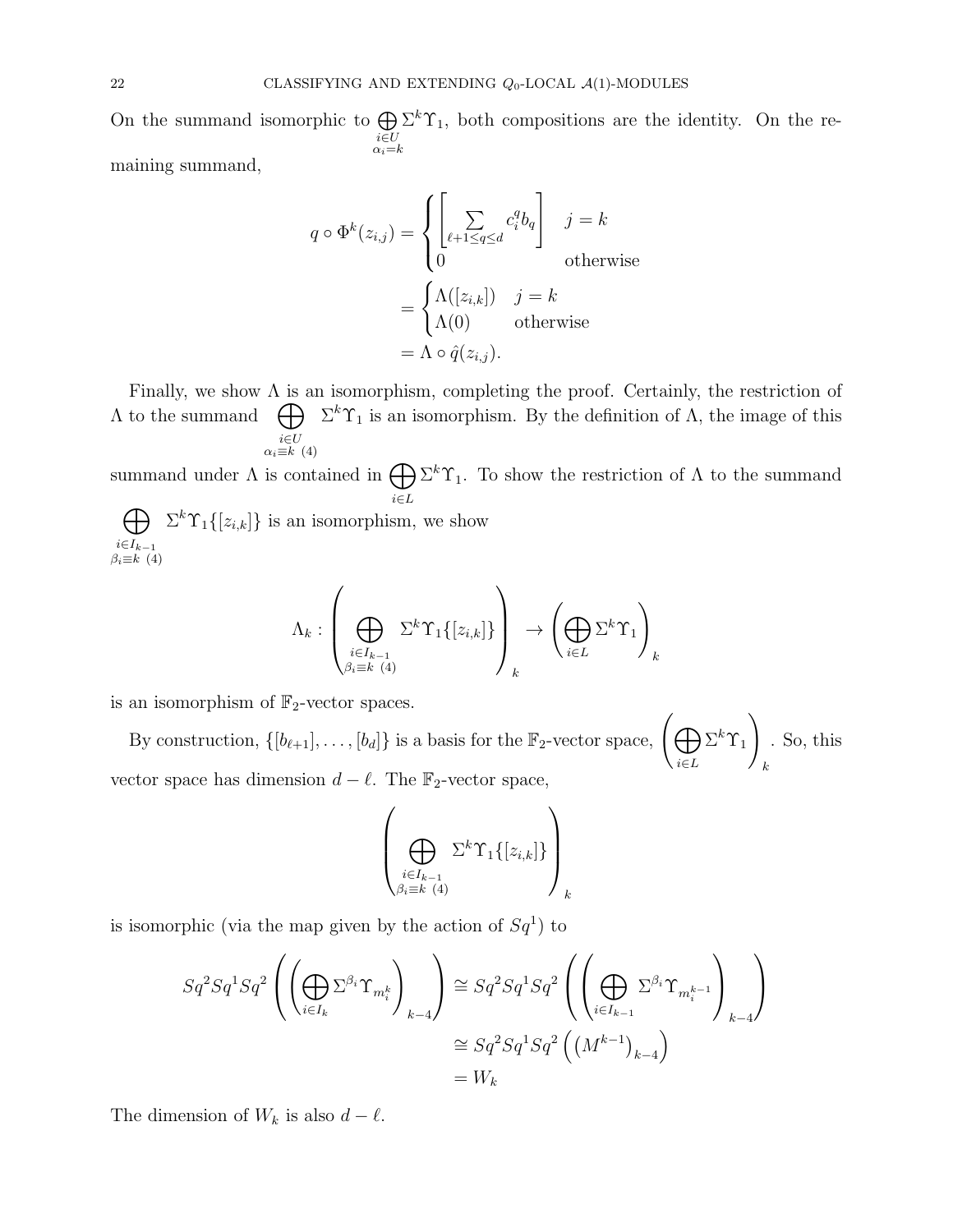Finally, we show  $\Lambda_k$  is injective. Take some element of the kernel of  $\Lambda_k$ ,  $\sum$  $i \in I_{k-1}$  $\beta_i \equiv k \ (4)$  $a_i[z_{i,k}]$ 

where each  $a_i$  is in  $\mathbb{F}_2$ . Then,

$$
0 = \Lambda_k \left( \sum_{\substack{i \in I_{k-1} \\ \beta_i \equiv k \ (4)}} a_i [z_{i,k}] \right) = \sum_{\substack{i \in I_{k-1} \\ \beta_i \equiv k \ (4)}} a_i \left( \sum_{\ell+1 \le q \le d} c_i^q [b_q] \right).
$$

Since  $Sq^1 : (\bigoplus_{i \in L} \Sigma^k \Upsilon_1)_k \to (\bigoplus_{i \in L} \Sigma^k \Upsilon_1)_{k+1}$  is an isomorphism,

$$
0 = \sum_{\substack{i \in I_{k-1} \\ \beta_i \equiv k \ (4)}} a_i \left( \sum_{\ell+1 \le q \le d} Sq^1 c_i^q b_q \right)
$$
  
= 
$$
\sum_{\substack{i \in I_{k-1} \\ \beta_i \equiv k \ (4)}} a_i \Phi^{k-1} \left( Sq^2 Sq^1 Sq^2 z_{i,k-4} \right)
$$
  
= 
$$
\Phi^{k-1} \left( Sq^2 Sq^1 Sq^2 \sum_{\substack{i \in I_{k-1} \\ \beta_i \equiv k \ (4)}} a_i z_{i,k-4} \right).
$$

The maps  $\Phi^{k-1}$  and

$$
Sq^2Sq^1Sq^2: \left( \bigoplus_{\substack{i \in I_{k-1} \\ \beta_i \equiv k \ (4)}} \Sigma^{\beta_i} \Upsilon_{m_i^k} \right)_{k-4} \rightarrow \left( \bigoplus_{\substack{i \in I_{k-1} \\ \beta_i \equiv k \ (4)}} \Sigma^{\beta_i} \Upsilon_{m_i^k} \right)_{k-4}
$$

are isomorphisms, so we can conclude

$$
0 = \sum_{\substack{i \in I_{k-1} \\ \beta_i \equiv k \ (4)}} a_i z_{i,k-4}.
$$

We are now ready to prove the following lemma, which completes the proof of Theorem [3.7.](#page-5-1)

**Lemma 3.30.** If M is a reduced, bounded below,  $Q_0$ -local  $\mathcal{A}(1)$ -module of finite type with no finite summands, M is isomorphic to a sum of suspensions of  $\Upsilon_{\infty}$ .

*Proof.* By the previous lemma, we can assume we have the following diagram for all  $j \geq 1$ ,

$$
\cdots \longrightarrow \bigoplus_{i \in I_{j-1}} \Sigma^{\beta_i} \Upsilon_{m_i^{j-1}} \xrightarrow{f^j} \bigoplus_{i \in I_j} \Sigma^{\beta_i} \Upsilon_{m_i^j} \longrightarrow \cdots
$$

$$
\downarrow_{\Phi^{j-1}} \qquad \qquad \downarrow_{\Phi^j}
$$

$$
\cdots \longrightarrow M^{j-1} \xrightarrow{L^j} M^j \longrightarrow \cdots
$$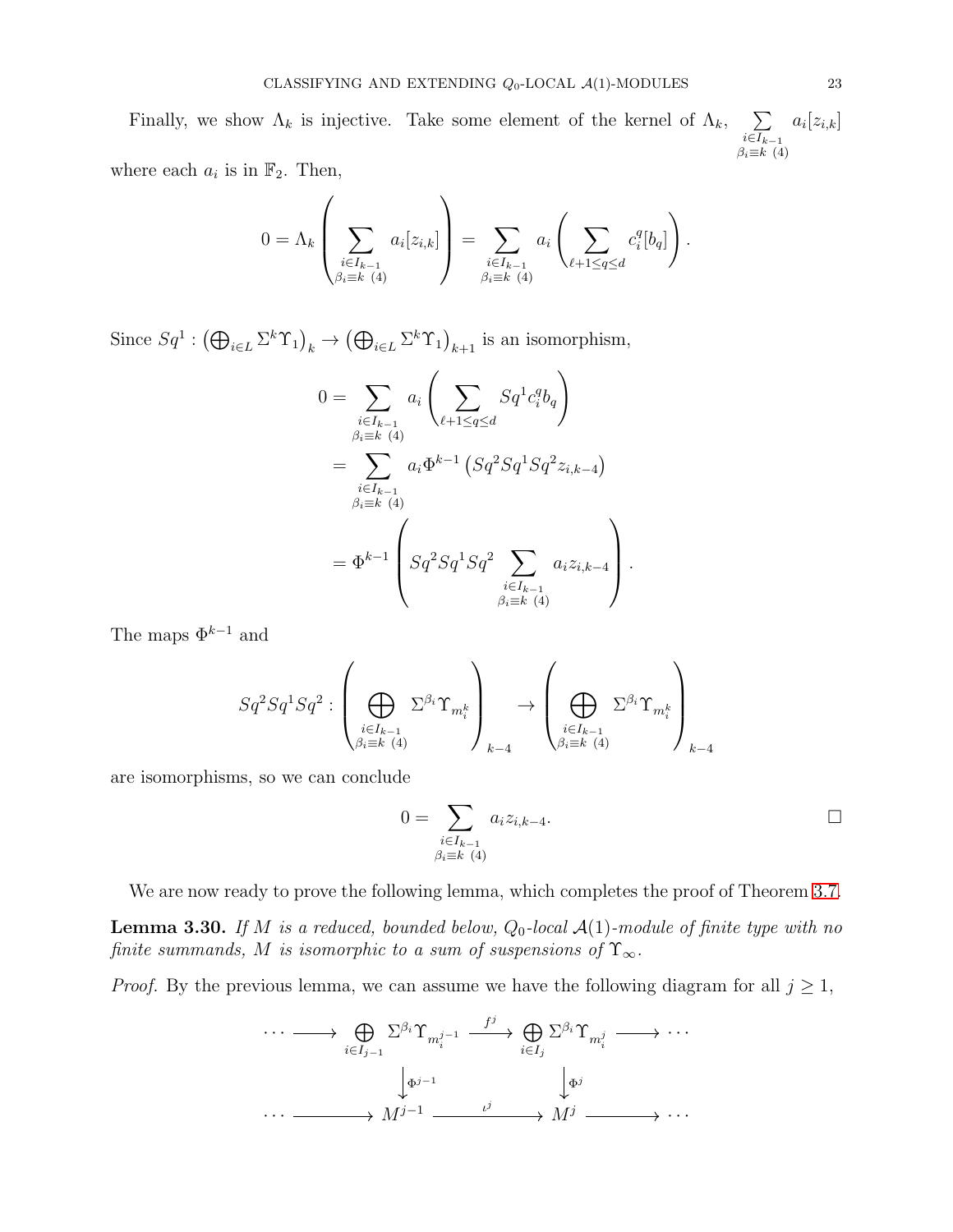where  $\Phi^j$  is an isomorphism for all j. Then,

$$
M \cong \varinjlim_j M^j \cong \varinjlim_j \left( \bigoplus_{i \in I_j} \Sigma^{\beta_i} \Upsilon_{m_i^j} \right)
$$

along the maps in the diagram. For ease of notation, we define  $\Sigma^{\beta_i} \Upsilon_{m_i^j}$  to be zero for all  $i \notin I_j$ . Since  $f^j$  maps  $\Sigma^{\beta_i} \Upsilon_{m_i^j-1}$  into  $\Sigma^{\beta_i} \Upsilon_{m_i^j}$ ,

$$
\varinjlim_j \left(\bigoplus_{i \in I_j} \Sigma^{\beta_i} \Upsilon_{m_i^j} \right) \cong \varinjlim_j \left(\bigoplus_{i \in \cup I_j} \Sigma^{\beta_i} \Upsilon_{m_i^j} \right) \cong \bigoplus_{i \in \cup I_j} \left(\varinjlim_j \Sigma^{\beta_j} \Upsilon_{m_i^j} \right).
$$

Since our family of isomorphisms has the maximum length property,

$$
\Sigma^{\beta_i} \Upsilon_{m^j_i} = \Sigma^{\beta_i} \Upsilon_{p(i,j)}
$$

where

$$
p(i,j) := \left\lfloor \frac{j - \beta_i}{4} \right\rfloor
$$

for all  $j \geq \beta_i$ . So,

$$
\varinjlim_{j} \Sigma^{\beta_{i}} \Upsilon_{m_{i}^{j}} \cong \varinjlim_{j} \Sigma^{\beta_{i}} \Upsilon_{p(i,j)} \cong \varinjlim_{n} \Sigma^{\beta_{i}} \Upsilon_{n}
$$

where the maps in the last colimit are the inclusions  $\Sigma^{\beta_i} \Upsilon_n \to \Sigma^{\beta_i} \Upsilon_{n+1}$ . Then we have

$$
M \cong \bigoplus_{i \in \cup I_j} \left( \varinjlim_n \Sigma^{\beta_i} \Upsilon_n \right) = \bigoplus_{i \in \cup I_j} \Sigma^{\beta_i} \Upsilon_\infty.
$$

So, under appropriate finiteness conditions, every  $Q_0$ -local  $\mathcal{A}(1)$ -module is stably equivalent to a flock of seagulls. A quick consequence of this is that the  $Q_0$ -homology of a finite,  $Q_0$ local  $\mathcal{A}(1)$ -module must be of even dimension with generators forming pairs with difference in degree  $4n+1$  for some positive integer n. Since the  $Q_0$ -homology of  $\Upsilon_{\infty}$  is one dimensional, no such condition applies in the case where  $M$  is infinite.

If M is finite but not  $Q_0$ -local, we might like to describe the possibilities for

$$
H_{\bullet}(M;Q_0) \cong H_{\bullet}(L_0M;Q_0)
$$

in the same way. This is not possible, as  $L_0M$  is always infinite (though sometimes stably equivalent to a finite module). However, in the following section, we are able to use the classification theorem in conjunction with  $Q_0$ -localization to give some results that apply to bounded below  $\mathcal{A}(1)$ -modules of finite type with any  $Q_1$ -homology.

### 4. Applications of The Classification Theorem

<span id="page-23-0"></span>In Section [4.1](#page-24-0) we discuss a spectral sequence of Davis–Mahowald that computes  $Ext_{\mathcal{A}(1)}(M, \mathbb{F}_2)$  for an  $\mathcal{A}(1)$ -module, M [\[9\]](#page-35-6). Utilizing this spectral sequence to compute  $h_0^{-1}Ext_{\mathcal{A}(1)}(M,\mathbb{F}_2)$  generalizes a previously known formula for computing such localizations when the  $\mathcal{A}(1)$ -modules involved have a compatible  $\mathcal{A}$ -module structure [\[8\]](#page-35-5). In Section [4.2](#page-34-0) we discuss the consequences of this spectral sequence for determining whether an  $\mathcal{A}(1)$ -module can be lifted to an  $A$ -module. In both of these sections, the classification theorem significantly simplifies some computations, though this often depends on being able to give an explicit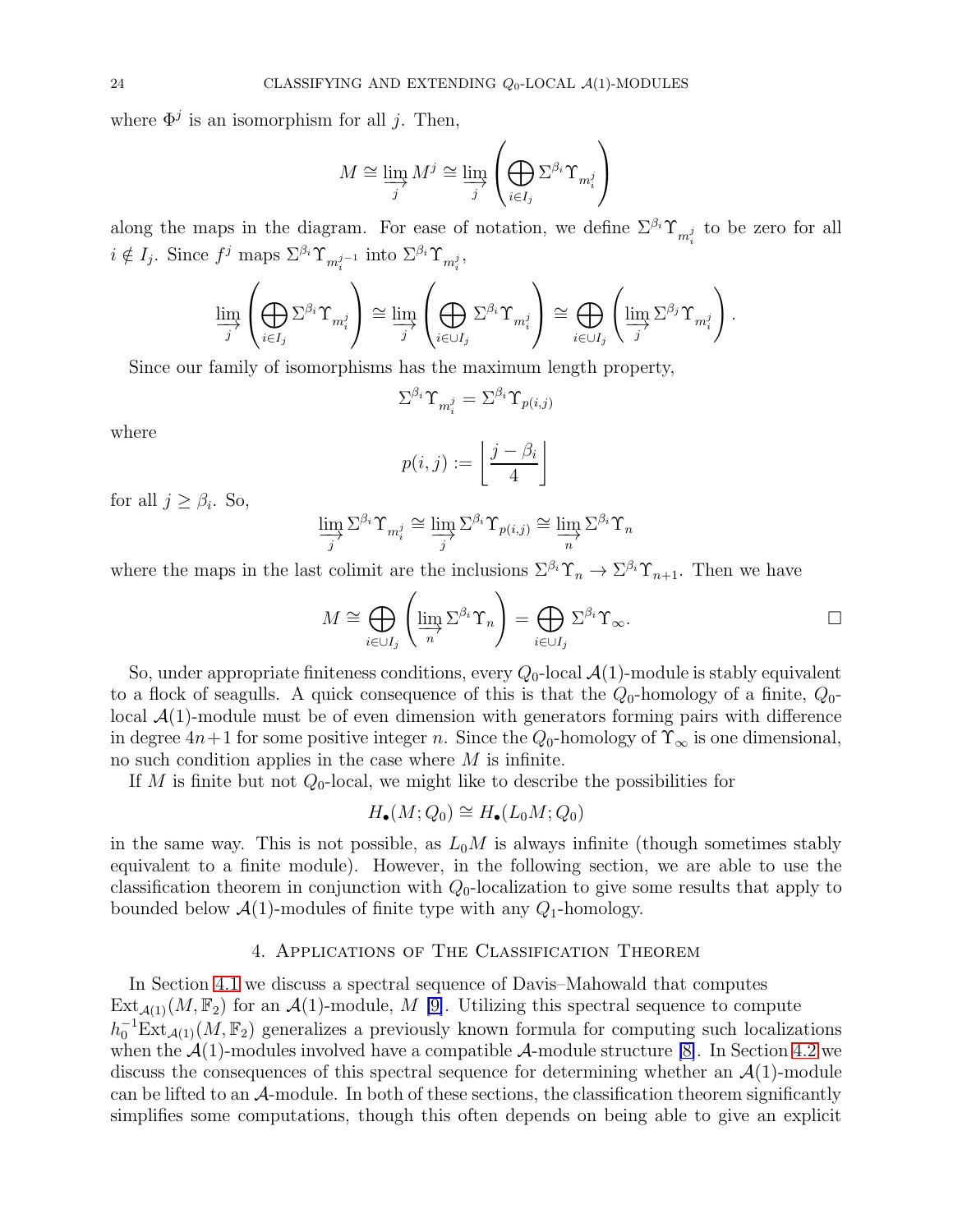decomposition of a bounded below  $Q_0$ -local  $\mathcal{A}(1)$ -module of finite type into a direct sum of seagull modules.

<span id="page-24-0"></span>4.1. Computing  $h_0^{-1}Ext_{\mathcal{A}(1)}$ . When computing Adams spectral sequences, it is often overly ambitious to try to compute the entire  $E_2$ -page at once. One approach to producing partial descriptions is to isolate periodic families within the  $E_2$ -page, or within homotopy groups, as in chromatic localization (see for example [\[11\]](#page-35-9) and [\[10\]](#page-35-10)). In this section, we focus on one type of periodicity in  $\text{Ext}_{\mathcal{A}(1)}^{\bullet,\bullet}(M,\mathbb{F}_2)$  for  $M$ , a bounded below  $\mathcal{A}(1)$ -module of finite type.

Recall that  $\text{Ext}^{\bullet,\bullet}_{\mathcal{A}(1)}(\mathbb{F}_2,\mathbb{F}_2)$  is the  $E_2$ -page for the Adams spectral sequence converging to the 2-completed homotopy groups of ko and  $h_0$  is the nonzero class in  $\text{Ext}_{\mathcal{A}(1)}^{1,1}(\mathbb{F}_2, \mathbb{F}_2)$ . For any  $\mathcal{A}(1)$ -module, M,  $\text{Ext}_{\mathcal{A}(1)}^{\bullet,\bullet}(M,\mathbb{F}_2)$  is a module over  $\text{Ext}_{\mathcal{A}(1)}^{\bullet,\bullet}(\mathbb{F}_2,\mathbb{F}_2)$ , so there is an  $h_0$ -action on  $\text{Ext}^{\bullet,\bullet}_{\mathcal{A}(1)}(M,\mathbb{F}_2).$ 

The goal of this section is to describe a technique for computing  $h_0^{-1}Ext_{\mathcal{A}(1)}^{\bullet,\bullet}(-,\mathbb{F}_2)$  for arbitrary  $\mathcal{A}(1)$ -modules via the Davis–Mahowald spectral sequence. While we do not give a full description of all differentials in the spectral sequence, there are still many cases where they can be computed.

In [\[9\]](#page-35-6), Davis and Mahowald define a graded algebra  $R_n^{\bullet}$  that is used to construct the following spectral sequence.

**Proposition 4.1** (Davis–Mahowald, [\[9\]](#page-35-6)). For any  $\mathcal{A}(n)$ -module M, there is a spectral sequence converging to  $\text{Ext}_{\mathcal{A}(n)}(M,\mathbb{F}_2)$  with

$$
E_1^{\sigma,s,t} = \text{Ext}_{\mathcal{A}(n-1)}((R_n^{\sigma})^* \otimes M, \mathbb{F}_2).
$$

Here, we describe the construction of the Davis–Mahowald spectral sequence in the case where  $n = 1$  and construct  $N_{\bullet} := (R_1^{\bullet})_{*}$  directly. The use of this spectral sequence for the computation of  $h_0^{-1}Ext_{\mathcal{A}(1)}^{\bullet,\bullet}(-,\mathbb{F}_2)$  was suggested to the author by John Rognes, and the following development of the spectral sequence relies heavily on upcoming work of Rognes and Bruner [\[5\]](#page-35-11).

Let

$$
N = \mathbb{F}_2[x_2, x_3]
$$

where the degree of  $x_i$  is  $(s, t) = (1, i)$  and let  $N_{\sigma}$  be the homogeneous polynomials in N of polynomial degree  $\sigma$ . (Note that this does not align with the notation in [\[9\]](#page-35-6), as we choose instead to have the indices coincide with the degree of each generator.)

Give N the structure of an  $\mathcal{A}(1)$ -module as follows:

$$
Sq^{1} (x_{2}^{i} x_{3}^{j}) = \begin{cases} x_{2}^{i-1} x_{3}^{j+1} & i > 0, j \text{ even} \\ 0 & \text{otherwise,} \end{cases}
$$
  

$$
Sq^{2} (x_{2}^{i} x_{3}^{j}) = \begin{cases} x_{2}^{i-2} x_{3}^{j+2} & i > 1, j \equiv 0, 1 \pmod{4} \\ 0 & \text{otherwise.} \end{cases}
$$

Note that  $N_{\sigma}$  is then a submodule of N. A portion of the module N is shown in Figure [5.](#page-25-0)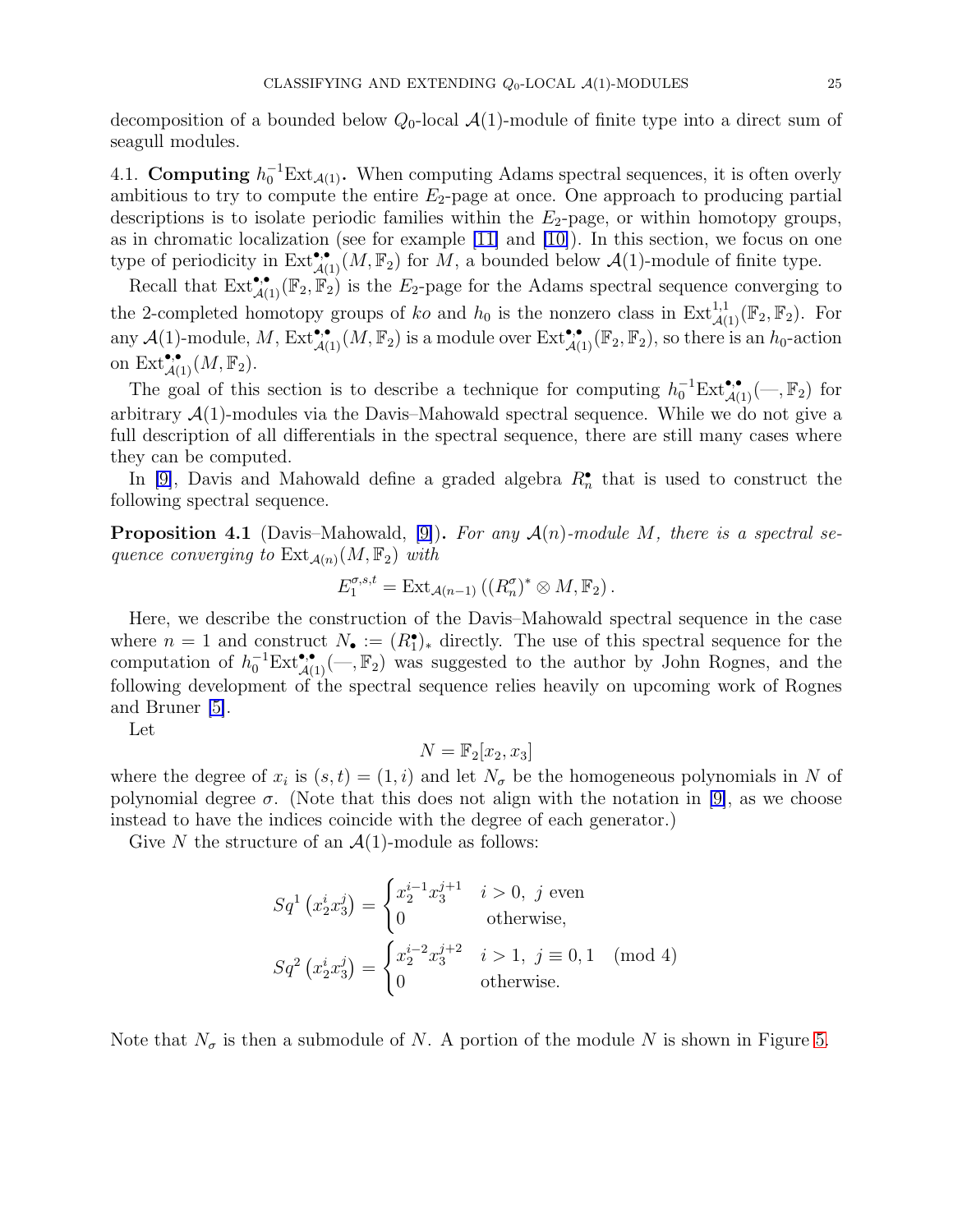

FIGURE 5. The module, N, for  $\sigma \leq 5$ . The grading by  $\sigma$  is depicted horizontally, and the grading by  $t$  is depicted vertically.

The sequence,

<span id="page-25-0"></span>
$$
0 \leftarrow \mathbb{F}_2 \stackrel{\partial_0}{\leftarrow} \Upsilon_1 \stackrel{\partial_1}{\leftarrow} \Upsilon_1 \otimes N_1 \stackrel{\partial_2}{\leftarrow} \Upsilon_1 \otimes N_2 \stackrel{\partial_3}{\leftarrow} \Upsilon_1 \otimes N_3 \leftarrow \cdots
$$

is exact. For any  $\mathcal{A}(1)$ -module, M we have a short exact sequence

<span id="page-25-1"></span>
$$
0 \to \operatorname{im}(\partial_{\sigma+1}) \otimes M \to \Upsilon_1 \otimes N_{\sigma} \otimes M \to \operatorname{im}(\partial_{\sigma}) \otimes M \to 0
$$

for each  $\sigma \geq 0$ , and a resulting exact couple,

$$
\operatorname{Ext}_{\mathcal{A}(1)}^{s-\sigma-1,t}(\operatorname{im}(\partial_{\sigma+1})\otimes M,\mathbb{F}_2) \xrightarrow{\delta} \operatorname{Ext}_{\mathcal{A}(1)}^{s-\sigma,t}(\operatorname{im}(\partial_{\sigma})\otimes M,\mathbb{F}_2)
$$
\n
$$
\longleftrightarrow \operatorname{Ext}_{\mathcal{A}(1)}^{s-\sigma,t}(\operatorname{Tr}_{\mathcal{A}(1)}(\Upsilon_1\otimes N_{\sigma}\otimes M,\mathbb{F}_2))
$$

Applying a change of rings isomorphism, we see

 $\mathrm{Ext}_{\mathcal{A}(1)}^{s-\sigma,t}(\Upsilon_1 \otimes N_\sigma \otimes M, \mathbb{F}_2) = \mathrm{Ext}_{\mathcal{A}(1)}^{s-\sigma,t}(\mathcal{A}(1) \otimes_{\mathcal{A}(0)} \mathbb{F}_2 \otimes N_\sigma \otimes M, \mathbb{F}_2) \cong \mathrm{Ext}_{\mathcal{A}(0)}^{s-\sigma,t}(N_\sigma \otimes M, \mathbb{F}_2),$ 

where  $\mathcal{A}(1) \otimes_{\mathcal{A}(0)} \mathbb{F}_2$  is an  $\mathcal{A}(1)$ -module via the left action on  $\mathcal{A}(1)$ . The associated to the exact couple, [\(7\)](#page-25-1), can therefore be written as

$$
E_1^{\sigma,s,t} = \text{Ext}_{\mathcal{A}(0)}^{s-\sigma,t}(N_\sigma \otimes M, \mathbb{F}_2) \Rightarrow \text{Ext}_{\mathcal{A}(1)}^{s-\sigma,t}(M, \mathbb{F}_2).
$$

The differentials have the form  $d_r: E_r^{\sigma,s,t} \to E_r^{\sigma+r,s+1,t}$ . When depicting  $Ext^{s,t}$  with the Adams grading, we will use the fact that the degree of  $d_r$  is  $(\sigma, s, t - s) = (r, 1, -1)$ .

In order to compute  $h_0^{-1}Ext_{\mathcal{A}(1)}(M,\mathbb{F}_2)$ , we consider the Davis–Mahowald spectral sequence with  $h_0$  inverted.

<span id="page-25-2"></span>**Lemma 4.2.** Let M be any  $\mathcal{A}(1)$ -module. The  $h_0$ -localization of the Davis–Mahowald spectral sequence for M has the form,

$$
E_1^{\bullet,\bullet,\bullet} = P \otimes H_{\bullet}(M_*; Q_0) \Rightarrow h_0^{-1} \text{Ext}^{\bullet,\bullet}_{\mathcal{A}(1)}(M, \mathbb{F}_2),
$$

where P is isomorphic, as a trigraded  $\mathbb{F}_2$ -vector space, to  $\mathbb{F}_2[h_0^{\pm 1}, x_3^2]$ .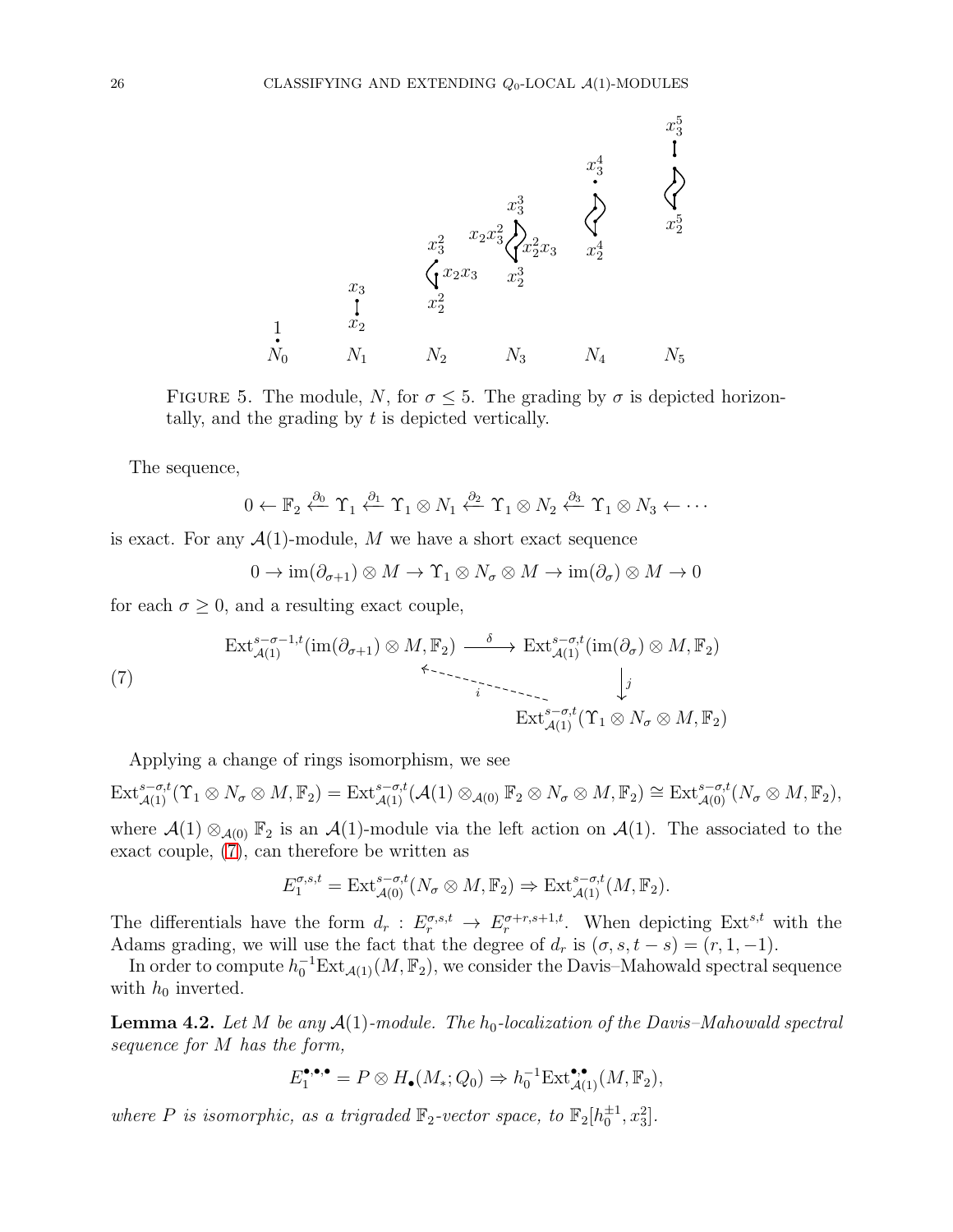Here,  $M_*$  is the dual of M as an  $\mathbb{F}_2$ -vector space with a right  $\mathcal{A}(1)$ -module structure given by precomposition. The  $Q_0$ -homology of  $M_*$  is defined with respect to the right action of  $Q_0$ . We take the grading on  $M_*$  to be

$$
(M_*)_k = \mathrm{Hom}^k (M, \mathbb{F}_2) = \mathrm{Hom}_{\mathbb{F}_2}(M, \Sigma^k \mathbb{F}_2).
$$

Note 4.3. As a module over  $E[Q_0] = \mathcal{A}(0)$ , any  $\mathcal{A}(1)$ –module M is isomorphic to a direct sum of suspensions of  $\mathbb{F}_2$  and suspensions of  $\mathcal{A}(0)$ . Using this decomposition, it is quick to show that  $H_{\bullet}(M; Q_0) \cong H_{\bullet}(M_*; Q_0)$ . However, using  $H_{\bullet}(M_*; Q_0)$  allows for a clearer statement of the differentials.

The content of the proof of Lemma [4.2](#page-25-2) is identifying the  $E_1$ -page, which we accomplish in Lemmas [4.4](#page-26-0) and [4.5.](#page-27-0)

<span id="page-26-0"></span>**Lemma 4.4.** For any  $\mathcal{A}(1)$ -module, M,

$$
h_0^{-1} \text{Ext}^{\bullet,\bullet}_{\mathcal{A}(0)}(M,\mathbb{F}_2) \cong \mathbb{F}_2[h_0^{\pm 1}] \otimes H_\bullet(M_*;Q_0).
$$

*Proof.* As an  $\mathcal{A}(0)$ -module

$$
M = \left(\bigoplus_{b \in B} \mathbb{F}_2\{b\}\right) \oplus \left(\bigoplus_{c \in C} \mathcal{A}(0)\{c\}\right),
$$

for some  $B, C \subset M$ .

We can compute  $\text{Ext}_{\mathcal{A}(0)}^{\bullet,\bullet}(M,\mathbb{F}_2)$  using this decomposition of M:

$$
\operatorname{Ext}_{\mathcal{A}(0)}^{\bullet,\bullet}(M,\mathbb{F}_2) \cong \left(\bigoplus_{b\in B} \operatorname{Ext}_{\mathcal{A}(0)}^{\bullet,\bullet}(\mathbb{F}_2\{b\},\mathbb{F}_2)\right) \oplus \left(\bigoplus_{c\in C} \Sigma^{|c|} \mathbb{F}_2\right).
$$

We consider the injective resolution  $\mathbb{F}_2 \to J_{\bullet}$  where  $J_s = \Sigma^{-s-1} \mathbb{F}_2$  and the maps  $\ell_s : J_{s-1} \to J_s$ are the unique nonzero maps. Any class in  $\text{Ext}_{\mathcal{A}(0)}^{s-\sigma,t}(\mathbb{F}_2\{b\}, \mathbb{F}_2)$  is represented by a map

$$
g: \Sigma^{-t} \mathbb{F}_2\{b\} \to J_{s-\sigma}
$$

such that  $\ell_{s-\sigma+1} \circ g = 0$ . The image of g is thus contained in the top degree of  $J_{s-\sigma}$ . Such a map factors as a composition,

$$
\Sigma^{-t}\mathbb{F}_2\{b\}\xrightarrow{\widehat{g}}\Sigma^{-s+\sigma}\mathbb{F}_2\xrightarrow{h_0^{s-\sigma}\ell_0}J_{s-\sigma}
$$

The map  $h_0^{s-\sigma}\ell_0$  takes the nonzero class in  $\mathbb{F}_2$  to the top class in  $J_{s-\sigma}$ . (Note that this is, in fact, the map that results from acting on  $\ell_0$  by  $h_0^{s-\sigma}$ .) If g is nonzero, then the degree of the nonzero class in  $\Sigma^{-t}\mathbb{F}_2\{b\}$ ,  $|b| - t$ , must be the same as the degree of the top class in  $J_{s-\sigma}$ ,  $-s+\sigma$ . So,  $t-s+\sigma = |b|$ . The map  $\hat{g}$  is the unique nonzero one. In

$$
\bigoplus_{b\in B} \operatorname{Hom}^{\bullet}_{\mathbb{F}_2}(\mathbb{F}_2\{b\}, \mathbb{F}_2) \subseteq \operatorname{Hom}^{\bullet}_{\mathbb{F}_2}(M, \mathbb{F}_2),
$$

the map  $\hat{g}$  is  $b_*$ . So,

$$
\bigoplus_{b\in B} \text{Ext}^{\bullet,\bullet}_{\mathcal{A}(0)}(\mathbb{F}_2\{b\},\mathbb{F}_2) \cong \mathbb{F}_2[h_0] \otimes \bigoplus_{b\in B} \mathbb{F}_2[h_0]\{b_*\} \cong H_{\bullet}(M_*,Q_0),
$$

and thus

$$
\operatorname{Ext}_{\mathcal{A}(0)}^{\bullet,\bullet}(M,\mathbb{F}_2) \cong (\mathbb{F}_2[h_0] \otimes H_{\bullet}(M_*;Q_0)) \oplus \left(\bigoplus_{c \in C} \Sigma^{|c|} \mathbb{F}_2\right).
$$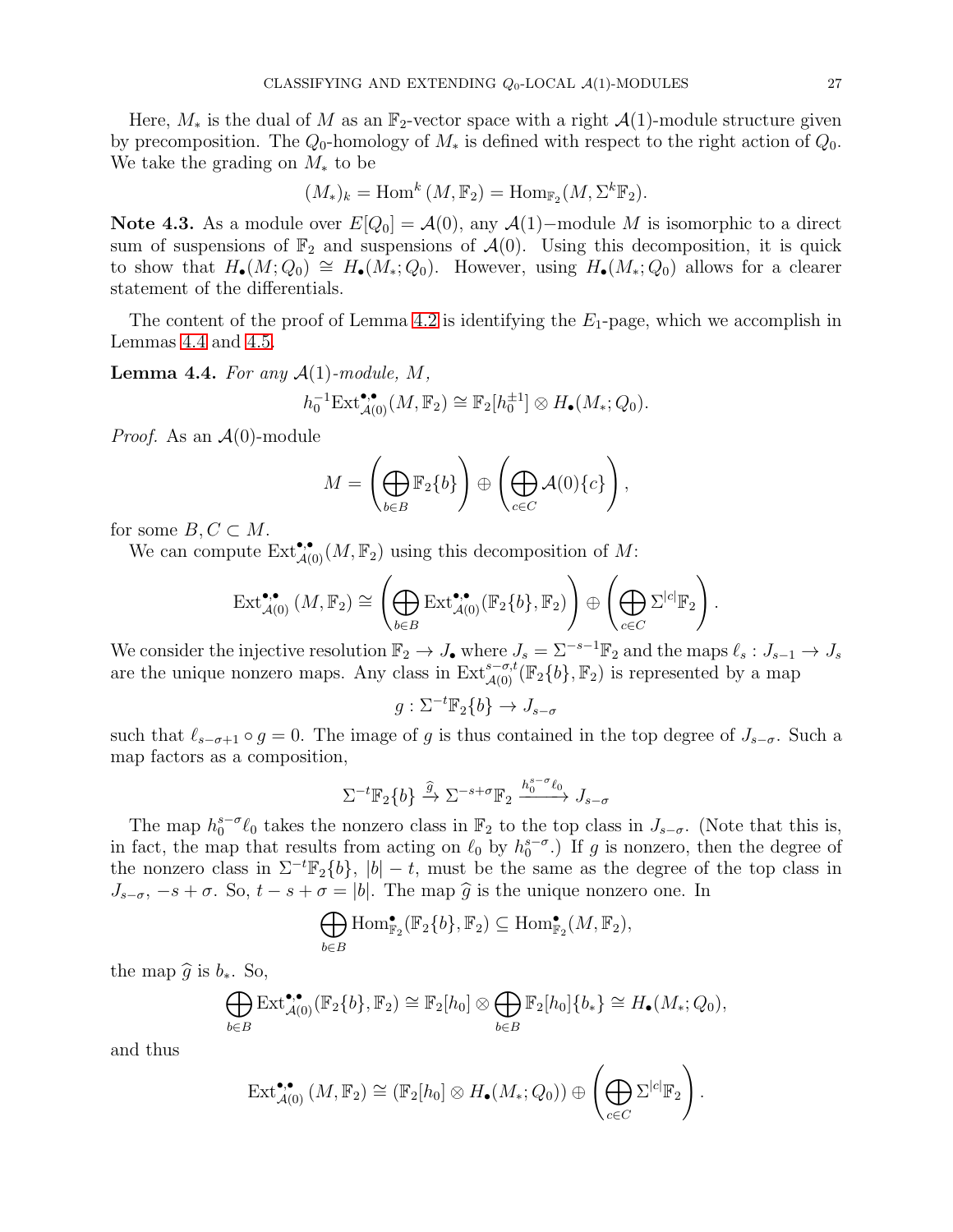When  $h_0$  is inverted, this gives us

$$
h_0^{-1} \mathrm{Ext}^{\bullet,\bullet}_{\mathcal{A}(0)}(M,\mathbb{F}_2) \cong \mathbb{F}_2[h_0^{\pm 1}] \otimes H_\bullet(M_*,Q_0)
$$

with

$$
h_0^{-1} \text{Ext}_{\mathcal{A}(0)}^{s-\sigma,t}(M,\mathbb{F}_2) \cong H_{t-(s-\sigma)}(M) \{h_0^{s-\sigma}\}\
$$

and we note that inverting  $h_0$  is an isomorphism in all degrees  $s > 0$ .

<span id="page-27-0"></span>**Theorem 4.5.** The  $E_1$ -page of the  $h_0$ -localized Davis–Mahowald spectral sequence for an  $\mathcal{A}(1)$ -module, M, is isomorphic, as a trigraded  $\mathbb{F}_2$ -vector space, to

 $\mathbb{F}_2[h_0^{\pm 1}, x_3^2] \otimes H_{\bullet}(M_*; Q_0).$ 

Note 4.6. We emphasize that this is only an isomorphism of vector spaces. In the case where M is an  $\mathcal{A}(1)$ -module coalgebra, giving  $\text{Ext}^{\bullet,\bullet}_{\mathcal{A}(0)}(N_{\bullet}\otimes M,\mathbb{F}_2)$  the structure of an algebra, the Davis–Mahowald spectral sequence is a spectral sequence of algebras and the isomorphism in Theorem [4.5](#page-27-0) is an isomorphism of algebras.

*Proof.* The  $Q_0$ -homology of  $N_{\bullet}$  is

$$
H_k(N_\sigma; Q_0) = \begin{cases} \mathbb{F}_2\{x_3^\sigma\} & \sigma \text{ even, } k = 3\sigma \\ 0 & \sigma \text{ otherwise.} \end{cases}
$$

This identifies the  $E_1$ -page,

$$
E_1^{\sigma,s,t} \cong h_0^{-1} \text{Ext}_{\mathcal{A}(0)}^{s-\sigma,t} (N_\sigma \otimes M, \mathbb{F}_2)
$$
  
\n
$$
\cong H_{t-(s-\sigma)}((N_\sigma \otimes M)_*; Q_0) \{h_0^{\pm 1}\}
$$
  
\n
$$
\cong H_{3\sigma}(N_\sigma; Q_0) \otimes H_{t-s-2\sigma}(M_*, Q_0) \{h_0^{\pm 1}\}
$$
  
\n
$$
\cong \begin{cases} H_{t-s-2\sigma}((M)_*; Q_0) \{h_0^{\pm 1}, x_3^{\sigma}\} & \sigma \text{ is even} \\ 0 & \sigma \text{ is odd} \end{cases}
$$
  
\n
$$
\cong (\mathbb{F}_2[h_0^{\pm 1}, x_3^2] \otimes H_{\bullet}(M_*, Q_0))_{\sigma,s,t}.
$$

Notice  $E_1^{\sigma,s,t}$  $\sigma_{1}^{\sigma,s,t}$  is zero when  $\sigma$  is odd. The degree of  $d_r$  is  $(\sigma, s, t - s) = (r, 1, -1)$ , so nonzero differentials will only occur when both  $\sigma$  and  $r$  are even. In computing the first potentially nontrivial differential,  $d_2$ , we will want to utilize an explicit description of the exact sequence,

$$
0 \leftarrow \mathbb{F}_2 \stackrel{\partial_0}{\leftarrow} \Upsilon_1 \stackrel{\partial_1}{\leftarrow} \Upsilon_1 \otimes N_1 \stackrel{\partial_2}{\leftarrow} \Upsilon_1 \otimes N_2 \stackrel{\partial_3}{\leftarrow} \Upsilon_1 \otimes N_3 \leftarrow \cdots
$$

There is a decomposition,

$$
\Upsilon_1\otimes N_\sigma=A_\sigma\oplus B_\sigma
$$

where

$$
A_{\sigma} = \begin{cases} \mathcal{A}(1)\{1 \otimes x_2^{\sigma-2j} x_3^{2j} | 0 \le j \le 2\lfloor \sigma/4 \rfloor - 1\} \oplus \mathcal{A}(1)\{1 \otimes x_2 x_3^{\sigma-1}\} & \sigma \equiv 3 \pmod{4} \\ \mathcal{A}(1)\{1 \otimes x_2^{\sigma-2j} x_3^{2j} | 0 \le j \le 2\lfloor \sigma/4 \rfloor - 1\} & \text{otherwise,} \end{cases}
$$
  
\n
$$
B_{\sigma} = \begin{cases} \Upsilon_1 \{1 \otimes x_3^{\sigma}\} & \sigma \equiv 0 \pmod{4} \\ \mathcal{A}(1)\{1 \otimes x_2 x_3^{\sigma-1}\} & \sigma \equiv 1 \pmod{4} \\ \mathcal{A}(1)\{1 \otimes x_2^2 x_3^{\sigma-2}\} \oplus \Upsilon_1 \{1 \otimes x_3^{\sigma}\} & \sigma \equiv 2 \pmod{4} \\ \mathcal{A}(1)\{1 \otimes x_2^3 x_3^{\sigma-3}\} & \sigma \equiv 3 \pmod{4}. \end{cases}
$$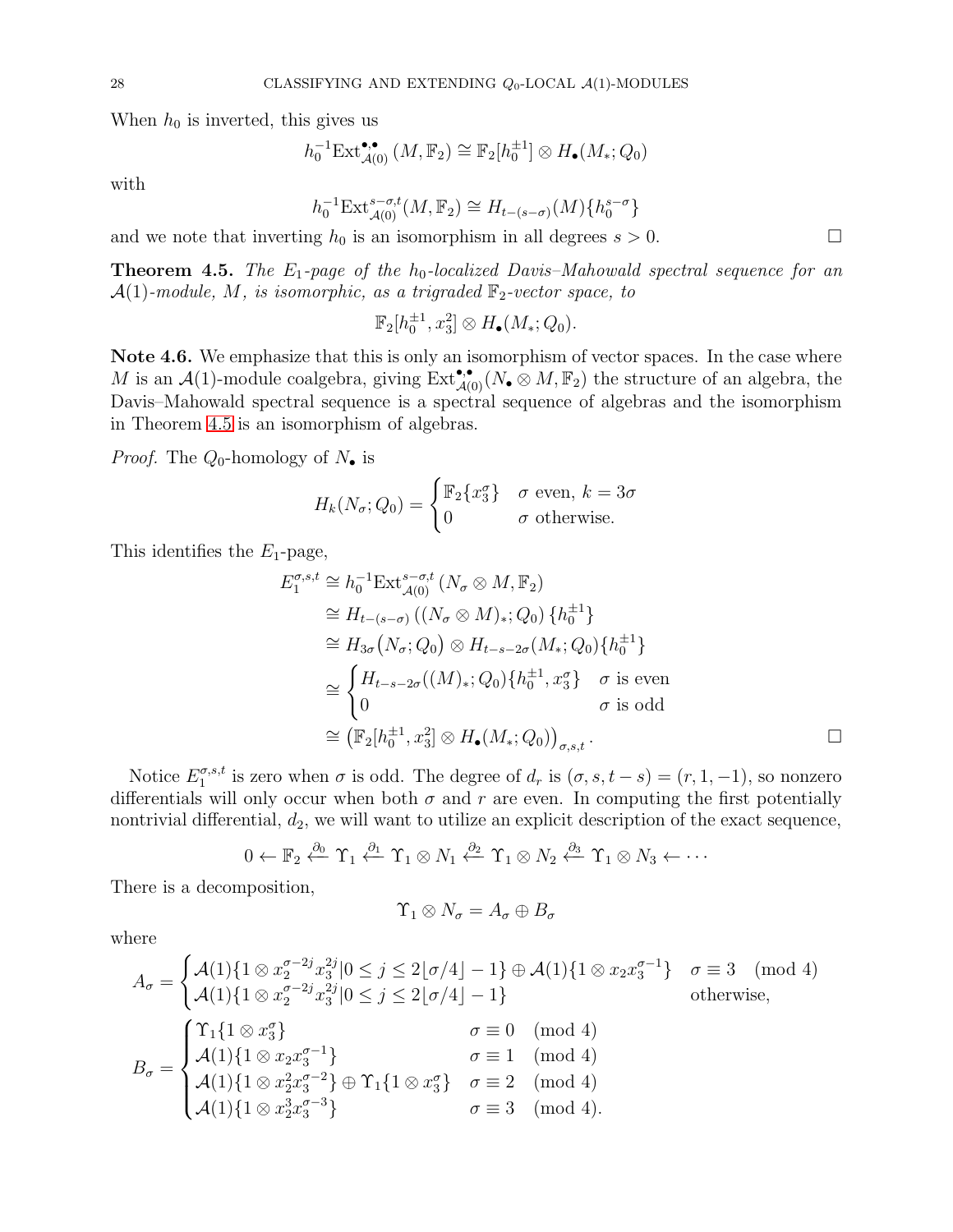For all  $1 \otimes x_2^i x_3^{\sigma - i}$  in  $A_\sigma$ ,

$$
\partial_{\sigma}(1 \otimes x_2^i x_3^{\sigma - i}) = \begin{cases} 1 \otimes x_2^{i-3} x_3^{\sigma - i + 2} & i \equiv \sigma \pmod{4} \\ 0 & \text{otherwise.} \end{cases}
$$

For all  $1 \otimes x_2^i x_3^{\sigma - i}$  in  $B_\sigma$ ,

$$
\partial_{\sigma}(1 \otimes x_2^i x_3^{\sigma - i}) = \begin{cases}\nSq^1 Sq^2 Sq^1 Sq^2 (1 \otimes x_2^3 x_3^{\sigma - 4}) & \sigma \equiv 0 \pmod{4} \\
Sq^2 (1 \otimes x_3^{\sigma - 1}) & i > 0, \sigma \equiv 1, 2 \pmod{4} \\
Sq^2 Sq^2 (1 \otimes x_2 x_3^{\sigma - 2}) & i = 0, \sigma \equiv 2 \pmod{4} \\
Sq^2 (1 \otimes x_2^2 x_3^{\sigma - 3}) + 1 \otimes x_3^{\sigma - 1} & \sigma \equiv 3 \pmod{4}\n\end{cases}
$$

Note that  $\partial_{\sigma}$  restricts to maps  $A_{\sigma} \to A_{\sigma-1}$  and  $B_{\sigma} \to B_{\sigma-1}$ . When computing  $d_2$ , we will only have to consider  $\partial_{\sigma}$  on  $B_{\sigma}$ , so we give a diagram of the exact sequence

$$
B_{4k} \xleftarrow{\partial_{4k+1}} B_{4k+1} \xleftarrow{\partial_{4k+2}} B_{4k+2} \xleftarrow{\partial_{4k+3}} B_{4k+3} \xleftarrow{\partial_{4k+4}} B_{4k+4}
$$

in Figure [6.](#page-28-0)



<span id="page-28-0"></span>FIGURE 6. The resolution  $B_{\bullet}$ . The maps  $\partial_{\sigma}$  are drawn only for the generators. Since each  $\partial_{\sigma}$  is an  $\mathcal{A}(1)$ -map, this determines the value of  $\partial_{\sigma}$  on any class.

We will also need an injective resolution of  $\mathbb{F}_2$  over  $\mathcal{A}(1)$ . We choose the following:

$$
I_s = \begin{cases} \mathcal{A}(1) \{ e_{s, -s-4j-6} \mid 0 \le j \le s/2 \} & s \equiv 0 \pmod{4} \\ \mathcal{A}(1) \{ e_{s, -s-4j-6} \mid 0 \le j \le (s-1)/2 \} \oplus \mathcal{A}(1) \{ e_{s, -5-3s} \} & s \equiv 1 \pmod{4} \\ \mathcal{A}(1) \{ e_{s, -s-4j-6} \mid 0 \le j \le (s-1)/2 \} \oplus \mathcal{A}(1) \{ e_{s, -5-3s} \} & s \equiv 1 \pmod{4} \end{cases}
$$

$$
\begin{cases} \mathcal{A}(1)\{e_{s,-s-4j-6} \mid 0 \le j \le (s-2)/2\} \oplus \mathcal{A}(1)\{e_{s,-4-3s}\} & s \equiv 2 \pmod{4} \\ \mathcal{A}(1)\{e_{s,-s-4j-6} \mid 0 \le j \le (s-1)/2\} & s \equiv 3 \pmod{4} \end{cases}
$$

$$
\mathcal{A}(1)\{e_{s,-s-4j-6} \mid 0 \le j \le (s-1)/2\} \qquad s \equiv 3 \pmod{4}
$$

where  $|e_{s,k}| = k$ . The maps  $f_s : I_{s-1} \to I_s$  are the  $\mathcal{A}(1)$ -maps determined by,

$$
f_s(e_{s-1,k}) = \begin{cases} Sq^1e_{s,k-1} + Sq^2e_{s,k-2} & k = -3s - 3, s \equiv 1 \pmod{4} \\ Sq^1e_{s,k-1} + Sq^2Sq^1e_{s,k-3} & k = -3s - 1, s \equiv 2 \pmod{4} \\ Sq^2e_{s,k-2} & k = -3s - 2, s \equiv 2 \pmod{4} \\ Sq^2Sq^1e_{s,k-3} & k = -3s - 4, s \equiv 3 \pmod{4} \\ Sq^1e_{s,k-1} + Sq^2Sq^1Sq^2e_{s,k-5} & \text{otherwise.} \end{cases}
$$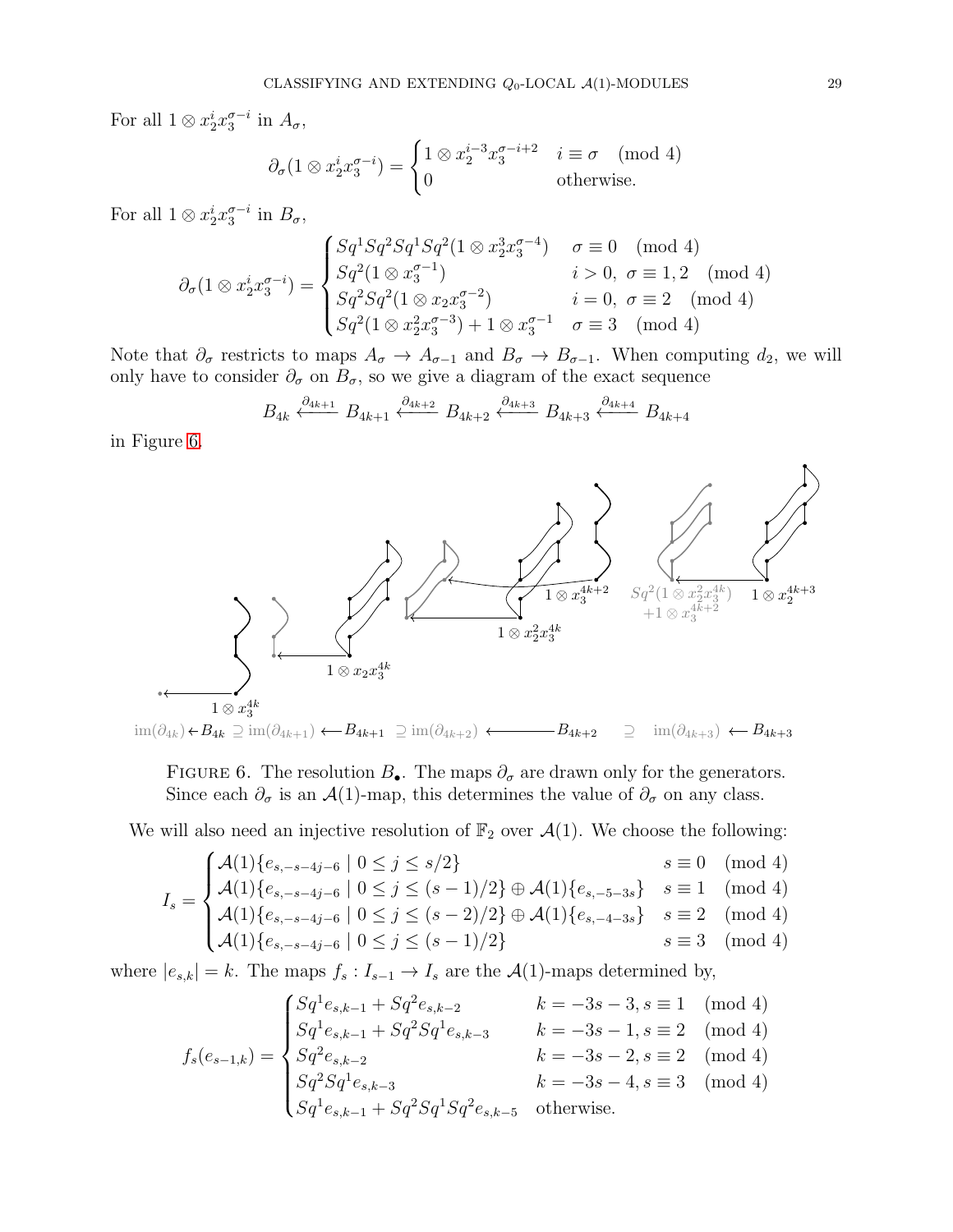More efficiently, we could say

$$
f_s(e_{s-1,k}) = Sq^1e_{s,k-1} + Sq^2e_{s,k-2} + Sq^2Sq^1e_{s,k-3} + Sq^2Sq^1Sq^2e_{s,k-5},
$$

omitting any terms where the required generators do not exist in  $I_s$ .

FIGURE 7. The beginning of the  $\mathcal{A}(1)$ -resolution  $\mathbb{F}_2 \to I_{\bullet}$ . An arrow that hits an arc between circled classes indicates that  $f_s$  on the class where the arrow originates is the sum of the circled classes. As in Figure [6,](#page-28-0) the values of the maps are only indicated for generators.



Let  $r_s = Sq^2Sq^1Sq^2e_{s, -s-6}$  and  $t_s = Sq^1Sq^2Sq^1Sq^2e_{s, -s-6}$ . Then  $Sq^{1}r_{s} = t_{s}$  and  $f_{s}(t_{s-1}) = r_{s}$  for  $s \geq 1$ . (When  $s = 0$ , we have  $f_{0}(1) = t_{0}$ .) Note that  $h_{0}^{s}f_{0}$  is the unique map  $\mathbb{F}_2 \to I_s$  that takes 1 to  $t_s$ .

Consider the following distinguished classes on the  $E_1$ -page.

**Definition 4.7.** Let  $\varphi_m^{\sigma} : \Upsilon_1 \otimes N_{\sigma} \otimes M \to \Sigma^{|m|} \mathbb{F}_2$  be the unique  $\mathcal{A}(1)$ -map that takes  $1 \otimes a \otimes b$ to  $(x_3^{\sigma})_*(a)m_*(b)$ .

The class  $[\varphi_m^{\sigma} \cdot t_{s-\sigma}]$  in  $\operatorname{Ext}_{\mathcal{A}(1)}^{s-\sigma,|m|}(\Upsilon_1 \otimes M, \mathbb{F}_2)$  is the image of

$$
h_0^{s-\sigma} x_3^{\sigma}[m_*] \in \mathbb{F}_2[h_0^{\pm 1}, x_3^2] \otimes H_{\bullet}(M_*; Q_0)
$$

under the shearing and change of rings isomorphisms. Let  $\mathcal B$  be any set of elements in M such that  $\{[m] | m \in \mathcal{B} \}$  is an  $\mathbb{F}_2$ -basis for  $H_{\bullet}(M; Q_0)$ . Then  $\{[\varphi_m^{\sigma} \cdot t_s] | m \in \mathcal{B}, \sigma \geq 0\}$  is an  $\mathbb{F}_2$ -basis for  $h_0^{\pm 1} \text{Ext}^{\bullet,\bullet}_{\mathcal{A}(0)}(N_{\bullet} \otimes M, \mathbb{F}_2).$ 

In computing  $d_2$ , we will apply the following lemma to  $\varphi_m^{\sigma}$  and related maps.

<span id="page-29-0"></span>**Lemma 4.8.** Let  $M, N$  be  $\mathcal{A}(1)$ -modules.

For any  $\mathcal{A}(1)$ -map,  $f : N \otimes M \to \mathbb{F}_2$ ,

$$
f(Sq2Sq1Sq2n \otimes m) = f(n \otimes Sq2Sq1Sq2m)
$$

for all  $n \in N$  and all  $m \in M$ .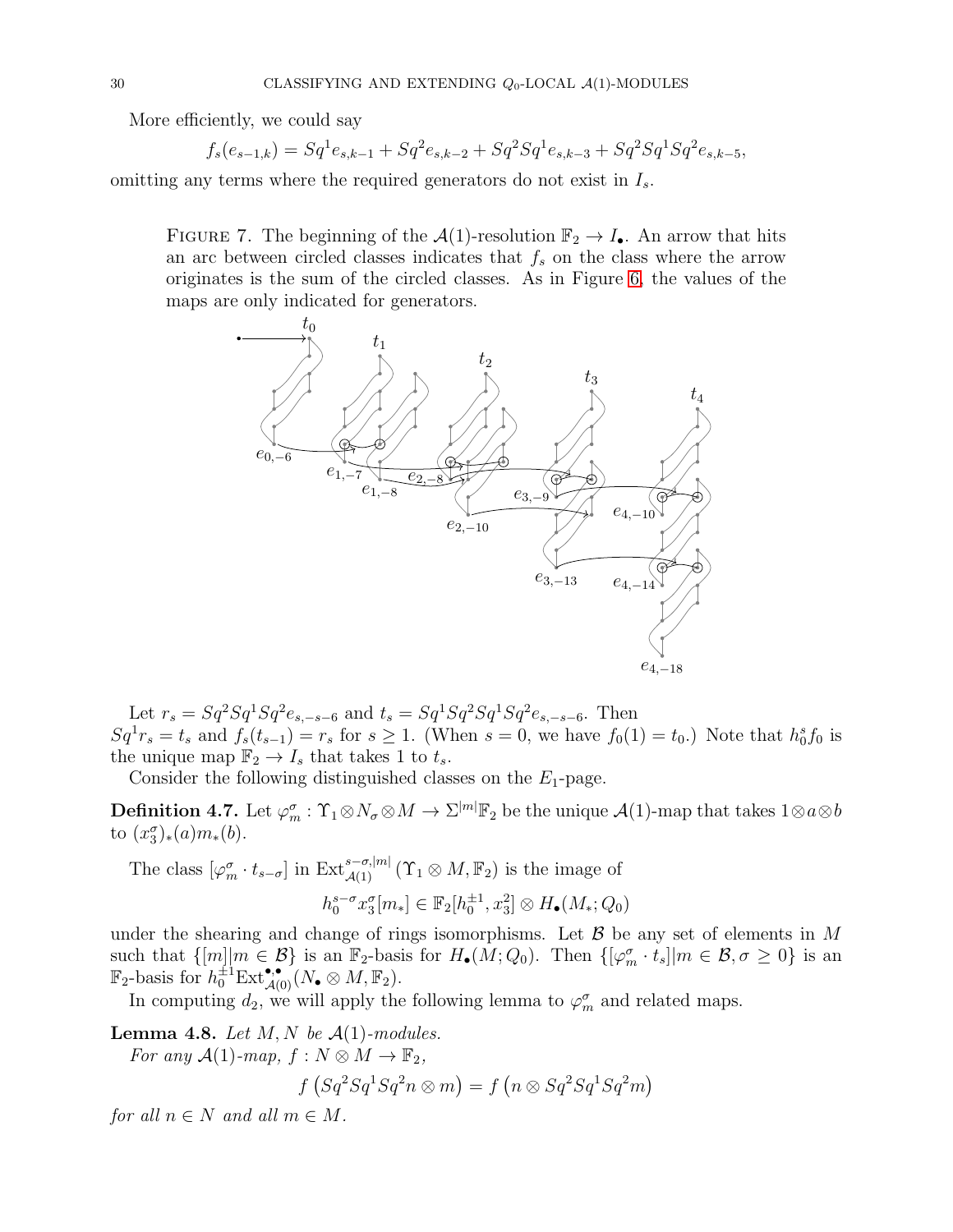*Proof.* For all  $n \in N$  and  $m \in M$ ,

$$
Sq2Sq1Sq2 (n \otimes m) = Sq2Sq1Sq2n \otimes m + Sq1 (Sq2n \otimes Sq2m) + Sq2 (Sq2n \otimes Sq1m + Sq1n \otimes Sq2m) + n \otimes Sq2Sq1Sq2m.
$$

Since  $Sq^1$  and  $Sq^2$  act trivially on  $\mathbb{F}_2$  and f is an  $\mathcal{A}(1)$ -map,

$$
f(Sq^1x) = f(Sq^2x) = 0
$$

for all  $x \in N \otimes M$ . Thus,

$$
0 = f(Sq2Sq1Sq2n \otimes m) + f(n \otimes Sq2Sq1Sq2m).
$$

We can now compute the second differential.

<span id="page-30-0"></span>**Theorem 4.9.** The second differential is given by

$$
d_2\left(h_0^{s-\sigma}x_3^{\sigma}[b_*]\right) = h_0^{s-\sigma-1}x_3^{\sigma+2}\left[Sq^2Sq^1Sq^2b_*\right]
$$

for any nonzero  $h_0^{s-\sigma} x_3^{\sigma} [b_*] \in \mathbb{F}_2[h_0^{\pm 1}, x_3^2] \otimes H_{\bullet}(M_*; Q_0)$ .

Note 4.10. In the case where M is a coalgebra, the proof of this formula is simplified by the use of the Leibniz rule.

*Proof.* Consider some nonzero  $h_0^{s-\sigma}x_3^{\sigma}[b_*] \in H_{\bullet}(M_*, Q_0) \otimes \mathbb{F}_2[h_0^{\pm 1}, x_3^2]$ . Then  $\sigma$  is even and  $Sq^1b_* = 0 = Sq^1b$ . If  $s \ge \sigma$ , the class  $h_0^{s-\sigma}x_3^{\sigma}[b_*]$  is represented by

$$
\varphi_b^{\sigma} \cdot t_{s-\sigma} : \Upsilon_1 \otimes N_{\sigma} \otimes M \to I_{s-\sigma}.
$$

We unravel the exact couple:

Ext<sup>s</sup>−σ−1,• <sup>A</sup>(1) (im(∂<sup>σ</sup>+2) <sup>⊗</sup> M, <sup>F</sup>2) Ext<sup>s</sup>−σ,• <sup>A</sup>(1) (im(∂<sup>σ</sup>+1) <sup>⊗</sup> M, <sup>F</sup>2) Ext<sup>s</sup>−σ−1,• <sup>A</sup>(1) (Υ<sup>1</sup> <sup>⊗</sup> <sup>N</sup><sup>σ</sup>+2 <sup>⊗</sup> M, <sup>F</sup>2) Ext<sup>s</sup>−σ,• <sup>A</sup>(1) (Υ<sup>1</sup> <sup>⊗</sup> <sup>N</sup><sup>σ</sup> <sup>⊗</sup> M, <sup>F</sup>2) δ j i d2

The map i in the exact couple is just precomposition by the inclusion of  $\text{im}(\partial_{\sigma+1})\otimes M$  into  $\Upsilon_1 \otimes N_\sigma \otimes M$ . We will refer to the composition of  $\varphi_b^{\sigma} \cdot t_{s-\sigma}$  with this inclusion as  $\varphi_b^{\sigma} \cdot t_{s-\sigma}$  as well.

Then, for any map  $\Phi: \text{im}(\partial_{\sigma+2}) \otimes M \to I_{s-\sigma}$  such that  $\delta[\Phi] = [\varphi_b^{\sigma} \cdot t_{s-\sigma}], d_2[\varphi_b^{\sigma} \cdot t_{s-\sigma}] = j[\Phi]$ where j is precomposition with  $\partial_{\sigma+2} \otimes id_M$ . We will not give a full description of  $\Phi$ . Instead, we will use the fact that  $\{[\varphi_m^{\sigma+2} \cdot t_{s-\sigma}]| m \in \mathcal{B}\}\)$  is a basis for  $h_0^{\pm 1} \text{Ext}_{\mathcal{A}(1)}^{s-\sigma,\bullet}(\Upsilon_1 \otimes N_{\sigma+2} \otimes M, \mathbb{F}_2).$ Since  $\varphi_m^{\sigma+2}$  is the unique  $\mathcal{A}(1)$ -map with  $\varphi_m^{\sigma+2}(1 \otimes a \otimes n) = (x_3^{\sigma+2})_*(a)m_*(n)$ , it is sufficient to determine the value of  $j[\Phi]$  on terms of the form  $1 \otimes x_3^{\sigma+2} \otimes m$  for  $m \in \mathcal{B}$ .

Note that  $j[\Phi](1 \otimes x_3^{\sigma+2} \otimes m) = \Phi(\partial_{\sigma+2}(1 \otimes x_3^{\sigma+2}) \otimes m)$ . The expression  $\partial_{\sigma+2}(1 \otimes x_3^{\sigma+2})$ depends on the equivalence class of  $\sigma$  modulo four:

$$
\partial_{\sigma+2}(1\otimes x_3^{\sigma}) = \begin{cases} Sq^1 \left( Sq^2Sq^1(1\otimes x_2^{\sigma+1}) \right) & \sigma \equiv 0 \pmod{4} \\ Sq^1 \left( Sq^2Sq^1Sq^2(1\otimes x_2^{\sigma+1}) \right) & \sigma \equiv 2 \pmod{4} \end{cases}
$$

In either case,  $\partial_{\sigma+2}(1 \otimes x_3^{\sigma}) = Sq^1(y)$  where  $\partial_{\sigma+1}(y) = Sq^2Sq^1Sq^2(1 \otimes x_3^{\sigma})$ . This will be enough to compute  $j[\Phi](1 \otimes x_3^{\sigma+2} \otimes m)$ .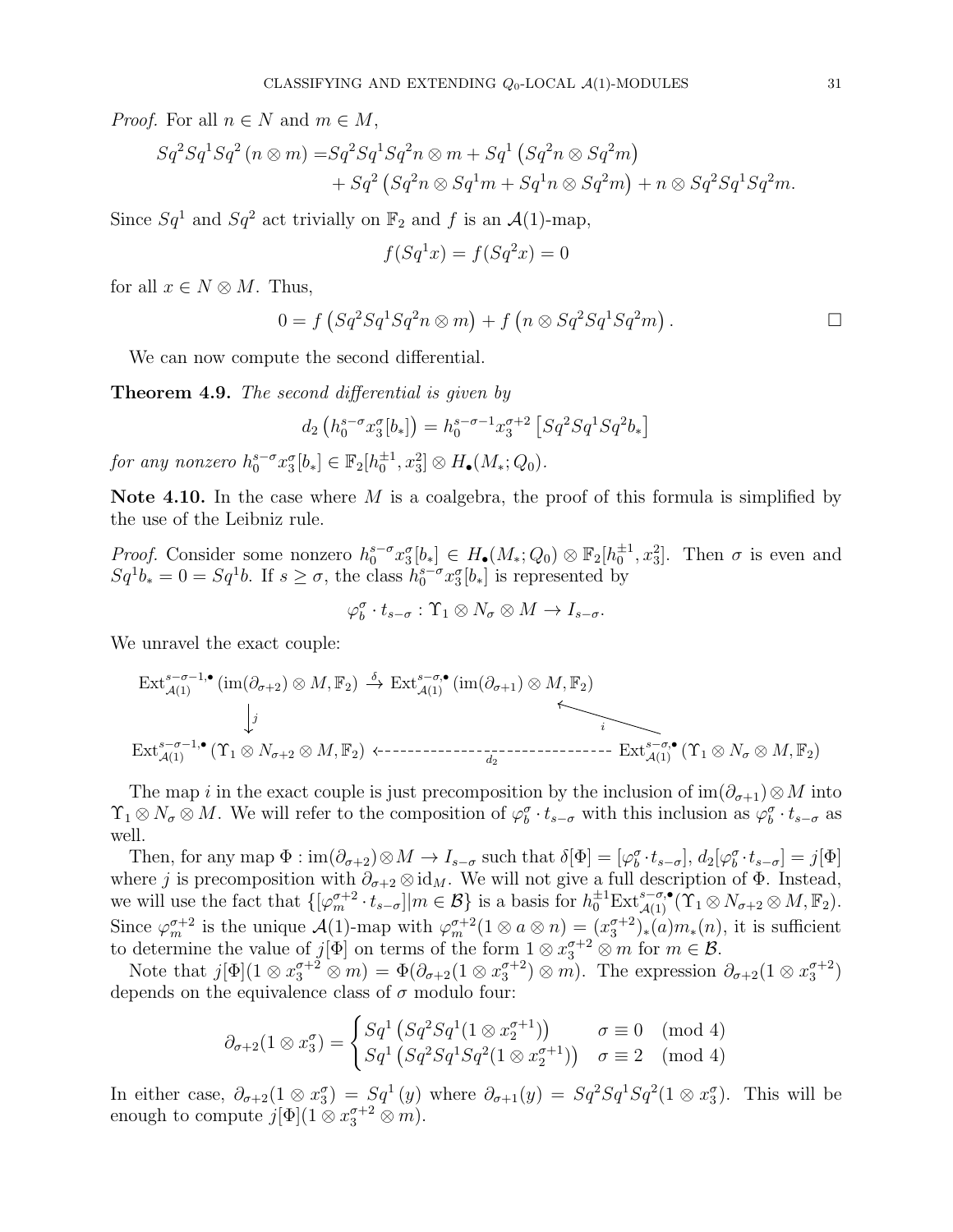The connecting homomorphism,  $\delta$ , is constructed by applying the Snake Lemma to the diagram below:

$$
\text{Hom } (\text{im}(\partial_{\sigma+1}) \otimes M, I_{s-\sigma-1}) \to \text{Hom } (\Upsilon_1 \otimes N_{\sigma+1} \otimes M, I_{s-\sigma-1}) \to \text{Hom } (\text{im}(\partial_{\sigma+2}) \otimes M, I_{s-\sigma-1})
$$
\n
$$
\downarrow \qquad \qquad \downarrow
$$
\n
$$
\text{Hom } (\text{im}(\partial_{\sigma+1}) \otimes M, I_{s-\sigma}) \longrightarrow \text{Hom } (\Upsilon_1 \otimes N_{\sigma+1} \otimes M, I_{s-\sigma}) \longrightarrow \text{Hom } (\text{im}(\partial_{\sigma+2}) \otimes M, I_{s-\sigma})
$$

where  $Hom(A, B) = Hom<sup>•</sup><sub>A(1)</sub>(A, B).$ 

Fix any  $\Phi \in \text{Hom}_{\mathcal{A}(1)}^{\bullet}(\text{im}(\partial_{\sigma+2}) \otimes M, I_{s-\sigma-1})$  whose image under the connecting homomorphism is  $\varphi_b^{\sigma} \cdot t_{s-\sigma} \in \text{Hom}_{\mathcal{A}(1)}^{\bullet}(\text{im}(\partial_{\sigma+1}) \otimes M, I_{s-\sigma})$ . Let  $\widetilde{\Phi} \in \text{Hom}_{\mathcal{A}(1)}^{\bullet}(\text{im}(\Upsilon_1 \otimes N_{\sigma+1} \otimes M, I_{s-\sigma-1}))$ be a lift of Φ. Then

$$
\Phi(\partial_{\sigma+2}(1\otimes x_3^{\sigma+2})\otimes m) = \widetilde{\Phi}(\partial_{\sigma+2}(1\otimes x_3^{\sigma+2})\otimes m) = \widetilde{\Phi}(Sq^1(y\otimes m)) = Sq^1\widetilde{\Phi}(y\otimes m)
$$

where  $\partial_{\sigma+1}(y) = Sq^2Sq^1Sq^2(1 \otimes x_3^{\sigma})$ .

The bottom left horizontal map

$$
\operatorname{Hom}^{\bullet}_{\mathcal{A}(1)}(\operatorname{im}(\partial_{\sigma+1})\otimes M,I_s)\to \operatorname{Hom}^{\bullet}_{\mathcal{A}(1)}(\Upsilon_1\otimes N_{\sigma+1}\otimes M,I_s)
$$

is given by precomposition with  $\partial_{\sigma+1} \otimes id_M$ . The center vertical map

 $\text{Hom}_{\mathcal{A}(1)}^{\bullet}(\Upsilon_1 \otimes N_{\sigma+1} \otimes M, I_{s-\sigma-1}) \to \text{Hom}_{\mathcal{A}(1)}^{\bullet}(\Upsilon_1 \otimes N_{\sigma+1} \otimes M, I_{s-\sigma})$ 

is given by composition with  $f_{s-\sigma}: I_{s-\sigma-1} \to I_{s-\sigma}$ . Hence,

$$
f_{s-\sigma}\left(\widetilde{\Phi}(y\otimes m)\right)=(\varphi_b^{\sigma}\cdot t_{s-\sigma})\left(\partial_{\sigma+1}(y)\otimes m\right)=(\varphi_b^{\sigma}\cdot t_{s-\sigma})\left(Sq^2Sq^1Sq^2(1\otimes x_3^{\sigma})\otimes m\right).
$$

Lemma [4.8](#page-29-0) then implies

$$
f_{s-\sigma}\left(\widetilde{\Phi}(y\otimes m)\right)=(\varphi_b^{\sigma}\cdot t_{s-\sigma})\left(1\otimes x_3^{\sigma}\otimes Sq^2Sq^1Sq^2m\right),
$$

since  $\varphi_b^{\sigma} \cdot t_{s-\sigma}$  factors through  $\mathbb{F}_2$ . So,

$$
f_{s-\sigma}(\widetilde{\Phi}(y \otimes m)) = b_*(Sq^2Sq^1Sq^2m) \cdot t_{s-\sigma}
$$
  
= ((b\_\*)Sq^2Sq^1Sq^2)(m) \cdot f\_{s-\sigma}(r\_{s-\sigma-1})

and, since  $f_{s-\sigma}$  is injective in degree  $|t_{s-\sigma}|$ ,

$$
\widetilde{\Phi}(y \otimes m) = ((b_*)Sq^2Sq^1Sq^2)(m) \cdot r_{s-\sigma-1}.
$$

Then,

$$
\Phi(\partial_{\sigma+2}(1 \otimes x_3^{\sigma+2}) \otimes m) = Sq^1 \widetilde{\Phi}(y \otimes m)
$$
  
\n
$$
= Sq^1 ((b_*)Sq^2 Sq^1 Sq^2)(m) \cdot r_{s-\sigma-1})
$$
  
\n
$$
= ((b_*)Sq^2 Sq^1 Sq^2)(m) \cdot t_{s-\sigma-1}
$$
  
\n
$$
= \varphi_{((b_*)Sq^2 Sq^1 Sq^2)_*}^{\sigma+2} (1 \otimes x_3^{\sigma+2} \otimes m) \cdot t_{s-\sigma-1}.
$$
  
\n
$$
l_2(h_0^{s-\sigma} x_3^{\sigma}[b_*]) = h_0^{s-\sigma-1} x_3^{\sigma+2}[(b_*)Sq^2 Sq^1 Sq^2].
$$

Therefore,  $d_2(h_0^{s-\sigma}x_3^{\sigma}[b_*]) = h_0^{s-\sigma-1}x_3^{\sigma+2}[(b_*)Sq^2Sq^1Sq^2]$ 

Heuristically, the second differential pairs  $Q_0$ -homology classes that are connected by a 1-seagull in  $M_*$ . We conjecture that the  $2n<sup>th</sup>$  differential pairs classes connected by an nseagull.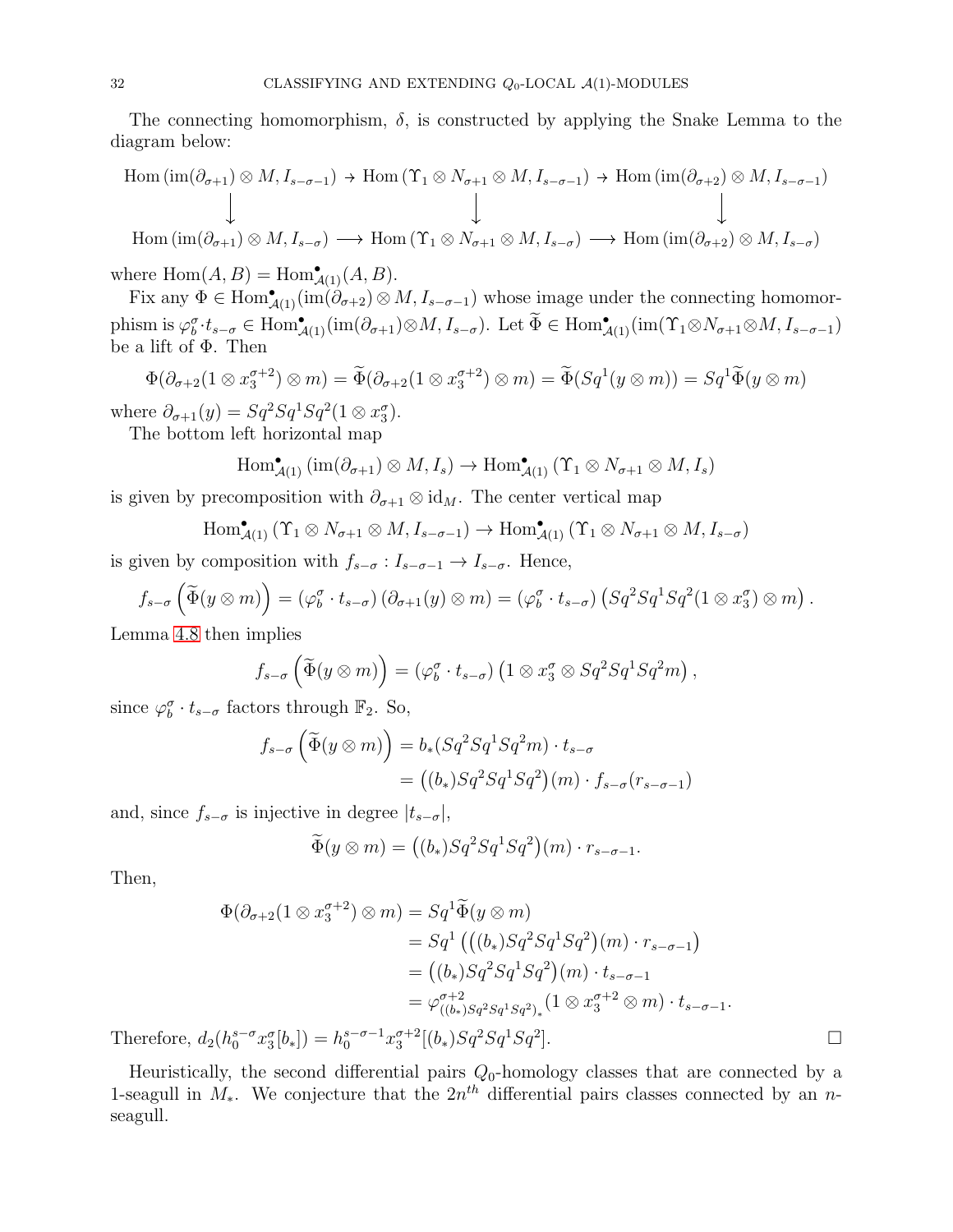<span id="page-32-2"></span>Conjecture 4.11. There exists a differential

$$
d_{2n}([x_*]h_0^{s-\sigma}x_3^{\sigma}) = [y_*]h_0^{s+1-\sigma-2n}x_3^{\sigma+2n}
$$

for nonzero classes  $[x_*], [y_*]$  in  $H_{\bullet}(M_*, Q_0)$  if and only if there are elements

$$
(x_1)_*, \ldots, (x_{n-1})_* \in M_*
$$

such that

$$
(x_*)Sq^2Sq^1Sq^2 = (x_1)_*Sq^1
$$
  

$$
(x_i)_*Sq^2Sq^1Sq^2 = \begin{cases} (x_{i+1})_*Sq^1 & i < n-1\\ y_* & i = n-1. \end{cases}
$$

The difficulty in using exactly the methods used for  $d_2$  to compute higher differentials is that we only computed lifts along  $\delta$  for maps that factor through  $\mathbb{F}_2$ . There is no guarantee that such a lift also factors through  $\mathbb{F}_2$  if its composition with j is zero.

**Example 4.12.** Let  $\ell$  denote the generator of  $\Upsilon_1$  and u denote  $Sq^2Sq^1Sq^2\ell$ . Then in  $M_*$ ,  $(u_*)Sq^2Sq^1Sq^2 = \ell_*,$  so the spectral sequence associated to  $\Upsilon_1$  has a differential,

$$
d_2\left(h_0^{s-\sigma}x_3^{\sigma}[u_*]\right) = h_0^{s-\sigma-1}x_3^{\sigma+2}[\ell_*]
$$

For degree reasons, all higher differentials are zero, so the spectral sequence collapses. The  $E_2$ -page of this spectral sequence is depicted in Figure [8.](#page-32-1)



<span id="page-32-1"></span>FIGURE 8. The  $h_0$ -localized Davis–Mahowald spectral sequence for  $\Upsilon_1$ . The classes marked with a red circle are in degree  $\sigma = 0$ , the classes marked with an orange square are in degree  $\sigma = 2$ , and the classes marked with a green triangle are in degree  $\sigma = 4$ .

Even without a formula for the higher differentials, all differentials can be computed in the spectral sequence associated to a seagull module of any length. For the infinite seagull module, there is no room for any nonzero differentials. For a finite seagull, there is a single nonzero differential.

<span id="page-32-0"></span>Proposition 4.13. For any finite n, the spectral sequence

$$
\mathbb{F}_2[h_0^{\pm 1}, x_3^2] \otimes H_{\bullet}(\Upsilon_n; Q_0) \Rightarrow h_0^{-1} \text{Ext}^{\bullet,\bullet}_{\mathcal{A}(1)}(\Upsilon_n, \mathbb{F}_2)
$$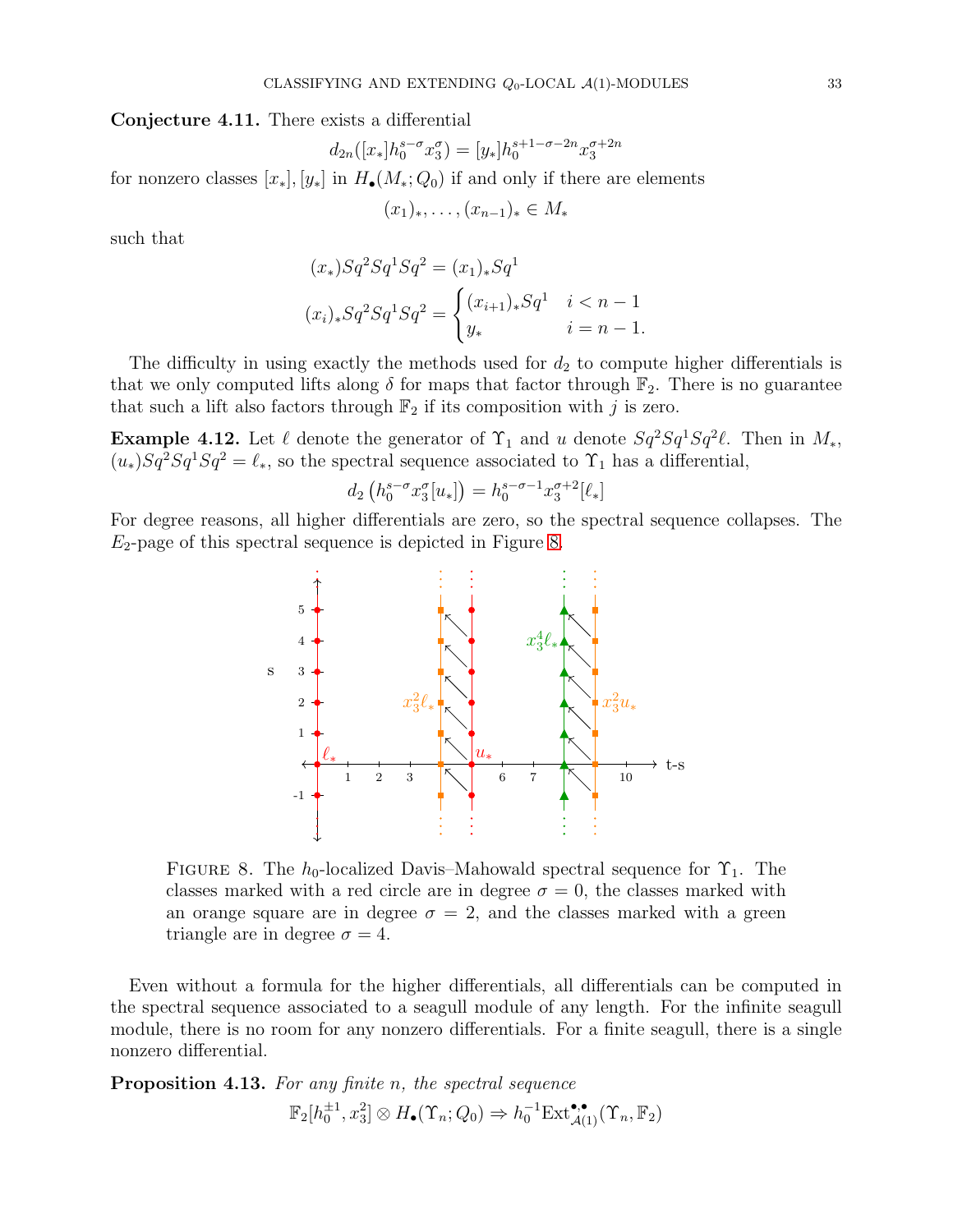has precisely one nonzero differential,  $d_{2n}$ .

*Proof.* It's quick to show via constructing a minimal free resolution of  $\Upsilon_n$  that, as an  $\mathbb{F}_2$ -vector space,

$$
h_0^{-1} \text{Ext}^{\bullet,\bullet}_{\mathcal{A}(1)}(\Upsilon_n,\mathbb{F}_2) \cong \text{Ext}^{\bullet,\bullet}_{\mathcal{A}(1)}(\Upsilon_n,\mathbb{F}_2) \cong \mathbb{F}_2[h_0^{\pm 1},x_3^2]/x_3^{2(n+1)}.
$$

So, the  $E_{\infty}$ -page is comprised of  $h_0$ -towers in degrees

$$
t - s = 0, 4, 8, \ldots, 4(n - 1).
$$

The  $Q_0$ -homology of  $\Upsilon_n$  is  $\mathbb{F}_2\{\ell, u\}$  where  $|\ell|=0$  and  $|u|=4n+1$ . So, in each even filtration degree,  $\sigma = m$ , the  $E_1$ -page has  $h_0$ -towers in degrees  $t - s = 2m$  and

 $t - s = 2m + 4n + 1$ . (The  $E_1$ -page is zero in each odd filtration degree.) So, the  $E_1$ -page is comprised of  $h_0$ -towers in degrees

$$
t-s=0,4,8,\ldots,4(n-1), 4n, 4n+1, 4(n+1), 4(n+1)+1,\ldots
$$

Any differential in this spectral sequence has degree  $t - s = -1$ . So, in order for the towers in degrees  $t - s > 4(n - 1)$  to be eliminated, there must be a differential from each tower in degree  $2m + 4n + 1$  to the tower in degree  $2m + 4n = 2(2n + m)$ . The tower in degree  $2m + 4n + 1$  is in filtration degree  $\sigma = m$  and the tower in degree  $2(2n + \sigma)$  is in filtration degree  $\sigma = 2n + m$ , so this is a  $d_{2n}$  differential.

For any bounded below,  $Q_0$ -local  $\mathcal{A}(1)$ -module of finite type, M, Theorem [3.7](#page-5-1) tells us  $M$  is isomorphic to a flock of seagulls. If we can identify that flock of seagulls, we can then compute all differentials in the spectral sequence associated to  $M$ . In fact, if  $M$  is an arbitrary  $\mathcal{A}(1)$ -module, the  $Q_0$ - localization of M can be used to compute  $h_0^{\pm 1} \text{Ext}^{\bullet,\bullet}_{\mathcal{A}(1)}(M,\mathbb{F}_2)$ .

<span id="page-33-0"></span>**Lemma 4.14.** The map  $L_0M \to M$  induces an isomorphism,

$$
h_0^{-1} \mathrm{Ext}^{\bullet,\bullet}_{\mathcal{A}(1)}(M,\mathbb{F}_2) \cong h_0^{-1} \mathrm{Ext}^{\bullet,\bullet}_{\mathcal{A}(1)}(L_0M,\mathbb{F}_2).
$$

Proof. The triangle

$$
L_0 M \to M \to L_1 M
$$

induces the long exact sequence

$$
\cdots \to h_0^{-1} \text{Ext}_{\mathcal{A}(1)}^{s,t} (L_1 M, \mathbb{F}_2) \to h_0^{-1} \text{Ext}_{\mathcal{A}(1)}^{s,t} (M, \mathbb{F}_2) \to h_0^{-1} \text{Ext}_{\mathcal{A}(1)}^{s,t} (L_0 M, \mathbb{F}_2) -
$$
  

$$
\left( \longrightarrow h_0^{-1} \text{Ext}_{\mathcal{A}(1)}^{s+1,t} (L_1 M, \mathbb{F}_2) \to h_0^{-1} \text{Ext}_{\mathcal{A}(1)}^{s+1,t} (M, \mathbb{F}_2) \longrightarrow \cdots \right)
$$

Since  $L_1M$  is  $Q_1$ -local (equivalently, free as an  $\mathcal{A}(0)$ -module) and bounded below, Adams' vanishing theorem [\[1,](#page-35-12) Theorem 2.1] implies

$$
h_0^{-1} \text{Ext}^{\bullet,\bullet}_{\mathcal{A}(1)} (L_1 M, \mathbb{F}_2) = 0. \Box
$$

Consequently,  $h_0^{-1}Ext_{\mathcal{A}(1)}^{\bullet,\bullet}(M,\mathbb{F}_2)$  can be computed by identifying the decomposition of  $L_0M = \Upsilon_{\infty} \otimes M$  into a direct sum of seagulls. However, computing this decomposition is often difficult. So, it would be desirable to prove Conjecture [4.11,](#page-32-2) or another way of computing differentials directly from the structure of M.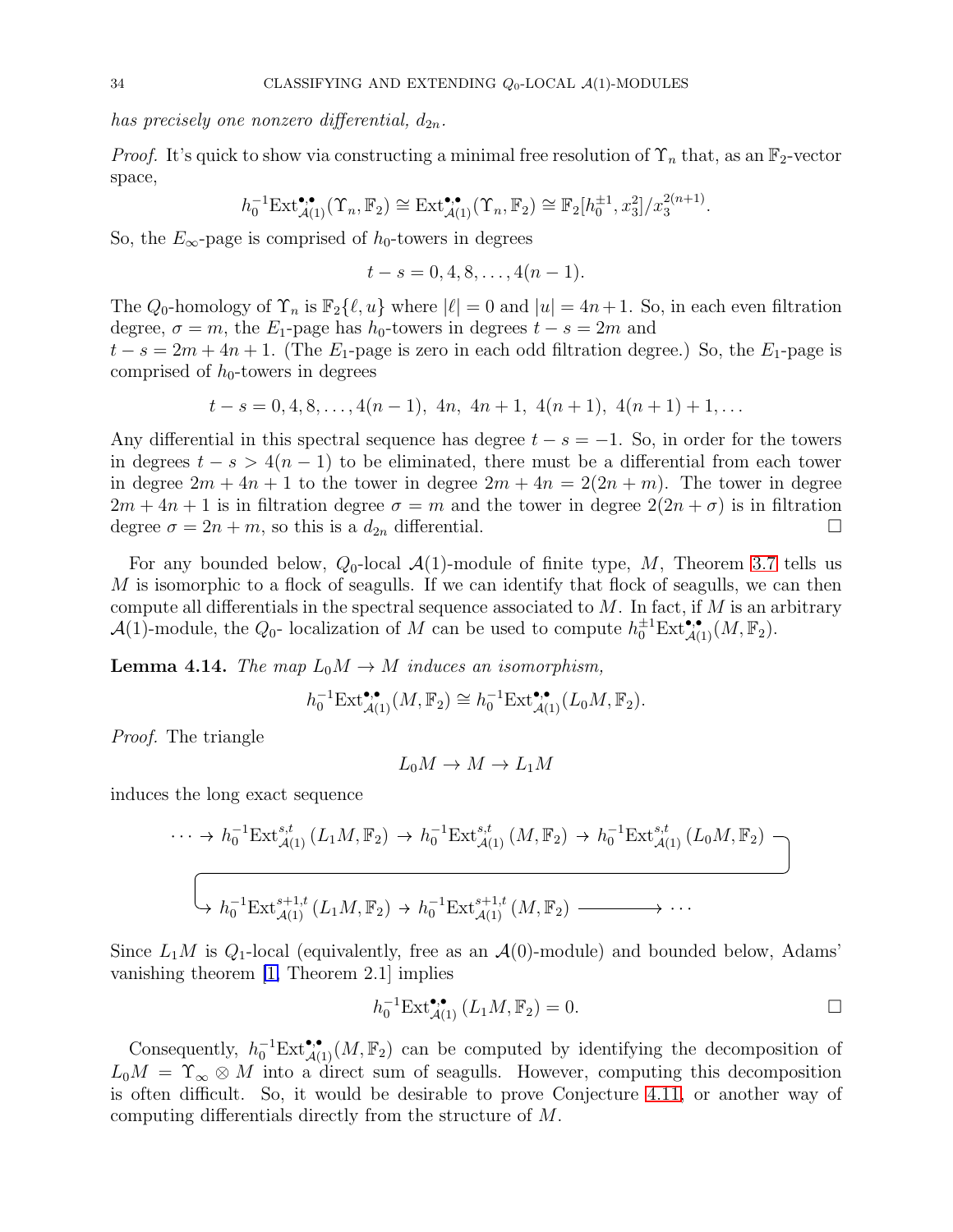<span id="page-34-0"></span>4.2. Lifting  $A(1)$ -Modules to A-Modules. For any  $A(n)$ , a subalgebra of A, there is a forgetful functor from  $\mathcal{A}-\text{Mod}$  to  $\mathcal{A}(n)-\text{Mod}$ . If M is a  $\mathcal{A}(n)-\text{module}$  in the image of this functor, we say M lifts to an  $\mathcal{A}$ -module or that M has a compatible  $\mathcal{A}$ -module structure.

This forgetful functor only exists because there is an action of  $\mathcal A$  on  $\mathcal A(n)$  that is compatible with the multiplication in  $\mathcal{A}(n)$ . (That is, if  $x \in \mathcal{A}(n)$ , acting by  $x \in \mathcal{A}$  on  $\mathcal{A}(n)$  is the same as multiplying by  $x \in \mathcal{A}(n)$ . Lin [\[13\]](#page-36-1) calls Hopf subalgebras with this property "nice Hopf" subalgebras". In [\[13\]](#page-36-1), he shows the only nice Hopf subalgebras of A are of the form  $\mathcal{A}(n)$  for some n. So, if  $\beta$  is a Hopf subalgebra of  $\mathcal A$  not equal to some  $\mathcal A(n)$ , there is no such forgetful functor and so the question of lifting  $\beta$ -modules to  $\mathcal{A}$ -modules is not well formed.

The following theorem of Davis and its consequences for computing  $h_0^{-1}$ Ext were pointed out to the author by Michael Hopkins.

**Theorem 4.15** (Davis). For any A-module, N, the  $h_0$ -towers in  $\text{Ext}_{\mathcal{A}}^{\bullet,\bullet}(N,\mathbb{F}_2)$  are in oneto-one correspondence with a basis for  $H_{\bullet}(N; Q_0)$ .

Davis' proof of this theorem effectively shows

$$
h_0^{-1} \mathrm{Ext}_{\mathcal{A}}^{\bullet,\bullet}(N,\mathbb{F}_2) \cong \mathbb{F}_2[h_0^{\pm 1}] \otimes H_{\bullet}(N;Q_0).
$$

For any  $\mathcal{A}(1)$ -module, M, there is an  $\mathcal{A}$ -module  $\mathcal{A} \otimes_{\mathcal{A}(1)} M$  where  $\mathcal{A}$  acts on the left factor. So,

$$
h_0^{-1}\mathrm{Ext}_{\mathcal{A}(1)}^{\bullet,\bullet}(M,\mathbb{F}_2)\cong h_0^{-1}\mathrm{Ext}_{\mathcal{A}}^{\bullet,\bullet}(\mathcal{A}\otimes_{\mathcal{A}(1)}M,\mathbb{F}_2)\cong \mathbb{F}_2[h_0^{\pm 1}]\otimes H_\bullet(\mathcal{A}\otimes_{\mathcal{A}(1)}M;Q_0).
$$

If M can be lifted to an  $\mathcal{A}\text{-module}$ , then there is a shearing isomorphism,

$$
\mathcal{A}\otimes_{\mathcal{A}(1)} M\cong \mathcal{A}/\!/\mathcal{A}(1)\otimes M
$$

where  $\mathcal{A}/\mathcal{A}(1) \otimes M$  has the diagonal action. In this case,

$$
h_0^{-1} \text{Ext}_{\mathcal{A}(1)}^{\bullet,\bullet} (M, \mathbb{F}_2) \cong \mathbb{F}_2[h_0^{\pm 1}] \otimes H_{\bullet}(\mathcal{A}/\mathcal{A}(1); Q_0) \otimes H_{\bullet}(M; Q_0)
$$

$$
\cong \mathbb{F}_2[h_0^{\pm 1}] \otimes \mathbb{F}_2[a] \otimes H_{\bullet}(M; Q_0)
$$

where the degree of a is  $t - s = 4$ . Hence, the spectral sequence,

$$
\mathbb{F}_2[h_0^{\pm 1}, x_3^2] \otimes H_{\bullet}(M; Q_0) \Rightarrow h_0^{-1} \mathrm{Ext}_{\mathcal{A}(1)}^{\bullet,\bullet}(M, \mathbb{F}_2)
$$

collapses at the  $E_1$ -page. This collapse depends on M having a compatible A-module structure. So, any nonzero differentials,  $d_n$  for  $n \geq 1$ , in the  $h_0$ -local Davis–Mahowald spectral sequence associated to an  $\mathcal{A}(1)$ -module indicate that the module cannot be lifted to an  $\mathcal{A}$ module. The formula for  $d_2$  then implies the following corollary.

<span id="page-34-1"></span>**Corollary 4.16.** If M, a bounded below  $A(1)$ -module of finite type, has elements x and y such that  $[x_*], [y_*] \in H_{\bullet}(M_*, Q_0)$  are nonzero and  $y_*Sq^2Sq^1Sq^2 = x_*$  then M does not lift to an A-module.

Conjecture [4.11](#page-32-2) would imply the following.

**Conjecture 4.17.** Suppose M, a bounded below  $\mathcal{A}(1)$ -module of finite type, has elements

$$
x_0, x_1, \ldots, x_{n-1}
$$

such that  $[(x_i)_*] \in H_{\bullet}(M_*, Q_0)$  is nonzero for all i,  $[(x_{n-1})_*Sq^2Sq^1Sq^2] \in H_{\bullet}(M_*, Q_0)$  is nonzero, and  $(x_i)_*Sq^2Sq^1Sq^2 = (x_{i+1})_*Sq^1$  for all  $i < n-1$ . Then M does not lift to an A-module.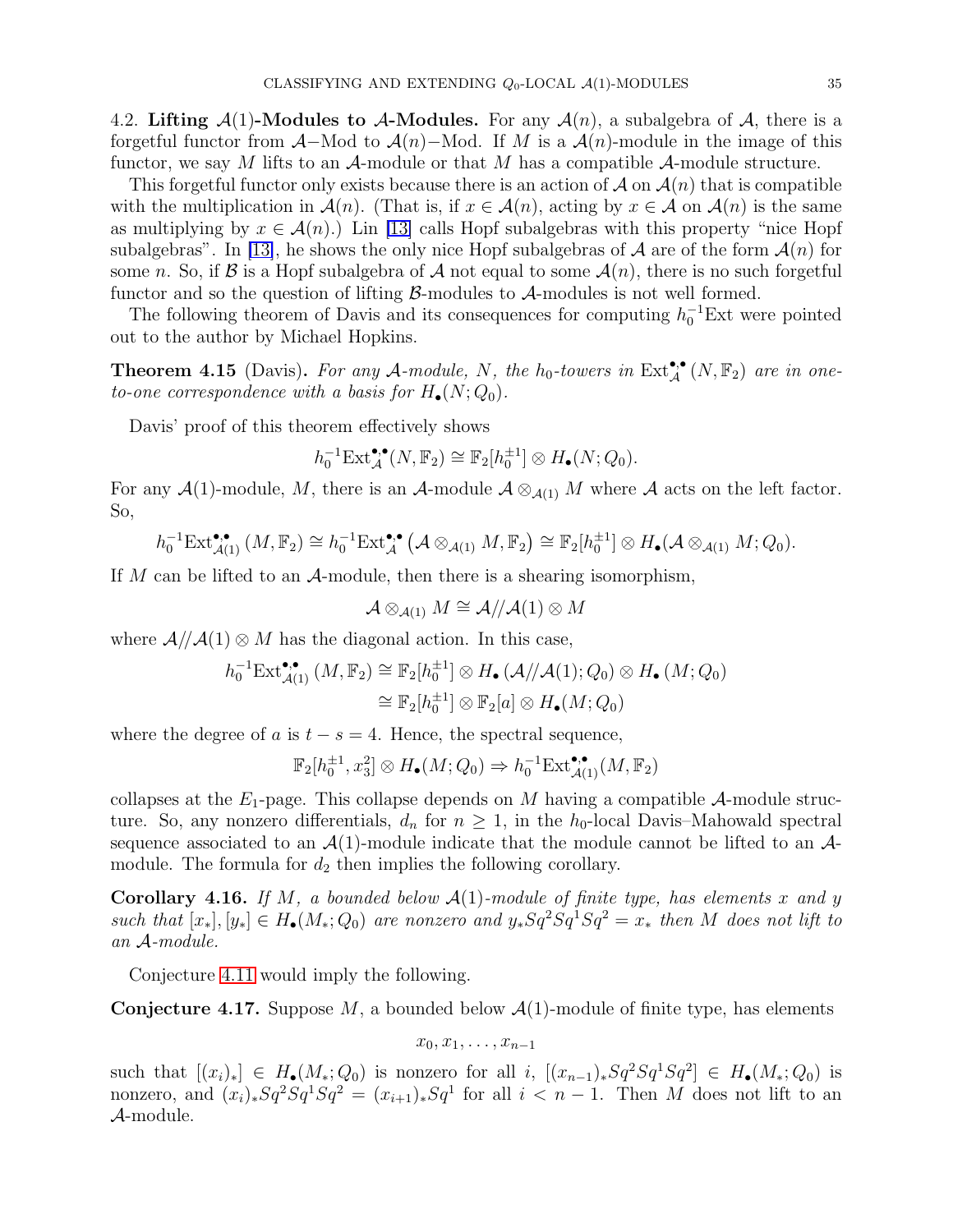While this is only a conjecture in the general case, in some particular cases, we can compute higher differentials and thus detect obstructions to lifting.

<span id="page-35-13"></span>Corollary 4.18. For any finite n,  $\Upsilon_n$  is not an A-module.

This corollary follows very smoothly from Proposition [4.13,](#page-32-0) though this is certainly not the only way to prove it. In fact, one can show directly from the Adem relations that  $\Upsilon_n$  is an  $\mathcal{A}(m)$ - but not an  $\mathcal{A}(m+1)$ -module where m is the largest number such that  $2^{m-1}$  divides  $n$ .

<span id="page-35-7"></span>**Corollary 4.19.** Let M be a bounded below  $\mathcal{A}(1)$ -module of finite type.

- (i) If  $L_0M$  is stably equivalent to a flock of seagulls including a finite seagull, then M does not lift to an A-module.
- (ii) If M is  $Q_0$ -local, then M lifts to an A-module if and only if M is stably equivalent to a flock of infinite seagulls (or zero).

*Proof.* As shown in Lemma [4.14,](#page-33-0)  $h_0^{-1}Ext_{\mathcal{A}(1)}^{s,t}(M,\mathbb{F}_2) \cong h_0^{-1}Ext_{\mathcal{A}(1)}^{s,t}(L_0M,\mathbb{F}_2)$ . Furthermore,  $L_0M \rightarrow M$  induces an isomorphism in  $\hat{Q}_0$ -homology. So, there is at least one nonzero differential in the spectral sequence

$$
\mathbb{F}_2[h_0^{\pm 1}, x_3^2] \otimes H_{\bullet}(M; Q_0) \Rightarrow h_0^{-1} \text{Ext}_{\mathcal{A}(1)}^{s,t}(M, \mathbb{F}_2)
$$

if and only if there is at least one nonzero differential in the spectral sequence

$$
\mathbb{F}_2[h_0^{\pm 1}, x_3^2] \otimes H_{\bullet}(L_0M; Q_0) \Rightarrow h_0^{-1} \text{Ext}_{\mathcal{A}(1)}^{s,t}(L_0M, \mathbb{F}_2).
$$

Then, (i) follows from the fact that if  $L_0M$  is stably equivalent to a flock of seagulls including a finite seagull, the spectral sequence associated to  $L_0M$  has a nonzero differential.

Part  $(ii)$  follows quickly from the classification theorem and Corollary [4.18.](#page-35-13)

When  $M$  is finite, part  $(ii)$  follows directly from the classification theorem and a result of Palmieri [\[15,](#page-36-2) A.1] that shows any finite,  $Q_0$ -local  $\mathcal A$ -module has zero  $Q_0$ -homology.

#### **REFERENCES**

- <span id="page-35-12"></span><span id="page-35-2"></span>[1] J.F. Adams. A periodicity theorem in homological algebra. Proc. Camb. Phil. Soc., 62:365–377, 1966.
- <span id="page-35-4"></span>[2] J.F. Adams. Stable homotopy and generalised homology. University of Chicago Press, 1974.
- [3] J.F. Adams and S.B Priddy. Uniqueness of BSO. Mathematical Proceedings of the Cambridge Philosophical Society, 80:475–509, 1976.
- <span id="page-35-1"></span>[4] P. Bhattacharya, I. Bobkova, and B. Thomas. The  $P_2^1$  homology of connective topological modular forms. Preprint.
- <span id="page-35-11"></span>[5] R. R. Bruner and J. Rognes. The Adams spectral sequence for topological modular forms, volume 253 of Mathematical Surveys and Monographs. American Mathematical Society, Providence, RI, 2021.
- <span id="page-35-0"></span>[6] R.R. Bruner. Idempotents, localizations, and Picard groups of A(1)-modules. Contemp. Math., 617:81– 108, 2014.
- <span id="page-35-5"></span><span id="page-35-3"></span>[7] D.L. Culver. On  $BP\langle 2 \rangle$ . Algebr. Geom. Topol., 19:807-862, 2019.
- <span id="page-35-6"></span>[8] D.M. Davis. The cohomology of the spectrum bJ. Bol. Soc. Mat. Mex., 20:6–11, 1975.
- [9] D.M. Davis and M. Mahowald. Ext over the subalgebra  $A_2$  of the steenrod algebra. CMS Proceedings, 2:297–342, 1982.
- <span id="page-35-10"></span>[10] M.J. Hopkins, J.H. Palmieri, and J.H. Smith. Vanishing lines in generalized Adams spectral sequences are generic. Geom. Topol., 3:155–165, 1999.
- <span id="page-35-9"></span><span id="page-35-8"></span>[11] M.J. Hopkins and J.H Smith. Nilpotence and stable homotopy theory II. Ann. of Math., 148:1–49, 1998.
- [12] M. Hovey. Model Categories, volume 63 of Mathematical Surveys and Monographs. American Mathematical Society, 1999.